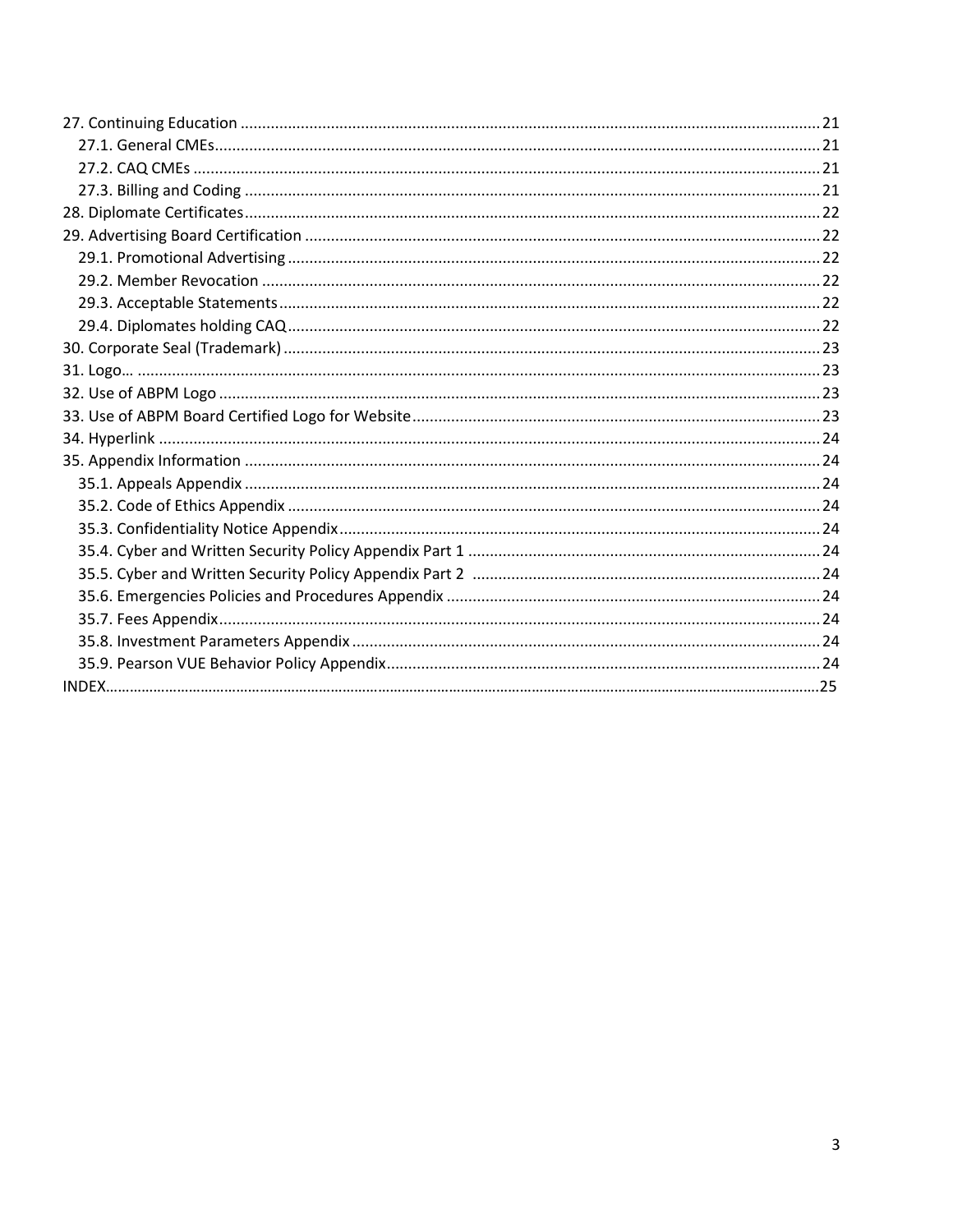#### ORGANIZATIONAL POLICIES

#### 1. Introduction

1.1. Policy Authority

In accordance with the Bylaws, Article VII, Section 1, of The American Board of Podiatric Medicine, the Board of Directors (BOD) has approved this document to enable the membership, elected and appointed officials and other organizations that have relationships with the American Board of Podiatric Medicine to understand the policies under which the organization operates.

#### 1.2. Terms and Definitions

Throughout these policies, use of the terms "Member", "Board Eligible" or "Diplomate" refers to individuals within the members' organization. The designations "Board" and "ABPM" refer to the American Board of Podiatric Medicine, which is the specialty Board recognized by the Council on Podiatric Medical Education (CPME)'s Joint Committee for the Recognition of Specialty Boards to certify in the specialty area of Podiatric Orthopedics and Primary Podiatric Medicine. The term "Board of Directors" (BOD) refers to the governing body of the ABPM.

#### 1.3. Parliamentary Authority

The deliberations of the BOD and committees shall be governed by the parliamentary rules and usages contained in the current edition of Robert's Rules of Order, Newly Revised when not in conflict with the Bylaws of the Board.

#### 1.4. Discrimination

The Board shall assure that its activities are undertaken without discrimination towards race, color, age, religion, creed, national origin, ancestry, physical handicap, medical condition, marital status, sexual orientation or gender.

#### 1.5. Disabled Access

The Board shall make reasonable efforts to schedule facilities for all meetings and/or examinations that are accessible to disabled participants.

# 2. Goal of the ABPM

To protect the health and welfare of the public through an ongoing process of evaluation and certification of the competence of podiatric physicians in the specialty of Podiatric Medicine.

#### 3. Objectives of the ABPM

- 3.1. To create evaluation processes by ABPM diplomates that are free of bias, are valid and reliable, and in accord with accepted psychometric principles and practices
- 3.2. To establish and enforce standards relating to the advertisement of Board Certification, Board Qualification and Board Eligibility by members.
- 3.3. To provide information regarding criteria for Board Eligibility, Qualification, Certification, and Certificates of Added Qualification (CAQ) to hospitals, health care organizations and other relevant groups deemed appropriate by the Board.
- 3.4. To make available a list of members to the healthcare industry, podiatric medical community, and the general public.
- 3.5. To facilitate affiliations with organizations that provide clinical content relevant to the specialty.
- 3.6. To collaborate with the Council on Podiatric Medical Education (CPME), when appropriate, in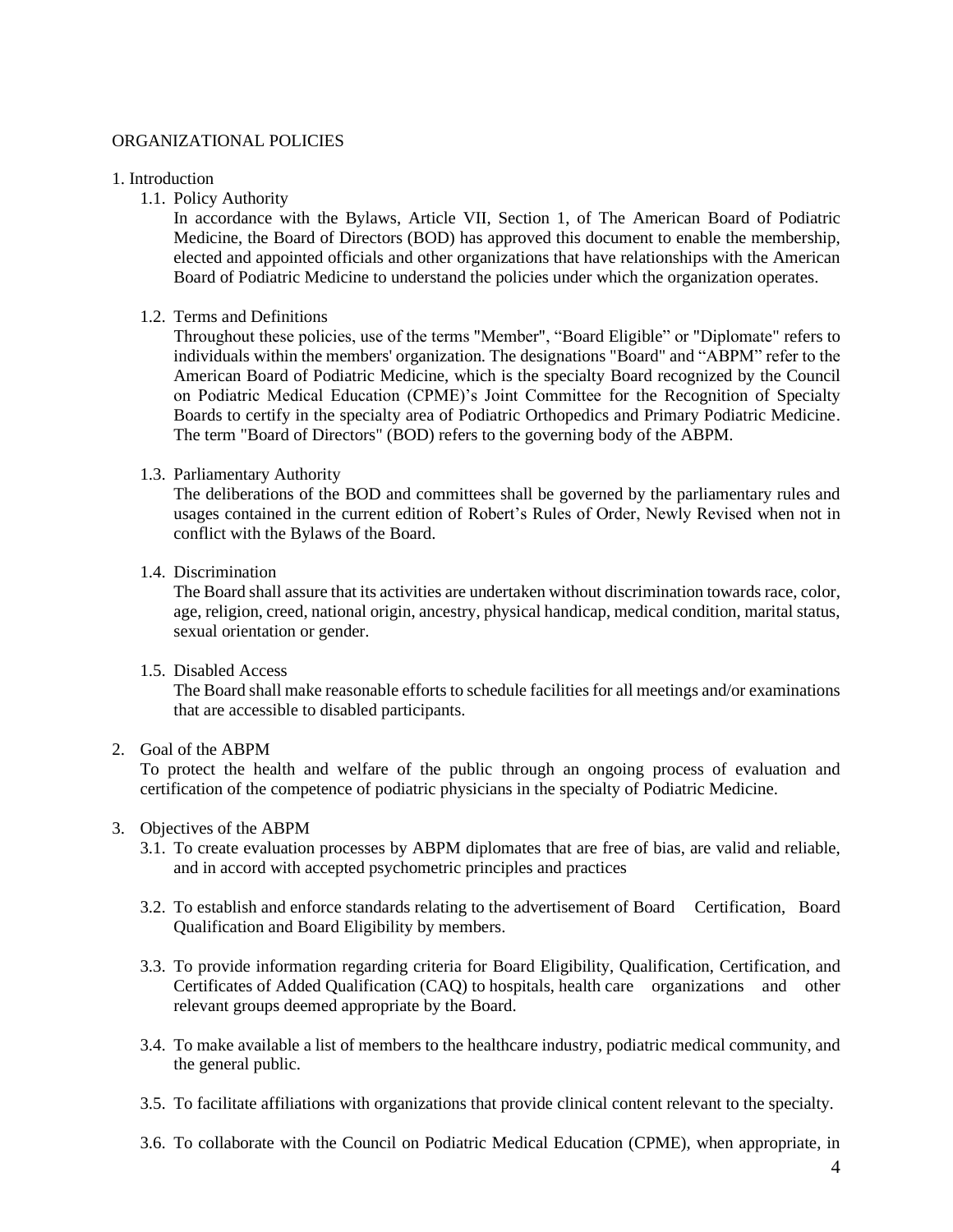the development of standards and requirements for the evaluation and enhancement of postgraduate education programs.

- 3.7. To provide representation to the relevant committees of the American Podiatric Medical Association (APMA) and other organizations as deemed appropriate by the Board.
- 4. Legal Counsel

The Board shall retain legal counsel. All requests from staff and from the BOD for legal assistance shall be referred to the Executive Director for coordination and disposition. The Executive Director shall consult with the President and/or the BOD before engaging legal counsel as needed. Communications received by the ABPM or BOD from governmental bodies, notices of suit, subpoenas or any other similar legal communications must be brought to the immediate attention of the Executive Director and the BOD. All responses will be generated by the Executive Director in consultation with legal counsel where appropriate.

5. Headquarters' Management

The management of Headquarters may be undertaken by a third party decided upon by a majority vote of the BOD and retained under the direction of the Executive Director.

6. Diplomate Assistance

The Board may assist the members in certain circumstances where the ABPM credential appears to be discriminated against or is otherwise not accepted by third party payers, managed care organizations, hospitals or other health care organizations. While Board support or assistance may not be appropriate or possible in all such circumstances, funds may be allocated for the purpose of providing travel expenses and other appropriate reimbursements to individuals that the Board authorizes to assist members for these purposes. These funds may be used at the discretion of the BOD.

The Diplomate must agree to adhere to the good faith requirements of the ABPM, which may be modified from time to time in its sole discretion.

- 7. Executive Director
	- 7.1. Job Description

As per Article VIII, Section 11 of the Bylaws, the BOD may appoint an Executive Director to serve as the Chief Executive and Operating Officer of the Board and shall determine the terms and duties of such appointment. The Executive Director's responsibilities include, but are not limited to, the following:

- 7.1.1. Serves as an ex-officio member of the BOD and all committees of the Board.
- 7.1.2. Works with BOD to establish and carry out current and long-range goals, objectives, strategies and operations, subject to approval of the BOD.
- 7.1.3. Reviews overall operations of the ABPM and analyzes the results as compared to objectives.
- 7.1.4. Takes steps to ensure that appropriate measures are developed to correct unsatisfactory results.
- 7.1.5. Advises BOD to ensure that operations are being executed in accordance with organization policy.
- 7.1.6. Works with the Bylaws and Policy Committee to modify or establish policy, as required, to carry out Board business.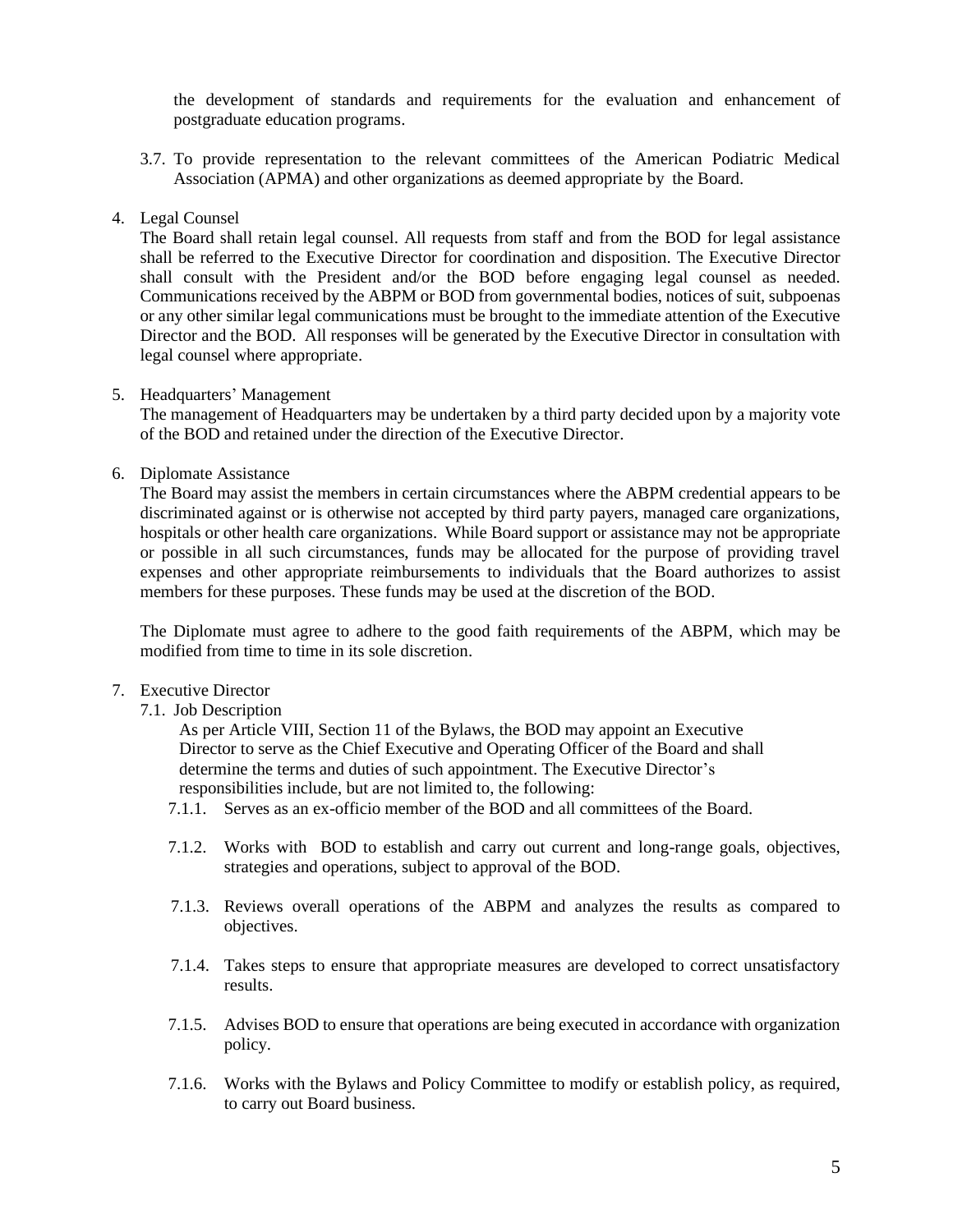- 7.1.7. Maintains an effective system of communication with the BOD, Board committees and Membership, directly and through other Headquarters staff.
- 7.1.8. Provides advice, guidance, and direction for the implementation of major plans, standards, and procedures, consistent with established policies and BOD approval.
- 7.1.9. Plans, coordinates, and oversees the daily operation of the ABPM directly and as delegated to headquarter staff.
- 7.1.10. Oversees the adequacy and soundness of the organization's financial structure with the concurrence of the Budget Committee, subject to approval of the BOD; Review's activity reports and financial statements to determine progress and status in attaining objectives.
- 7.1.11. Plans and directs all investigations and negotiations pertaining to mergers, joint ventures, modification of investment portfolio assets with the approval of the BOD.
- 7.1.12. Represents the ABPM with members, examination candidates, the professional community, and the public.
- 7.1.13. Monitors public relations projects designed to improve ABPM image and relations with members, candidates, employees, and the public; advises BOD on progress of projects.
- 7.1.14. Oversees dates of BOD and committee meetings; oversees contacts with hotels at which meetings are held
- 7.1.15. Collaborates with President and Office Manager in preparing the agenda for BOD meetings and conference calls, and proofs meeting minutes.
- 7.1.16. Oversees administration of MOC program.
- 7.1.17. Collaborates with the management company for hiring all support staff for the management of ABPM.
- 7.1.18. Prepares required reports for the Council on Podiatric Medical Education (CPME), and reports as requested by the BOD or Board committees.
- 7.1.19. Attends or directs representation at national, regional, liaison and committee meetings as directed by the BOD including, but not limited to: APMA Board of Trustees, APMA House of Delegates (HOD), JCRSB; RRC, CREC, and CPME); NYPMSA, Midwest, Western, APMA National, etc.
- 7.1.20. Oversees administrative activities for the examinations.
- 7.1.21. Prepares activity report consistent with contractual duties and reports to the BOD on a monthly basis in summary bulleted listing.
- 7.1.22. Communicates with government and legal entities for maintenance of corporate trademark, name, logo, and annual report.
- 7.1.23. Ensures that Directors and Officers (D&O), Executives and Officers (E&O) and other insurance policies are current and provide sufficient coverage for the activities of the BOD, committees and Headquarters.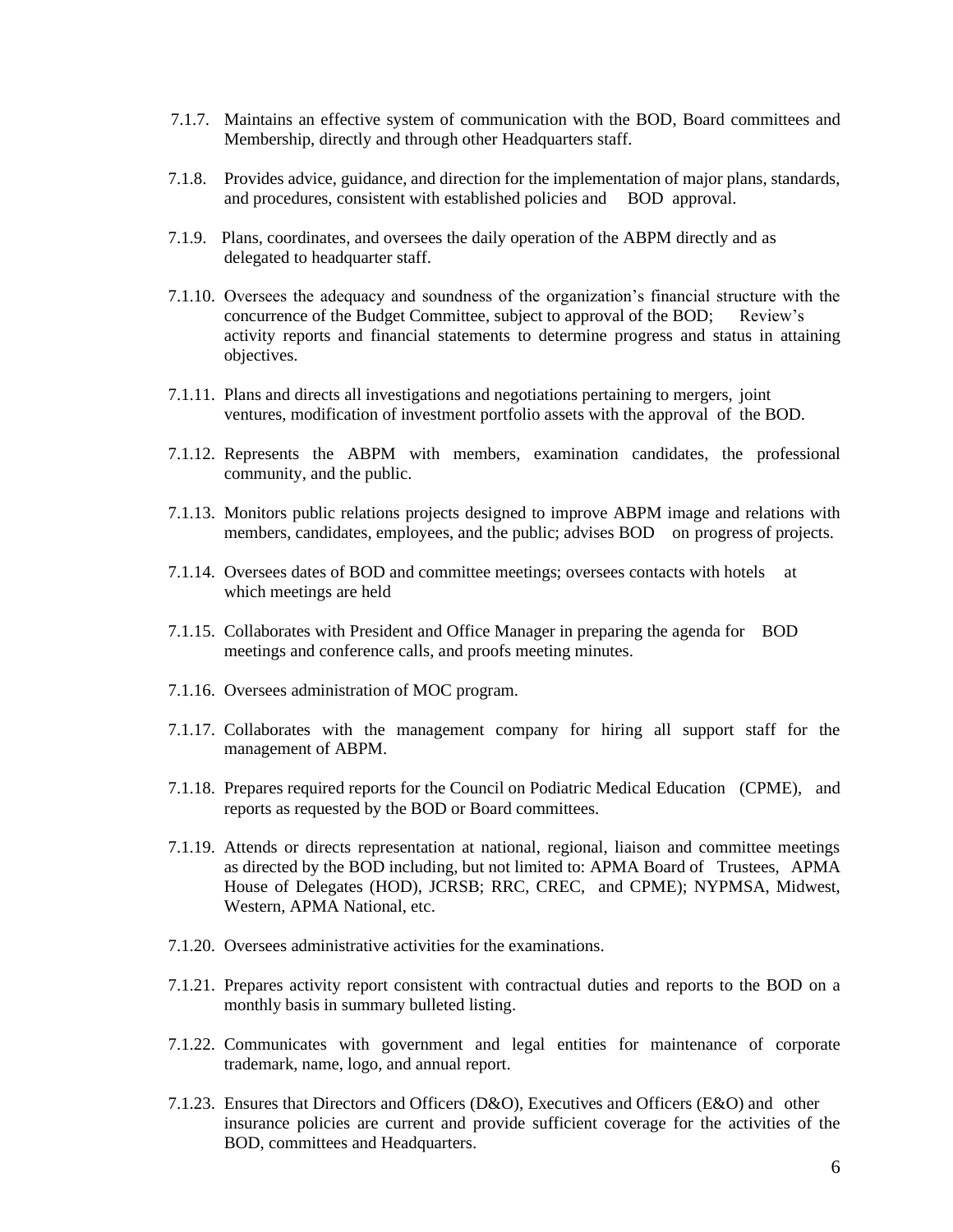7.2. Performance Monitors:

7.2.1.Activity reports to the BOD as required.

7.2.2.Planning, coordination and execution of goals and objectives.

7.2.3.Effective communication with BOD, committees, and members.

7.2.4.Administration of meeting, examinations, and Headquarters (HQ)

7.2.5.Timeliness of reporting to outside agencies ( e.g. CPME, JCRSB, state and government).

#### 8. Conflict of Interest

The "Conflict-of-Interest" policy has been developed to ensure that individuals who act on behalf of the Board are motivated by its best interests and act in furtherance of its mission. Where real or potential conflicts arise, they should be disclosed and dealt with in good faith.

Specifically:

- 8.1. Persons nominated or appointed to positions of responsibility within the Board shall represent and warrant that they have no actual or potential conflict of interest, whether professional, financial, or otherwise, with its goals and mission.
- 8.2. Persons holding positions of responsibility within the Board shall promptly disclose to the BOD any interests, relationships, transactions, or other matters that arise with the potential to create a conflict of interest.
- 8.3. A "Non-Disclosure Agreement", "Conflict-of-Interest" Statement, and acknowledgement of understanding the current bylaws and policies will be signed by all BOD and Committee members.
- 8.4. When a potential conflict-of-interest is disclosed, the BOD shall determine if it is material to the involved individual's ability to serve. If the BOD determines that an actual or potential conflict is material, it may take one of the following actions:
	- a. require that the involved individual(s) decline any nomination or appointment, or resign from any position(s) to which the conflict is judged material or,
	- b. recommend such person(s) to recuse him or herself from participating in the situation(s) or decision-making process(es) to which the conflict is judged material.
- 9. Order of Business for the Annual Meeting of Members The President will determine the order of business for annual meetings. The following is a guideline for the appropriate order of business:
	- a. Call to order by the President
	- b. Roll call of Directors
	- c. President's report
	- d. Officers and Directors report(s)
	- e. Committee reports
	- f. Executive Director's report
	- g. Q & A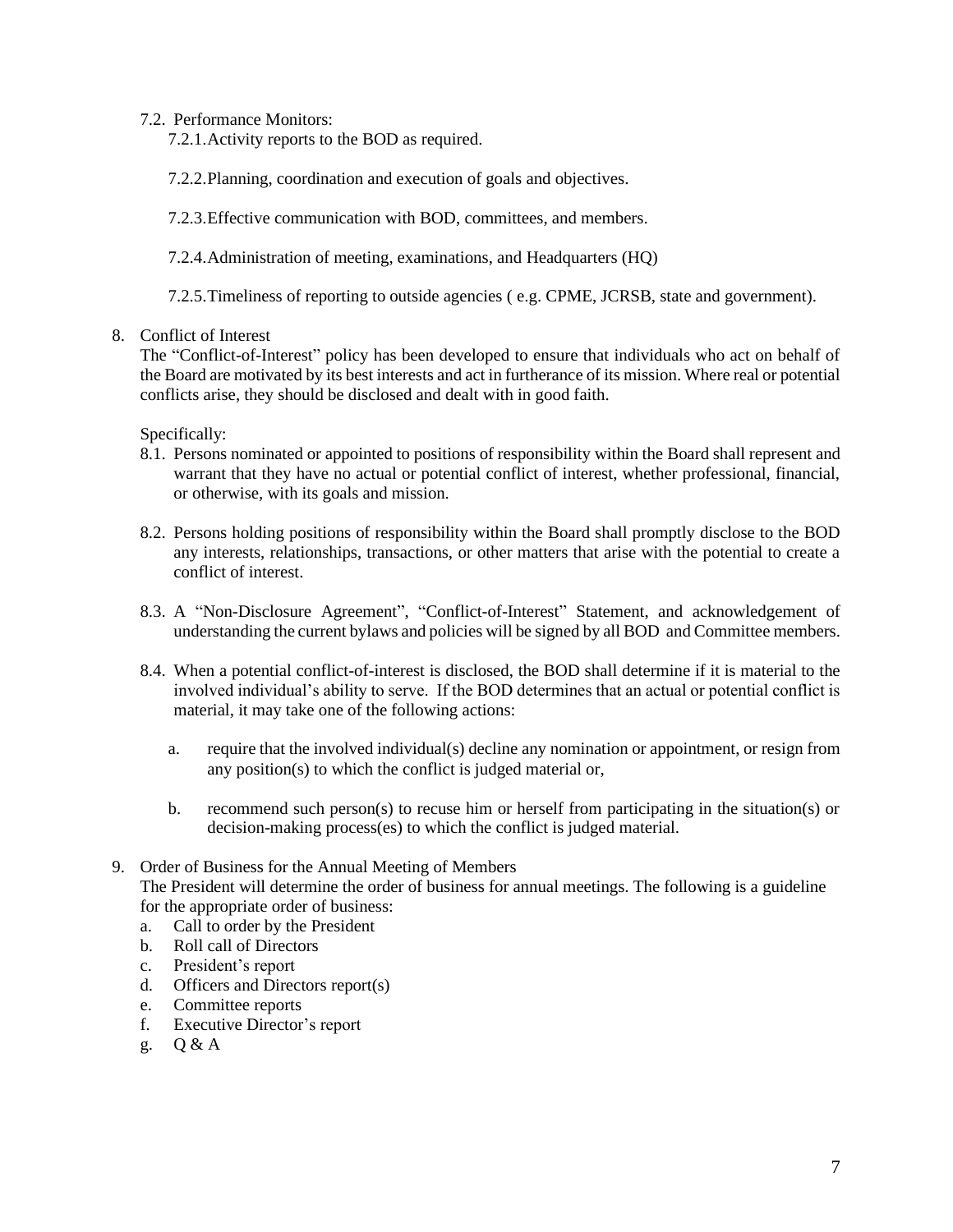10.Order of Business for the Meeting of Directors

- a. Call to order by the President
- b. Adoption of prior meeting's minutes
- c. Review the Agenda
- d. President's Report
- e. Committee Reports
- f. Executive Director's report
- g. Old Business
- h. New Business

An Executive Session may be called at any time at the prerogative of the President.

#### 11. Relationships with Other Organizations

The Board engages in activities with other organizations in a liaison capacity or as a component organization of the larger group. In carrying out this function the Board will designate individuals to represent the Board's views and positions, in specific areas or in a more global context.

Such representation may range from making presentations on the Board's behalf to making position statements to voting in the Board's name. Such individuals must be designated by the President and shall report in writing all actions taken in the Board's name. Commitment of the Board to specific policies, courses of actions, or expenditure of resources must be ratified by the BOD before becoming bindin[g. See "Liaison Appendix".](file:///C:/Users/amanda/AppData/Local/Microsoft/Windows/INetCache/Content.Outlook/C2ETM3PM/Policy%20Manual%20Appendix/9.%20Liaison%20Appendix.docx)

#### 12. Use of the ABPM Directory and Website

The ABPM directory and website or any portion thereof may be made available to a person, business or organization for purposes of solicitation, dissemination of information, etc. when in doing so it would be beneficial to the Board's membership. A member's information will not be available for such purposes unless the member informs the ABPM in writing to the contrary (i.e. opt in).

The information is also available at the ABPM website to those who search the ABPM directory using a specific member's name. Information provided to third parties under this section may not be used for any purpose other than that which has been authorized. A copy of the correspondence requesting the directory will be maintained in the Headquarters' office. An appropriate fee may be charged for access to directory information.

#### 13. Reporting Certification Status

ABPM will report through the verification section titled "Verifications, Health Plans & Other Organizations" on the ABPM website the date of when the Diplomate first acquired certification, MOC status, recertification end date, as well as CAQ information. Such information will be conveyed in writing upon written request from interested third parties.

#### 14. ABPM Confidentiality Policy

14.1. Diplomate Information

The ABPM considers the certification status of its Diplomates to be public information and reserves the right to convey such information to interested parties.

The ABPM reserves the right to publish aggregate data concerning examination performance and other assessments within its purview. The ABPM will not identify specific individuals, hospitals, or other entities. The confidentiality of any patient information will always be respected, and the ABPM will act in accord with Health Insurance Portability and Accountability Act (HIPAA) rules and regulations.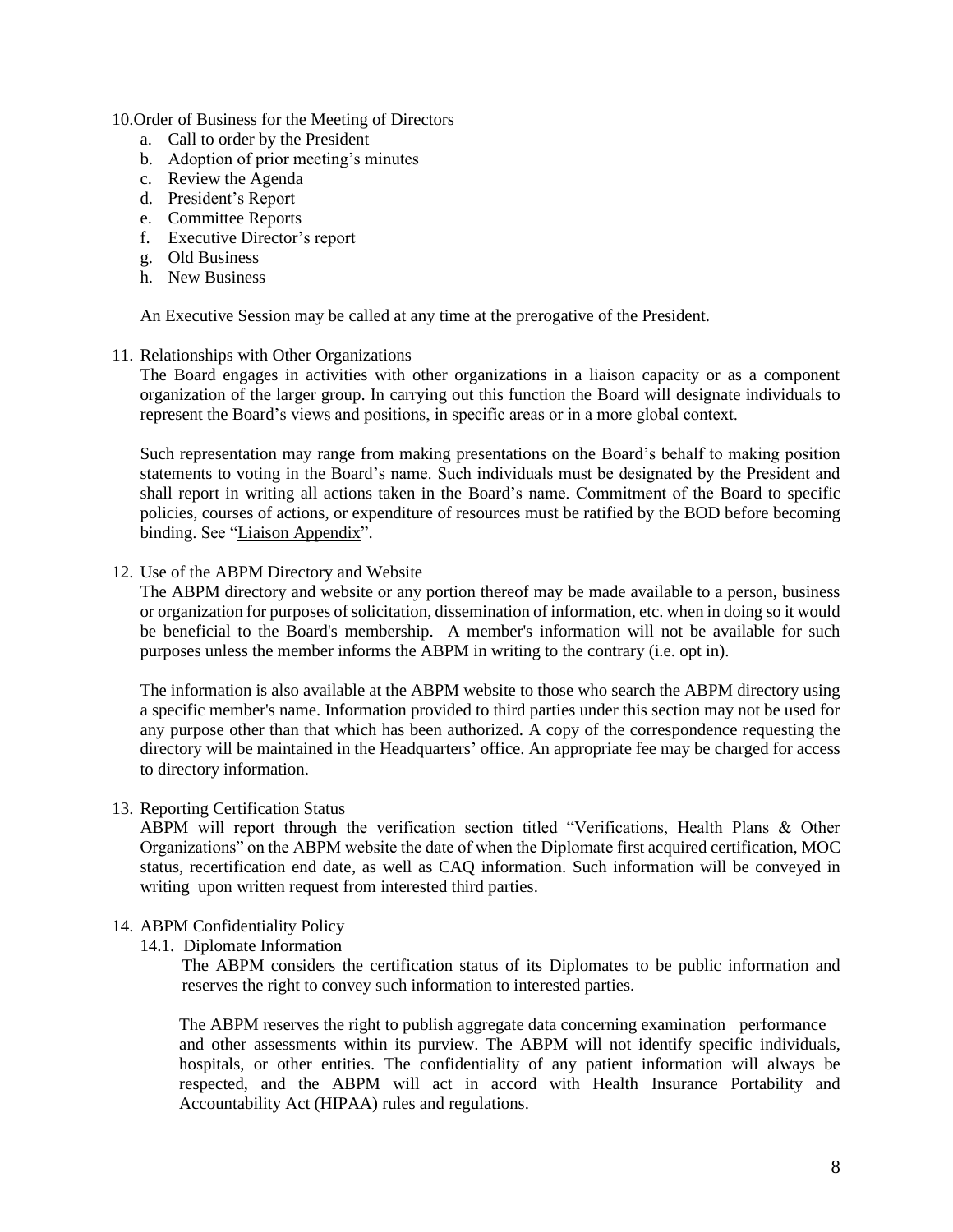#### 14.2. Records

Any member, or member's agent acting on the written request of said member, may inspect the following records for any proper purpose at any reasonable time through mutually convenient prior arrangement: Committee Schedules, Financial Records, General Correspondence, Meeting Minutes, Promotional Materials. The Policy Manual, Bylaws and Membership Directory are posted on the ABPM web site.

#### 14.3. Communications

14.3.1. Board Communications:

All Board related electronic communications should include the Confidentiality Notice See ["Confidentiality Notice Appendix".](file:///C:/Users/amanda/AppData/Local/Microsoft/Windows/INetCache/Content.Outlook/C2ETM3PM/Appendix/2.%20Confidentiality%20Notice%20Appendix.docx)

14.3.2. Security of Board Documents

Policy regarding security of electronic files and Internet-housed documents and files is specified in a separate document entitled "Cyber Security". See "Cyber [Security](file:///C:/Users/amanda/AppData/Local/Microsoft/Windows/INetCache/Content.Outlook/C2ETM3PM/Policy%20Manual%20Appendix/4.%20Cyber%20&%20Written%20Security%20Policy%20Addendum_Part%201.doc) Part1" [Appendix](file:///C:/Users/amanda/AppData/Local/Microsoft/Windows/INetCache/Content.Outlook/C2ETM3PM/Policy%20Manual%20Appendix/4.%20Cyber%20&%20Written%20Security%20Policy%20Addendum_Part%201.doc) and "Cyber Security Part 2" Appendix.

14.3.3. Emergency Plan for Sentinel Event policy and procedure related to a sentinel event that may affect the function of Board Headquarters is specified in a separate document entitled "Emergency Policies and Procedures". See ["Emergency Policies and Procedures" Appendix.](file:///C:/Users/amanda/AppData/Local/Microsoft/Windows/INetCache/Content.Outlook/C2ETM3PM/Policy%20Manual%20Appendix/6.%20Emergency%20Policies%20and%20Procedures%20Appendix.docx)

#### 15. Financial Policies

- 15.1. Investment Goal and Policy
	- 15.1.1. The general investment goal of the American Board of Podiatric Medicine (ABPM) is to achieve a long-term rate of return that will:
	- 15.1.2. Allow it to satisfy any distribution requirements, meet current expenses and offset the impact of inflation.
	- 15.1.3. Assets shall be invested in accordance with sound investment practices that emphasize long-term investment fundamentals.
	- 15.1.4. Portfolio assets will be invested with the care, skill, prudence, and diligence such that a prudent investor acting in like capacity and familiar with such matters would use in the investment of a like fund.
	- 15.1.5. Investments shall be diversified to minimize the risk of large losses. To accomplish these goals, the BOD may choose to employ one or more investment managers or advisors.
	- 15.1.6. The portfolio, including its composition and overall performance, will be reviewed no less than annually by the Board and any investment advisors employed by the Board to assist with such matters.
	- 15.1.7. See ["Investment Parameters" Appendix](file:///C:/Users/amanda/AppData/Local/Microsoft/Windows/INetCache/Content.Outlook/C2ETM3PM/Policy%20Manual%20Appendix/8.%20The%20American%20Board%20of%20Podiatric%20Medicine%20-%20IPS_Investment%20Appendix.docx)

#### 16. Financial Authority

16.1. Fiscal Year

The fiscal year shall run from January 1 through December 31. All membership related assessments, such as annual membership fees, examination fees and special assessments will be on an annual basis. All revenues from other sources will be reconciled using the "Cash Basis" accounting method.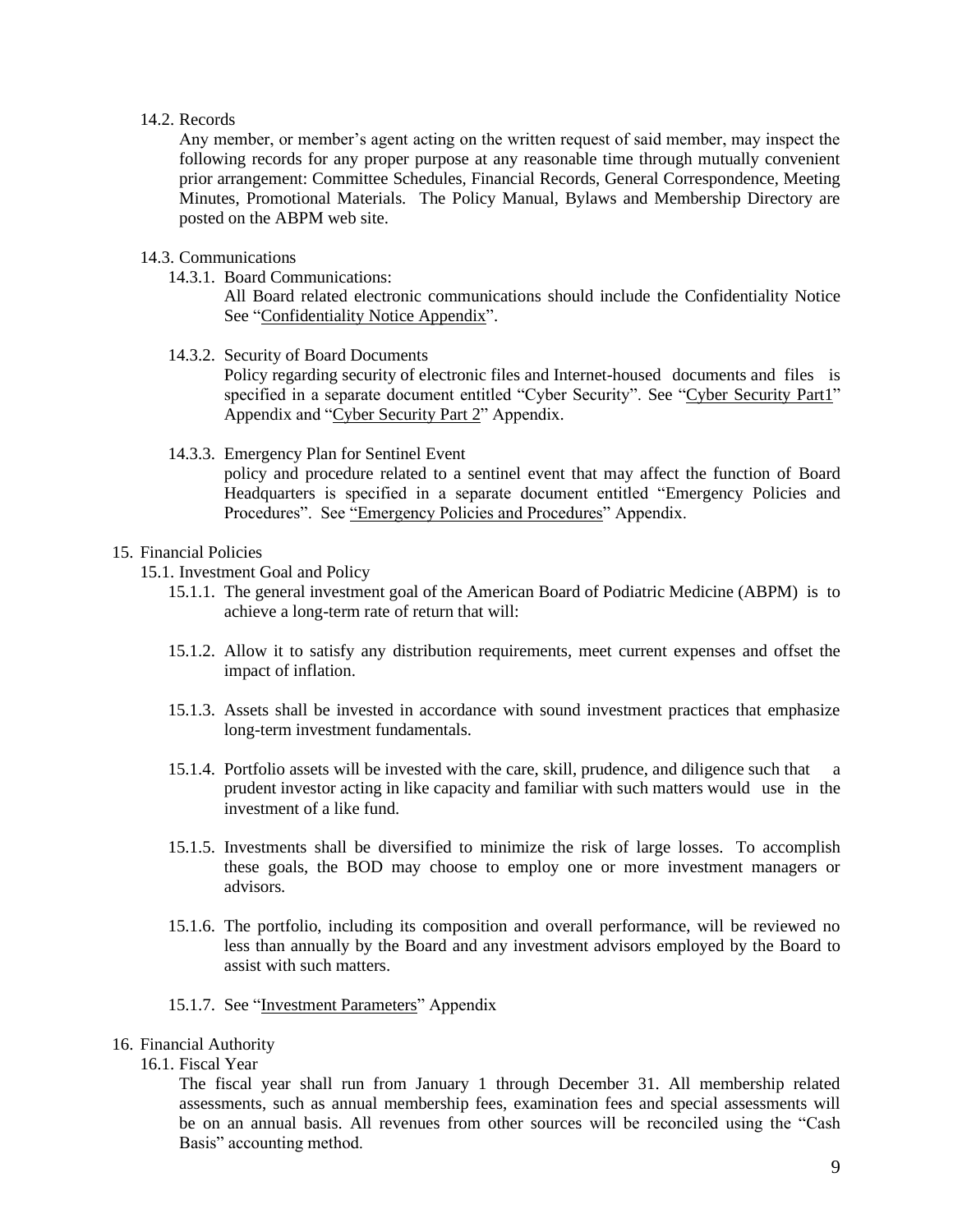#### 16.2. Annual Budget Process

The Executive Director and the Budget Committee will work together to develop an annual budget for presentation to the BOD for approval. The budget will be structured to allow fiscally responsible management and, when possible, growth of Board funds. If in advance of, or during, the course of the fiscal year a negative budget variance occurs the Executive Director and Treasurer will advise the BOD and a revised budget shall be developed and approved. In addition, the Board will maintain adequate reserve funds to ensure against unforeseen circumstances. Following budget approval by the Budget Committee and adoption by the BOD, the Board may not spend funds in excess of budgeted amounts without approval by the BOD.

#### 16.3. Payment Authorizations

The authorized signers on Board checking accounts shall be the Executive Director, Treasurer and President or other authorized designee of the Board. Payments in the amount of \$5,000.00 or less may be signed by any authorized signer; Payments in excess of \$5,000.00 require only one (1) signature but must have prior approval by second signatory.

#### 16.4. Revolving Credit Authorizations

The authorized signers on Board credit cards shall be the Executive Director, President and Treasurer, or any designee assigned by the Executive Director. The Executive Director or designee shall review the revolving monthly credit card statement, with staff as required, and indicate proper allocation of expenses.

#### 16.5. Contractual Agreements

Consistent with Article X, section 1 of the ABPM Bylaws, the Executive Director shall have the authority to execute and authorize contracts and purchases on behalf of the Board as approved or directed by the BOD. Existing contracts should be periodically reviewed for the purpose of cost evaluation. Services provided without written contracts will also fall under this guideline. In carrying out this license for any new vendors, requests for proposals (RFPs) will be sent out to a minimum of 3 vendors, when possible, for any service or product that will exceed \$7,500 in cost. Should one vendor be selected over another, that exceeds the lowest bid price by more than 25%, then that recommendation must be forwarded to the Treasurer for review prior to the completion of the contract or service agreement. Copies of all contracts or agreements executed on behalf of the Board will be made available to the BOD on the Board's website or upon request.

#### 16.6. Independent Audits and Operational Reviews

The Board has a fiscal responsibility to collect, maintain and spend its funds in a prudent fashion. Prudent stewardship requires establishing sound internal financial review procedures to accomplish this objective. The Board will obtain an operational review of its fiscal activities by a licensed Certified Public Accountant (CPA) as specified in the Council on Podiatric Medical Education (CPME) documents. The Board shall also obtain an independent audit by an outside Certified Public Accountant (CPA) no less frequently than every third year.

#### 16.7. Examination Fees

The Board of Directors shall determine the amount of all fees for the examinations. These fees must be paid in full upon completion of the application in the examination process. See the "Fees" Appendix and/or website at www.PodiatryBoard.org.

#### 17. Expense Reimbursement Guidelines

17.1. General Policy

Consistent standards and guidelines for reimbursement of expenses exist related to business conducted on behalf of the Board. The following is a guide, both for those authorized to approve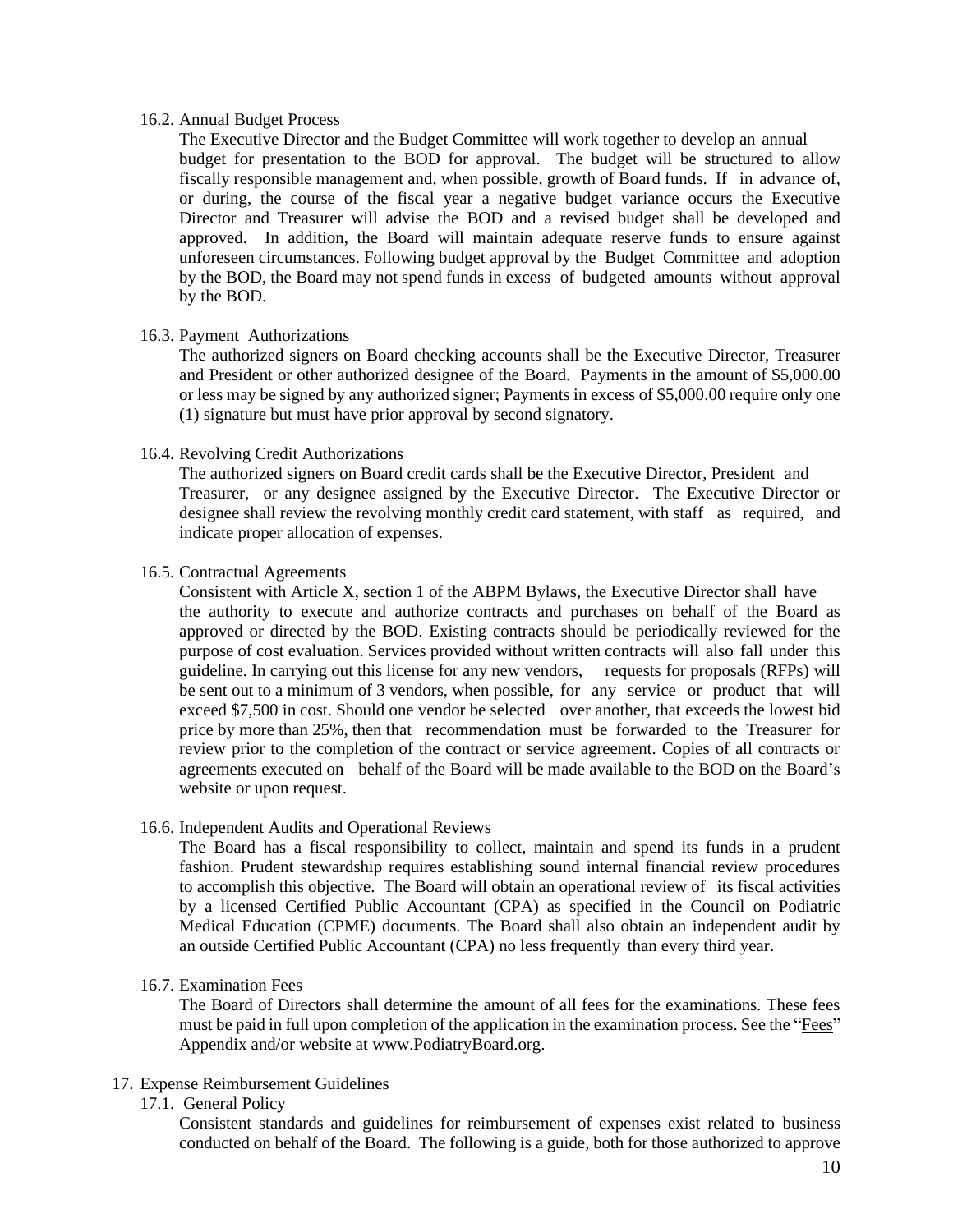expense statements, and for those seeking reimbursement.

No expenditure by an individual shall be reimbursed in any case where the direct disbursement by the Board of that item would not be permissible under other policies, as a matter of law, or IRS regulations.

Individuals will be reimbursed both for travel days to and from meetings, as well as the actual meeting dates (where meetings cannot otherwise be accomplished on the same day of travel). Individuals are expected to utilize their best judgement where travel can be accomplished on the same day of a meeting (i.e. a morning flight for meetings beginning at noon or later, and an evening flight for meetings ending at 5pm or earlier).

# 17.2. Meeting(s) and Conference Call(s) Reimbursement

 For any **scheduled** meeting(s), the reimbursement for time shall be expensed as outline in the table below:

| $Meeting(s) Duration(s)$               | <b>Stipend Amount</b> |
|----------------------------------------|-----------------------|
| Meeting/Calls less than 2 hours        | \$100.00              |
| Meeting/Calls between $2 - 4$ hours    | \$200.00              |
| Meeting/Calls four $(4)$ hours or more | \$400.00              |

#### 17.3. Face-to-Face Meetings

Meetings that require travel can only be attended virtually with permission of Committee Chair and or ABPM President. Committee members and ABPM BOD shall be paid as outlined above for meetings days only.

#### For All-Inclusive Resorts/Cruises

Committee members and ABPM BOD shall be paid a per diem (honorarium) as outlined in table above for meeting days **only**.

#### 17.4. Coordination of Expenses

The Board will reimburse the individual for the amount expended for Board business only. Individuals who elect to stay beyond the requisite time for Board business are personally responsible for those associated costs. Should the individual elect to include a guest for a Board event or all-inclusive meeting, the individual will be responsible for the associated costs. Headquarters will advise the individual of the portion required.

Committee Chairs and Sub-Chairs are responsible for taking attendance at meetings. A finalized list of attendees and meeting duration should be submitted to Headquarters Accounting department for expense processing.

#### 17.5. Ground Transportation and Related Expenses

Individuals are expected to utilize their best judgment in arranging for cost-effective and reasonable ground transportation. The use of rental cars is acceptable if it benefits the Board, i.e. wherein multiple individuals are traveling together. The use of personal cars will be reimbursed at the current IRS rate for transportation to and from points of departure, i.e. airports, train stations, etc. Should the individual choose to drive to the event, mileage, and/or ancillary costs (e.g. tolls, fuel, etc.) will also be reimbursed not to exceed regular coach airfare. If driving to an event in lieu of air travel the individual must provide a screen capture of the comparative coach airfare to accompany the expense report. The Board will reimburse the individual the lesser amount shown. Questions regarding this policy should be directed to Headquarters staff.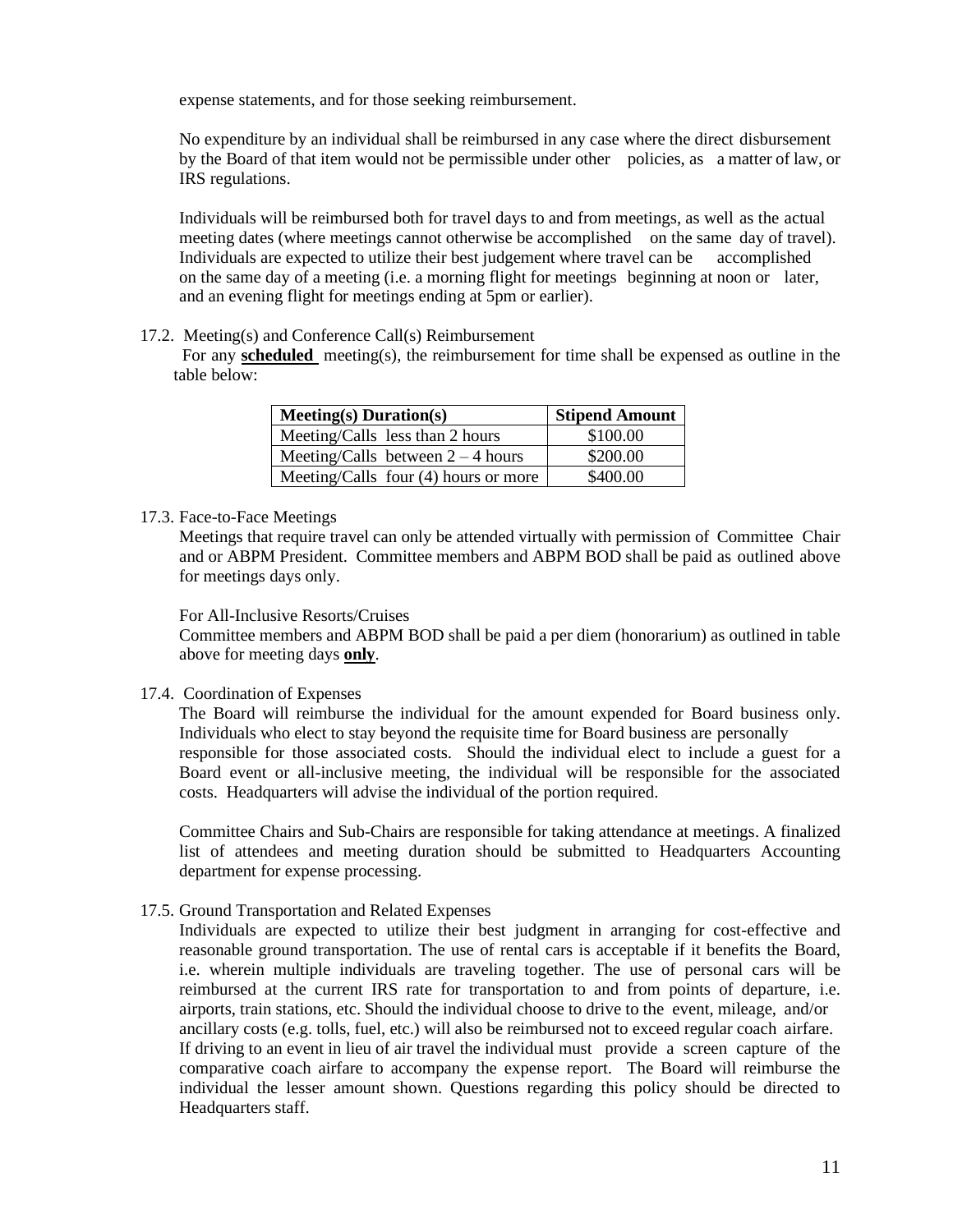#### 17.6. Airfare

Individuals are expected to utilize their best judgment in booking air travel sufficiently in advance to secure a favorable fare. The Board will reimburse only coach airfare up to a maximum of \$600 domestically and \$900 internationally without prior approval by the Executive Director. The Board recognizes that unforeseen circumstances may force an individual to change their travel plans on short notice, resulting in a change fee. In such circumstance, the individual is expected to document the reason for the increased expense in order to receive reimbursement. Any fees generated for the convenience of the traveler will be at the traveler's expense.

#### 17.7. Hotel Room

Lodging is typically pre-arranged by Headquarters' staff for ABPM-specific travel. The Board is aware that individuals may be covered concurrently by other entities for work performed at conferences in which multiple groups are meeting. In such circumstance, a coordination of compensation is required. Individuals should advise Headquarters staff in advance of their multiple involvements so that appropriate reimbursement for ABPM related expenses can be made.

Aside from hotel booking by Headquarters, individuals who choose to pay room and tax on their personal credit card to take advantage of travel incentives may do so. They will be eligible for reimbursement at the standard group room rate.

When commuting from home to and from a meeting no allowance for lodging is made If however, individuals agree to house other meeting attendee(s) during the course of a given meeting, they are entitled to \$100 per night per person lodged. In such circumstance, the Expense Report should include an explanation confirming the committee member(s) involved, and the amount under section 10 (miscellaneous expenditure).

#### 17.8. Meals and Incidentals

Meals and incidentals outside of group functions are included in the Board's daily per diem (honorarium) rate and are not separately reimbursed, with exception of the President.

17.9. Spouse/Guest(s) Reimbursable Expenses

At the discretion and prior approval of the BOD or committee Chair(s), guests may be invited to functions at the expense of the Board. Spouses and significant others not otherwise approved may attend at the expense of the member.

#### 17.10. Miscellaneous Expenses

Miscellaneous/other expenses incurred as a result of authorized travel on behalf of the Board will be reimbursed where deemed appropriate by the Executive Director. If necessary, questionable expense item(s) will be referred to the Treasurer for final determination.

#### 17.11. Accounting for Expenses

Request for reimbursement of approved expenses incurred shall be made on the Board's "Expense Report", or a pre-approved electronic form with adequate detail. Expense reports must be submitted within sixty (60) days of the event attended. Receipts must accompany expense reports for all individual expenses of \$25.00 or more. Expense reports received more than sixty (60) days following the event are subject to denial of reimbursement.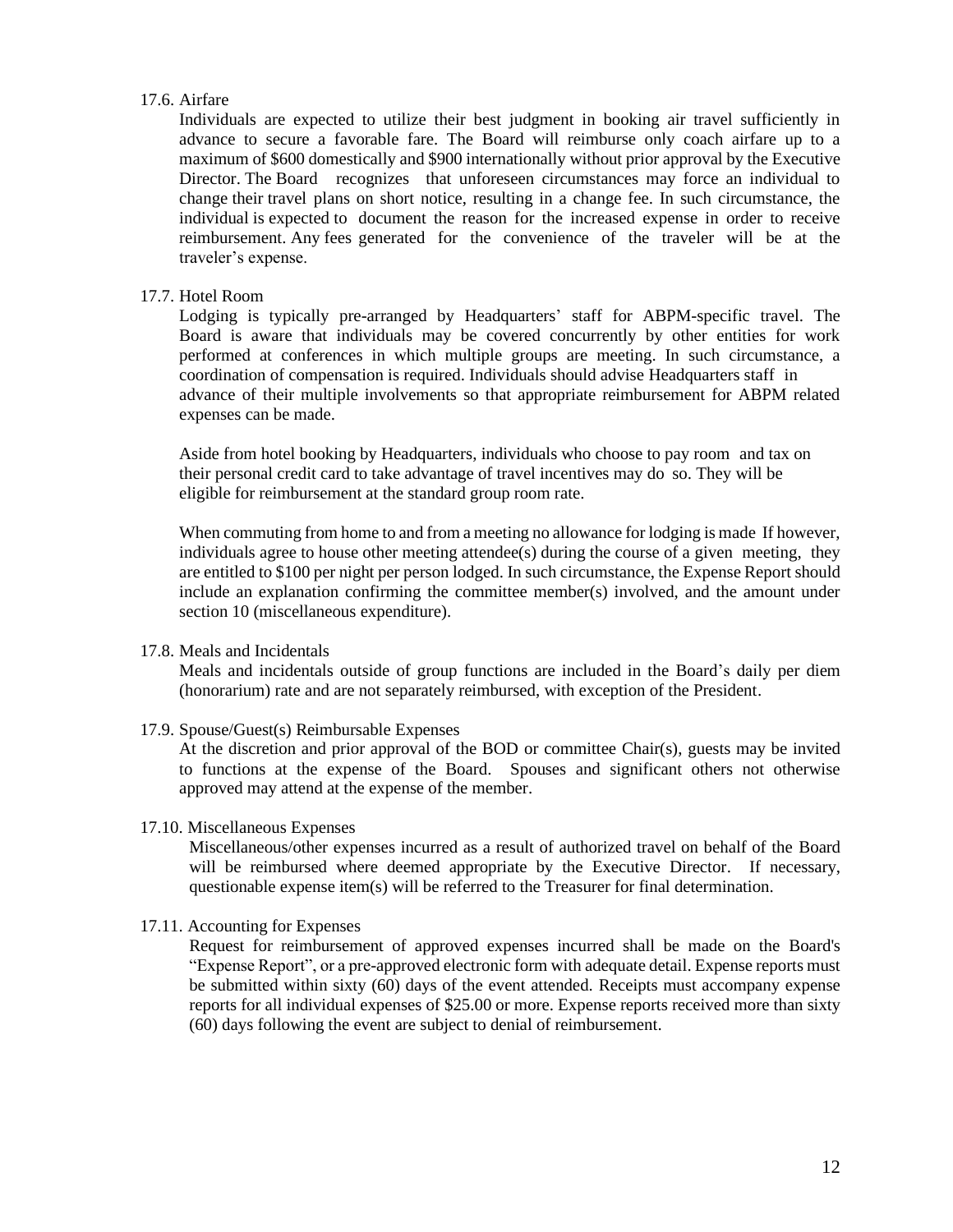#### 18. Membership Policies

- 18.1. Membership Classes and Categories
	- 18.1.1. Classes of member(s)

Board Eligible

- a. Has successfully completed a Residency program approved by the Council on Podiatric Medical Education (CPME) within the last eight (8) years. (from 2012 onward).
- b. Maintains in good standing an active license to practice podiatry issued by at least one appropriate medical Board and/or governmental agency in which the Board Eligible individual has a license
- c. Successfully completed the requirements for Board Eligibility.
- 18.1.2. Board Qualified (Historical)
	- a. Has successfully completed a Residency program approved by the Council on Podiatric Medical Education (CPME).
	- b. Has passed the Qualification Examination. Board Qualified status is granted for a period up to five (5) years with a possible 5-year extension, after which the candidate will no longer be permitted to complete the examination process.
	- c. Maintains in good standing an active license to practice podiatry issued by at least one appropriate medical Board and/or governmental agency in which the Board Qualified individual has a license.
	- d. Board Qualified status will no longer be achieved after 2019.
- 18.1.3. Active Diplomate

There are three (3) categories of Diplomates:

a. Regular:

A Diplomate who does not otherwise meet the definition of Founder or Emeritus Has successfully completed a residency program approved by the Council on Podiatric Medical Education (CPME).

- Maintains in good standing an active license to practice podiatry issued by at least one appropriate medical Board and/or governmental agency in which the Diplomate has a license.
- Successfully completed the requirements of the Board Certification process.
- b. Emeritus:

An active member in good standing for 25 consecutive years.

- Those who have achieved Emeritus status prior to 2007 are considered "Lifetime" Emeritus Members and are no longer required to pay dues or recredential. Diplomates will be verified as an active Diplomate.
- Those who have achieved Emeritus status post 2007 are required to pay dues at half-price and must recredential every ten  $(10)$  years.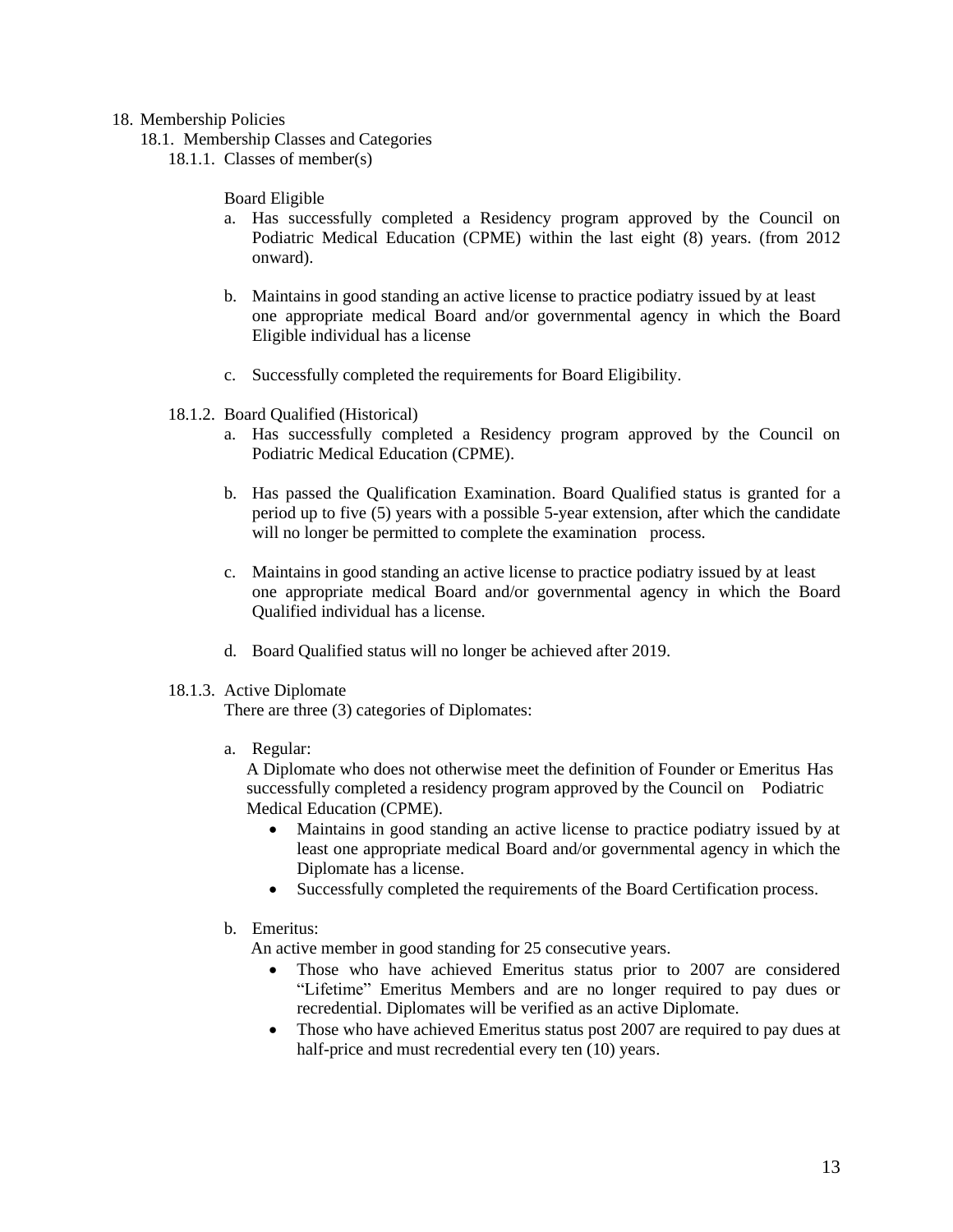c. Founder:

A Diplomate of the Founders Groups of the following organizations, as specified in the original petitions for recognition by the Council on Podiatric Medical Education (CPME):

- American Board of Podiatric Orthopedics
- American Board of Primary Podiatric Medicine
- Association of Residency Directors of Primary Podiatric Medicine.

#### 18.1.4. Inactive Diplomate

A Member that is retired, disabled or no longer deriving income from the field of podiatry. The Diplomate must provide appropriate verification of retirement or disability to the Board for their review and approval following the rules of retirement or life membership qualification of the American Podiatric Medical Association (APMA). Disabled as defined herein means that the member can adequately document annually, a medical disability that precludes their ability to temporarily practice the profession of podiatry for a period not to exceed one year. To be removed from "inactive status", Diplomates must provide verification of employment or activity.

#### 18.1.5. Retired

A Diplomate that is retired and no longer deriving income in the field of podiatry. The Diplomate must provide appropriate verification of retirement to the Board of Directors for their review and approval following the rules of retirement or life membership qualification of the American Podiatric Medical Association ( APMA). Diplomates will be verified as a Retired Diplomate.

- 18.1.6. Suspended Diplomate
	- a. A Member that fails to pay annual membership fees (Dues and/or Maintenance of Certification (MOC) as described elsewhere in the ABPM Policy Manual.

Members may be returned to active status after payment of the annual membership fees and late fees provided that such payment is postmarked or otherwise made within 30 days of being notified that their dues are in arrears (i.e., after the second notice). If payment is not received within this time frame, a final notice will be sent by certified mail to the last address on record with Board Headquarters.

b. A Member that fails to adhere to re-credentialing requirements. The Board will convey information regarding members' classification, including suspension, to credentialing bodies requesting such verification.

Members remain on suspended status until they either successfully re-credential or exhaust all applicable extensions granted by the Board.

c. A member that fails to report evidence of cognitive expertise on their Maintenance of Certification (MOC) dashboard after two (2) consecutive years within the 10-year MOC cycle.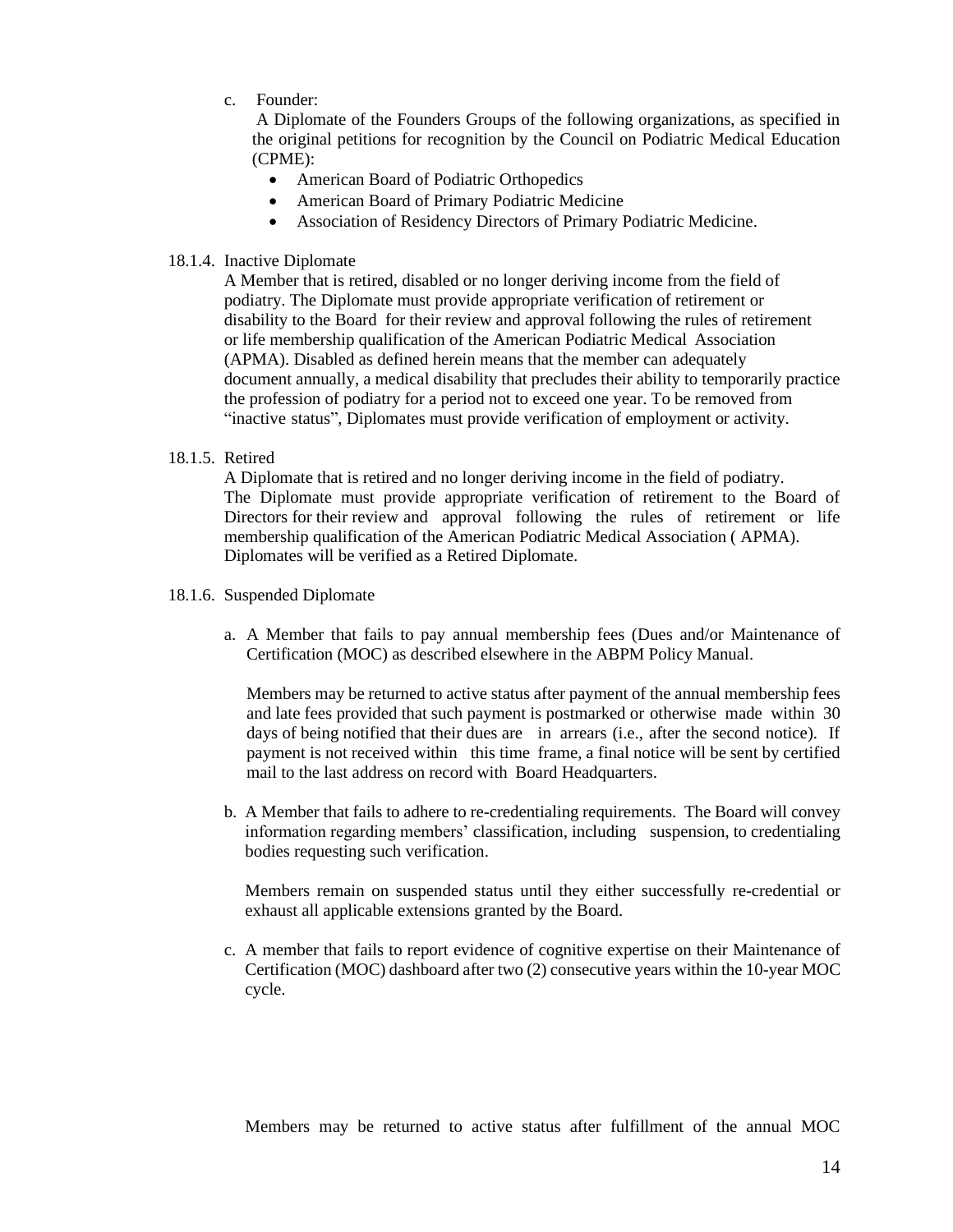requirements, in addition to fulfillment of the requirements from the prior year that were not reported. If these requirements are not fulfilled within (3) three months of the member's notification, a final notice will be sent by certified mail to the last address on record with Board Headquarters, and the member's Diplomate status can be revoked.

#### 18.1.7. Revoked Diplomate

A Revoked Diplomate is a member that:

- a. fails to pay the annual membership fees fee plus any late fee by the date indicated on the final notice.
- b. is convicted of an offense which causes the member's license to practice podiatry to be revoked in any state.
- c. any of the following actions against a Diplomate's medical license may be cause for loss of diplomate status:
	- involuntary suspension by any appropriate medical board and/or governmental agency.
	- revocation by any appropriate medical board and/or governmental agency; or
	- voluntary suspension due to negotiated settlement with any appropriate medical Board and/or governmental agency for a violation of a statute or accepted medical standards.
- d. fails to adhere to the requirements for re-evaluation as set forth in the "Re-evaluation of Diplomates" section of this document.
- e. misrepresents facts, or evidence of providing false information, in connection with the application for certification or other related documents.
- f. fails to adhere to the advertising guidelines as outlined in these policies. fails to adhere to the Code of Ethics as adopted by the Board of Directors.

#### 18.2. Hearing

Prior to revocation of a member's classification under items D, E and F, the member shall receive written notice of the issues resulting in this action. The member shall be entitled to a hearing before the BOD and may be represented by counsel. Thirty (30) days written notice of the hearing shall be given to the individual by registered or certified mail to their last known address. The hearing shall be held at the meeting of the BOD, or at a special meeting called for that purpose. The decision of the BOD shall be final.

#### 18.3. Reinstatement

The Board of Directors' Credentials Committee has the responsibility to determine when or if evidence is sufficient to warrant reinstatement of a Diplomate or Board Qualified member and whether such reinstatement may require additional fees, examination or other evaluation of the applicant's professional competency. The Credentials Committee's findings and recommendations shall be made to the BOD for its final approval. [See "Credentials](file:///C:/Users/amanda/AppData/Local/Microsoft/Windows/INetCache/Content.Outlook/C2ETM3PM/Policy%20Manual%20Appendix/3.%20Credentials%20Appendix.docx)  [Committee" Appendix](file:///C:/Users/amanda/AppData/Local/Microsoft/Windows/INetCache/Content.Outlook/C2ETM3PM/Policy%20Manual%20Appendix/3.%20Credentials%20Appendix.docx) and see ["Reinstatement" Appendix](file:///C:/Users/amanda/AppData/Local/Microsoft/Windows/INetCache/Content.Outlook/C2ETM3PM/Policy%20Manual%20Appendix/11.%20Reinstatement%20Appendix.docx) 

#### 18.4. Appeals and Complaints

The BOD has several standing committees that deal with appeals or complaints from the membership. These include but are not limited to the Credentials Committee and Examination Committee. Upon receipt of a formal appeal or complaint the following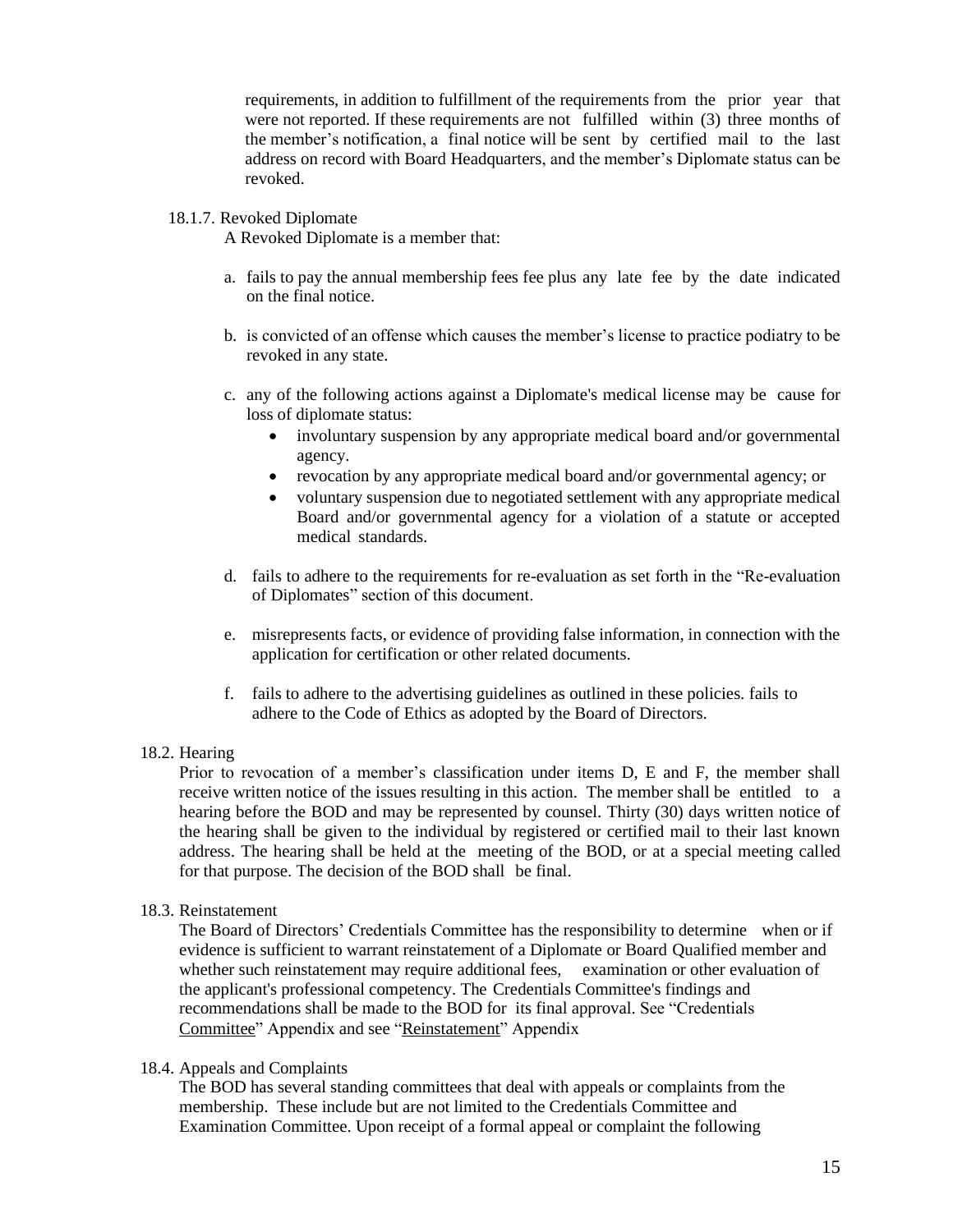measures are taken:

- 18.4.1. Board Headquarters determines the nature of the complaint or appeal and forwards it to the appropriate committee.
- 18.4.2. Board Headquarters obtains enough background information and summarizes the nature of the issue for the respective committee.
- 18.4.3. The summary, along with the primary communication and relevant documentation is forwarded to the committee members for review.
- 18.4.4. The committee convenes a meeting.
- 18.4.5. A determination is made by the committee in accord with the policies set forth in this policy manual. See "Appeals" Appendix
- 18.4.6. Once a determination is made it is communicated to the member by Headquarters staff.

#### 18.5. Reconsideration for Cause

Any former member whose status with the Board has been adversely impacted may at any time request reconsideration for cause. "Cause" will be limited to two circumstances:

- 18.5.1. the Board acting improperly in violation of its Bylaws, or
- 18.5.2. the Board acting correctly on the best information then available to it, but which has subsequently been proven inaccurate.
	- a. the fee(s) for such reconsideration will be set from time to time by the Board and must be paid in full when reconsideration is requested.
	- b. former members who are granted reinstatement based on reconsideration for cause will have their reconsideration fees refunded and the usual reinstatement fee will be waived.
	- c. the reinstated member's liability for dues that would otherwise have been paid between revocation and reinstatement will be determined as a function of any past dues amount that is owed and in arrears, in addition to any other fees or requirements at the time during the period of revocation. See "Reinstatement" Appendix
	- d. the reinstated member's remaining term of qualification or certification will be set equal to that at the time of revocation with the following caveat:
		- Any reinstated Diplomate must re-credential in the first year after reinstatement if ten (10) or more years have elapsed since last being credentialed by the Board.

#### 18.6. Code of Ethics

Members are expected to adhere to the code of ethics espoused by the American Podiatric Medical Association (APMA). This code is available at the following URL: https://www.apma.org/AboutUs/content.cfm?ItemNumber=1368

Note: Membership in the ABPM is independent of, and not predicated upon, membership in other professional organizations.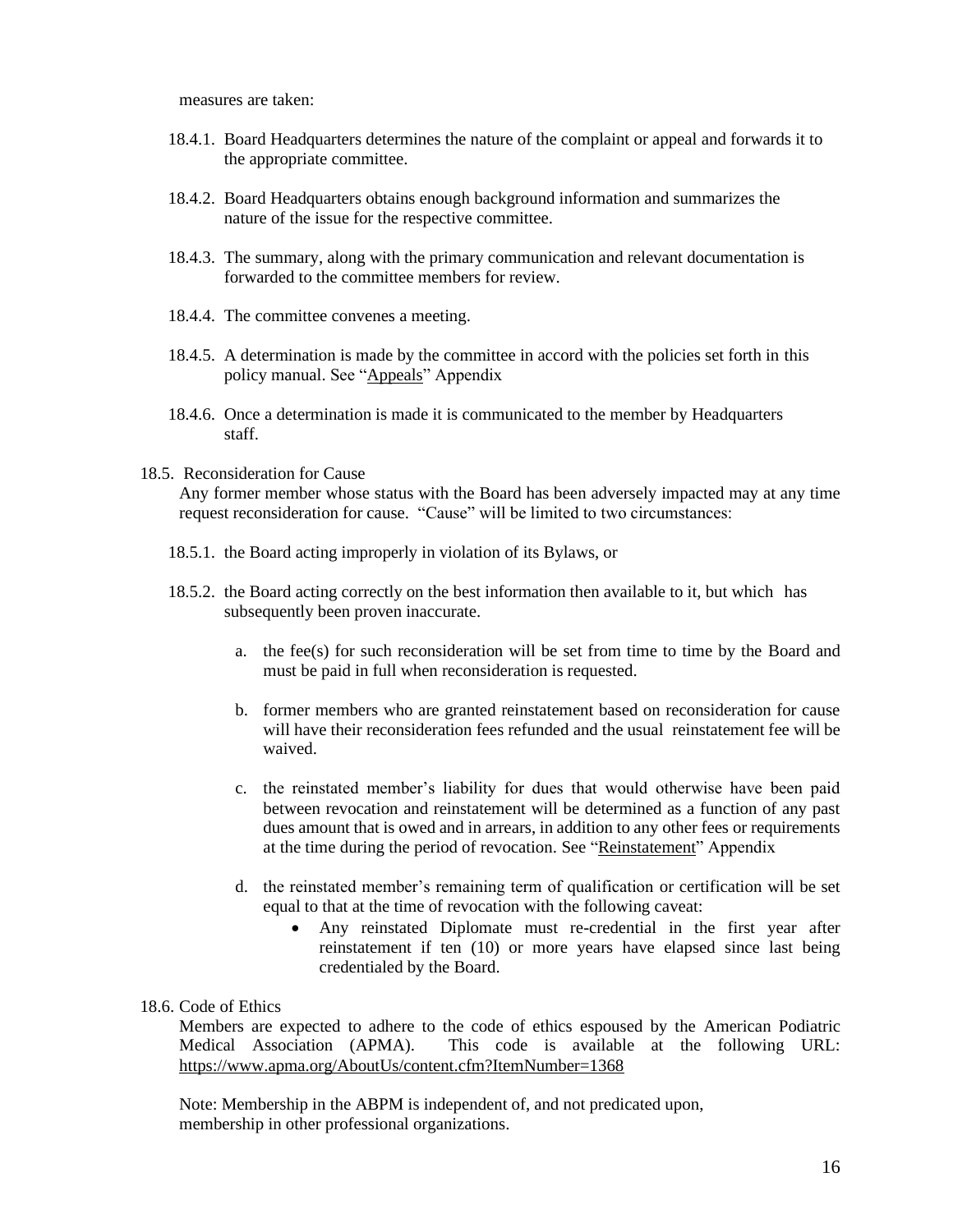18.7. Annual Membership Fees Requirement

The BOD shall establish annual membership fees which include (Dues and Maintenance of Certification (MOC) Dues). Such fees shall be due and payable by March 15th of each calendar year. Annual membership fees are due within sixty (60) days of the date appearing on the first notice. Payments received after that date will incur a late fee determined by the Board. [See "Fees" Appendix](file:///C:/Users/amanda/AppData/Local/Microsoft/Windows/INetCache/Content.Outlook/C2ETM3PM/Policy%20Manual%20Appendix/7.%20Fees%20Appendix.docx) 

Annual membership fees fee(s) (Dues) is required of all active members. Founders and Emeritus-Diplomates with 25 or more years of membership are subject to a 50% reduction of their annual membership fees.

An Inactive Diplomate is not required to pay membership annual membership fees (Dues) however, will continue to be considered an Inactive Diplomate

18.7.1. Dues Installment Plan

 invoices for Dues will be sent to all Active Members on or before January 15th of each calendar year. Beginning in 2021, the Dues Installment Plan will be implemented and available to all Active Members.

The Dues Installment Plan will give members the option to set up a payment plan with a first installment paid no later than March 15th and the remainder automatically billed three (3) months after. If initial payment is received after the March 15th deadline, a late fee will incur.

The Dues Installment Plan option will not be available after the May 15th deadline. All payments thereafter, must be made in full.

- 19. Requirements for Board Eligibility, Qualification and Board Certification
	- 19.1. Board Eligibility

Candidates completing a Council on Podiatric Medical Education (CPME) approved residency program are considered Board Eligible at the conclusion of their final residency year.

- 19.1.1. Board Eligibility status is granted for a period up to eight (8) years, after which the candidate will no longer be permitted to sit for the examination process. If a candidate attempts certification within the eight (8) year period but does not achieve certification, they will be granted an additional five (5) years of eligible status, but must pass both sections of the Certification Examination in the same year to become certified.
- 19.2. Board Qualification

Board Qualification status, a process that ended in 2019, is held by candidates successfully passing the Qualification Examination. Board qualified status is granted for a period up to five (5) years, after which the candidate will no longer be permitted to complete the examination process. If a candidate attempts qualification/certification within the five (5) year period but does not achieve qualified status, they will be granted an additional five (5) years of exam Board Eligibility but must take and pass both parts of the exam in the same year to become certified.

19.3. Board Certification

Have achieved a passing score on the ABPM Certification Examination and abide by all policies set forth herein.

19.4. Circumstances not addressed by specific policy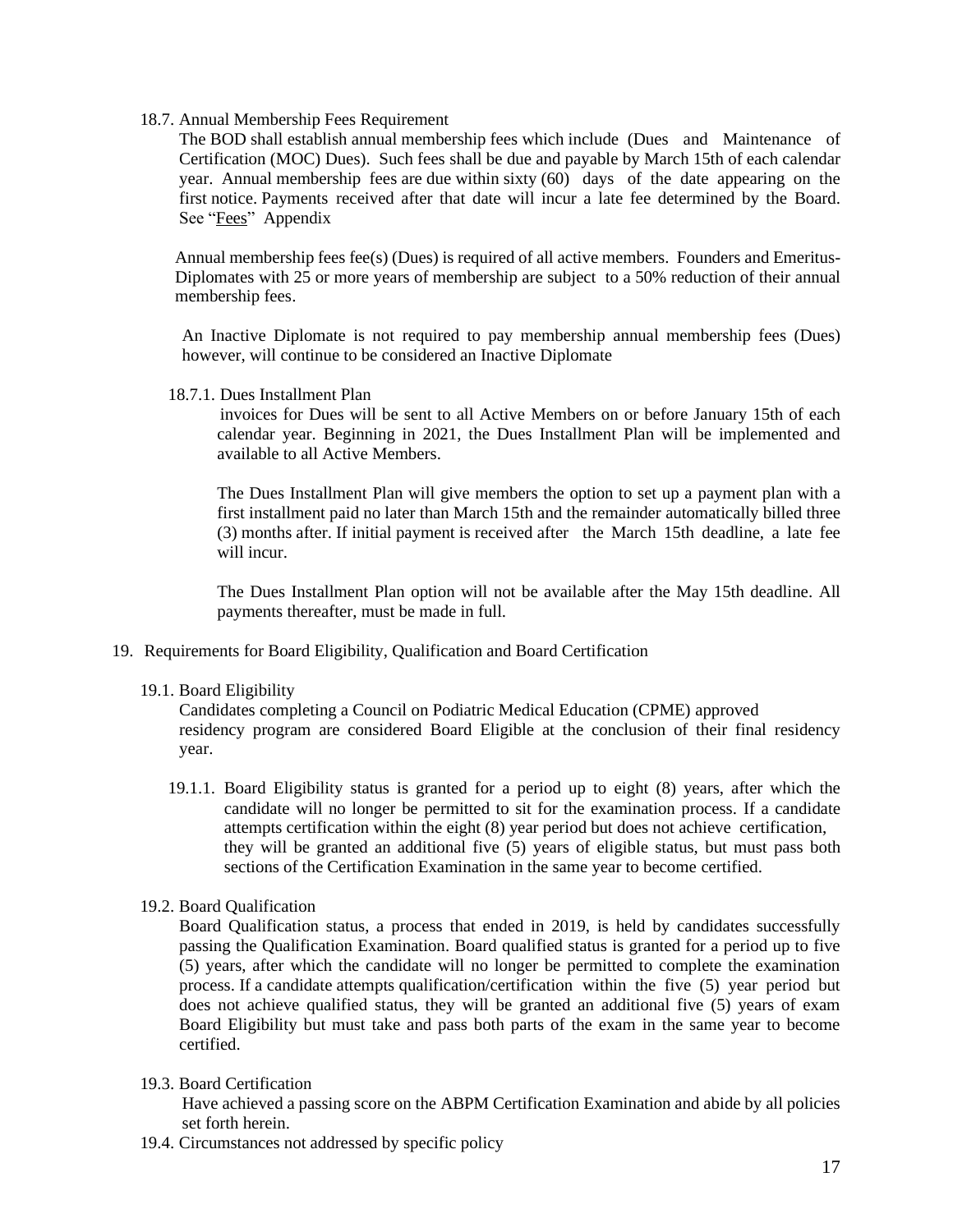all credential matters not addressed specifically in the policy manual shall be referred to the Credentials Committee for deliberation and shall be referred to the BOD.

20. Examinations

Notice of the examinations shall be made in appropriate venues at least six (6) months in advance of the examination date. Such notice shall provide information regarding the time, place, and date approved by the Board of Directors.

Notice of the In-training Examination(s) shall be made to the resident, residency director and program administrator.

# 20.1. Content

Examinations shall be comprehensive and include a broad scope of questions on appropriate content areas in podiatric medicine. Subject areas included but not limited to the areas listed in Appendix: Examination Blueprint.

20.2. Results

Examination results are posted on a secure area on the ABPM website, accessible only via candidate login utilizing their unique candidate ID number. Verification of candidates having opened and viewed their results is verified by Headquarters staff via a website-generated report.

20.3. Examination Rules and Regulations: [See "Pearson VUE Behavior Policy" Appendix](file:///C:/Users/amanda/AppData/Local/Microsoft/Windows/INetCache/Content.Outlook/C2ETM3PM/Policy%20Manual%20Appendix/10.%20Pearson%20Vue_candidate_rules_agreement_Policy%20appendix.docx)

#### 21. Re-evaluation of Diplomates

All ABPM Diplomates including those enrolled in the Maintenance of Certification program (MOC) must agree that their professional qualifications, including their moral and ethical standing within the profession, their competency in clinical skills, and any other similar requirements as determined solely by the ABPM and from time to time, will be evaluated by the ABPM or its agents.

The Diplomate must agree to adhere to the good faith requirements of the ABPM, which may be modified from time to time in its sole discretion. Administrative judgment made by the ABPM will be in writing and considered final.

The ABPM reserves the right to fully confirm any and all information contained in any Diplomate documentation and/or supporting materials including but not limited to contacting references, persons, individuals or agents representing the licensing bodies, hospitals or other institutions as the ABPM in its sole discretion may deem appropriate.

All Diplomates must understand and agree that the ABPM has the right to provide information it has obtained in this process to other parties whom the ABPM in its sole discretion has determined to have legitimate need for such information.

# 22. Re-evaluation Exceptions

All active Diplomates must meet the re-evaluation requirement, including Founders and Emeritus, with the following exceptions: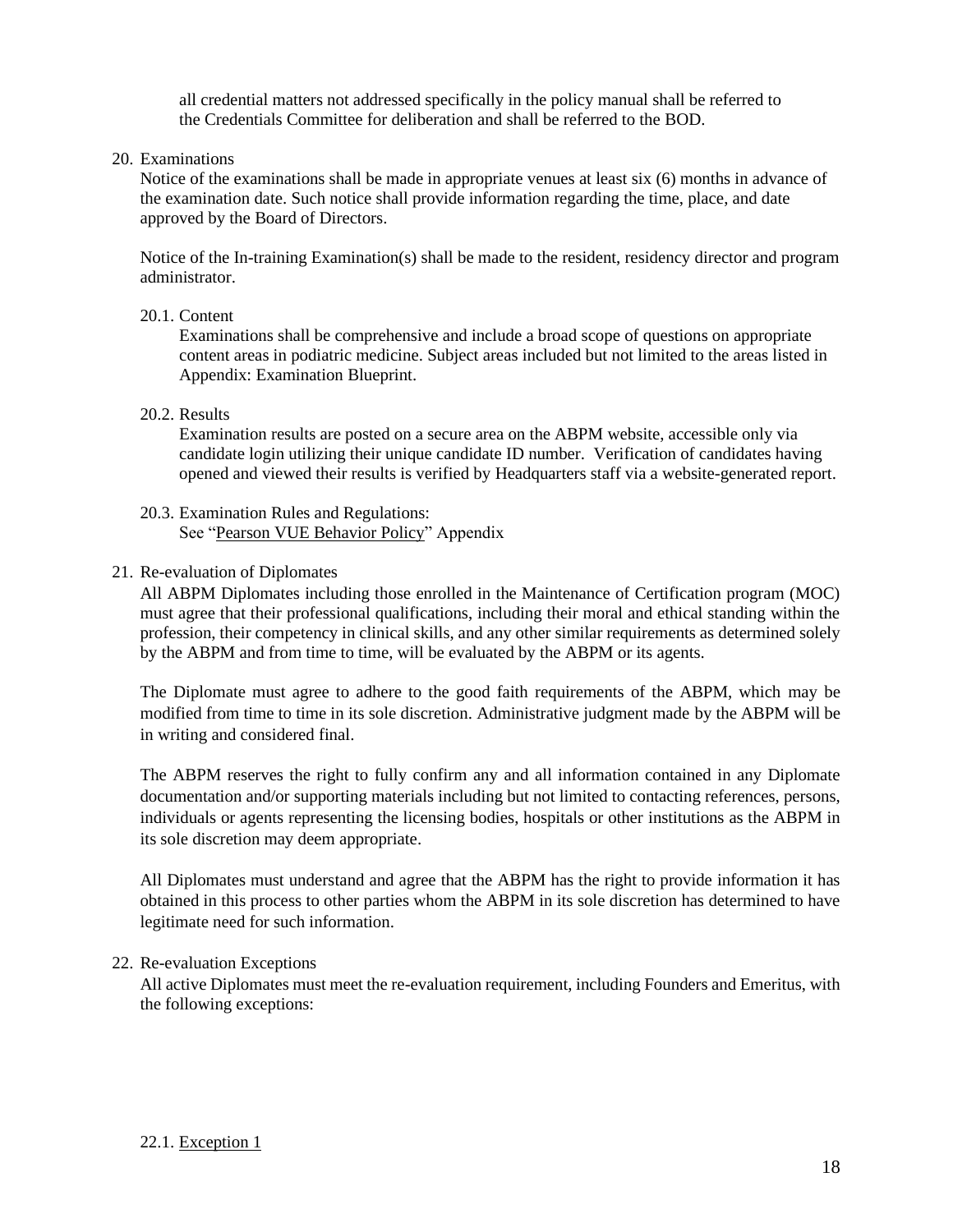Diplomates who have already attained sixty (60) years of age (including Founders and Emeritus) by 2006 remain exempt from the 10-year re-credentialing requirement.

22.2. Exception 2

Diplomates who are Retired are exempt from the requirement.

22.3. Exception 3

Diplomates who can document permanent disability from the ability to practice the profession of podiatry are exempt from the re-evaluative process.

22.4. Exception 4

Diplomates who are disabled or are inactive may have the re-evaluation requirement extended based upon appeal to the BOD.

23. Self-Assessment

As of 2007 self-assessment is required of active Diplomates, regardless of age, who hold Lifetime certificates and who are in the 10th year of their re-credentialing cycle.

As of 2011, Lifetime certificate holders may continue to re-credential by taking the Self-Assessment Examination or may elect to enter the Maintenance of Certification (MOC) process.

#### 24. Re-Credentialing

After becoming Board Certified with the ABPM, all Diplomates are required to enroll into the Maintenance of Certification (MOC) program the following year as the form of re-credentialing through a 10-year cycle. Part of enrollment includes two payment options. See "Fees" Appendix

The MOC program is in place to enhance a Diplomates certification credential through the process of lifelong learning. The MOC fees cover the costs of developing, providing, and administering MOC activities for quality improvement.

24.1. Time Limited Diplomates

Certificates issued by the ABPOPPM in 1994 and thereafter are Time-limited and valid for ten (10) years from the time of issue.

24.2. Requirements of the MOC

Diplomates achieving Board Certified classification from 2011 and thereafter are required to enroll into the Maintenance of Certification (MOC) program the following year as a form of re-credentialing through a 10-year cycle. Associated MOC fees cover the costs of developing, providing, and administering MOC activities that promote lifelong learning with selfassessment and quality improvement. MOC Policy will be up for minor review/revision every 5 years and full review/revision every 10 years.

24.3. There are two (2) types of "Certificate Holders":

24.3.1. Lifetime: Certified in 1993 or prior, must self-assess every ten (10) years.

24.3.2. Time-limited: Certificates issued by the ABPOPPM in 1994 and thereafter are Timelimited and valid for ten (10) years from the time of issue.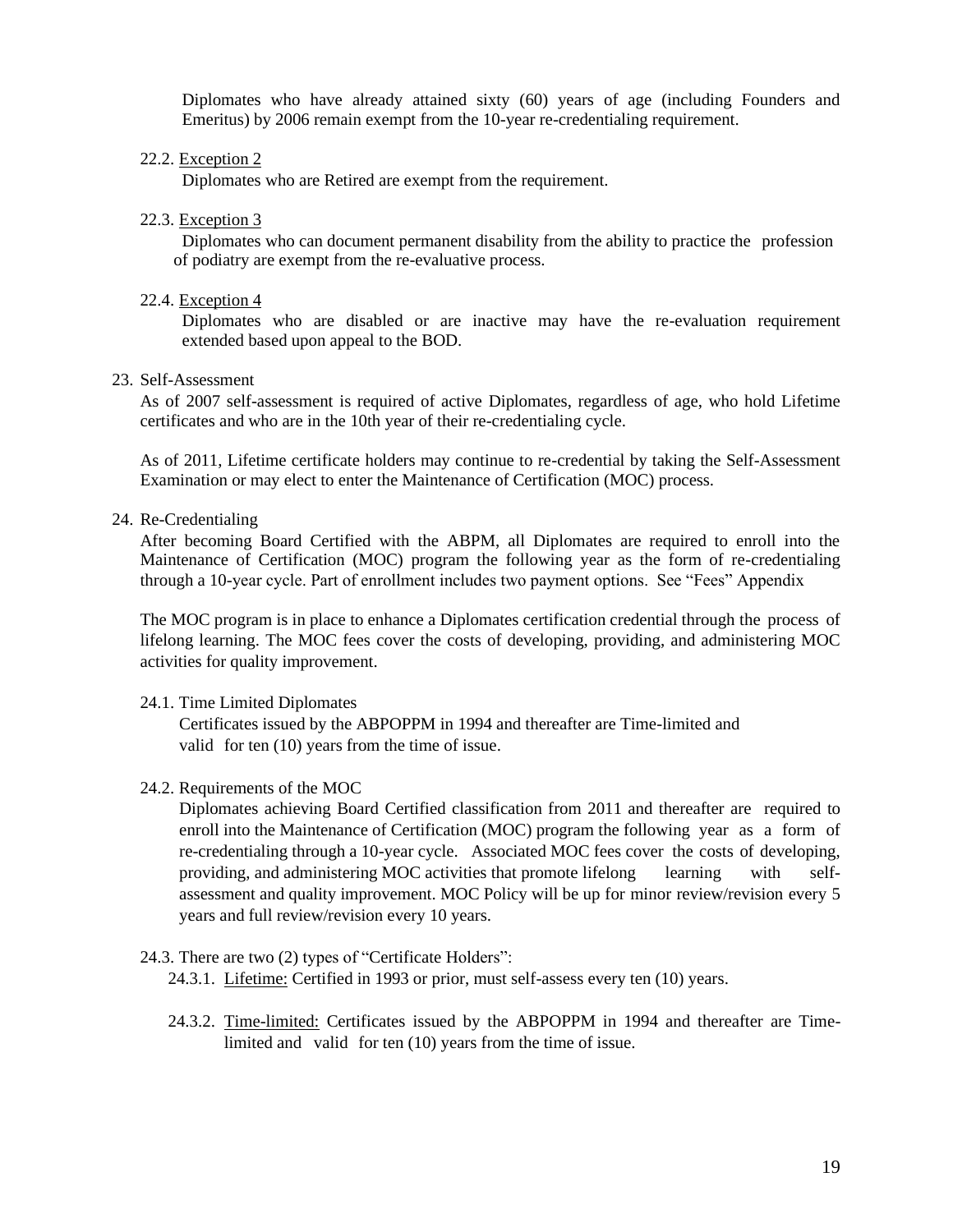- 24.4. New MOC processes, based on certificate holder classification:
	- 24.4.1. Lifetime [10-year cycle (Required to provide annually)]
		- a. Maintenance of State licensure (verification of state licensure or registration).
		- b. Report CMEs as required by your state; Diplomate must maintain an average of 25 credits per year, even if state requires less than 25 per annum.

Must complete Self-Assessment exam at the end of 10 yr. cycle (not pass or fail) or can choose to self-assess or enroll into MOC. Self-Assessment Exam \$725 (every ten (10) years) See "Fees" Appendix.

- 24.4.2. Diplomates certified between 1994 2011
	- a. Diplomates that have not participated in the MOC, are required to take the ABPM Competency Assessment exam at the end of their current 10-year cycle and choose a payment option for the MOC mandatory enrollment. Competency Assessment Exam, \$725 See "Fees" Appendix.

#### 24.5. MOC Pathway

Participation in MOC process (must complete Part 1 and Part 2 to be MOC compliant). Fees: \$200 per year or \$1635 one-time payment. See "Fees" Appendix

- 24.5.1. Part 1: Evidence of Professional Standing (required to provide annually)
	- a. Maintenance of State licensure (verification of state licensure or registration).
	- b. Report CMEs as required by your state; you must report a minimum of 25 credits per year or 75 credits in a three-year cycle, even if your state requires less than 25 per annum.
- 24.5.2. Part 2: Evidence of Cognitive Expertise/Quality Improvement/Practice Improvement (QI/PI). See diagram below.



\*Complete MOC program details available on PodiatryBoard.org\*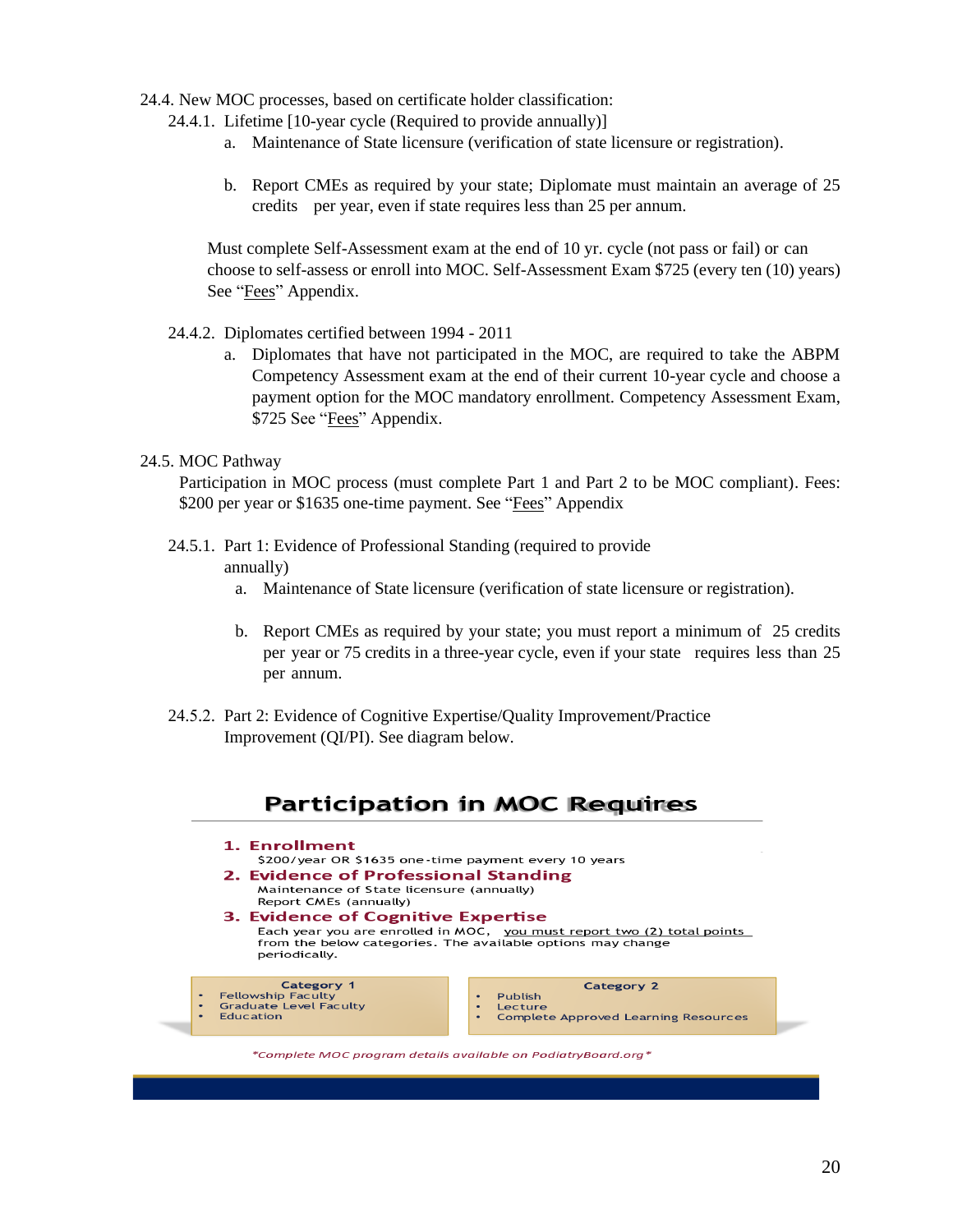25. Competency Assessment Exam

Diplomates holding Time-limited certificates who were certified between 1994 and 2010 and have not enrolled in the MOC are required to take the ABPM Competency Assessment exam at the end of their current 10-year cycle.

The ABPM Competency Assessment exam is a 100 question, multiple choice exam, administered on members dashboard. The exam is not pass/fail. Headquarters staff will notify the member of the examination registration process. Once the competency exam is completed, enrollment into the MOC program is mandatory to maintain certification.

#### 26. Re-credentialing Extension

Upon Board approval, Diplomates who suspend practice to undergo additional residency and/or fellowship training will be granted an extension of their MOC requirement for the duration of said training. At the discretion of the diplomate, their status may be changed to "inactive" during the training period, in which case they are exempt from annual membership fees.

#### 27. Continuing Education:

Diplomates shall participate in continuing education programs to maintain their competence and to increase their knowledge in the art and science of primary podiatric medicine and podiatric orthopedics in an ongoing fashion.

Beginning in 2013 all Diplomates must provide documentation of their CME's, which may be subject to an audit by Board HQ before they will be accepted. All Diplomates, except those who are retired, inactive or disabled, must maintain an average of 25 CMEs per year and may report a maximum of 50 per year, even if your state requires less than 25 per annum. Diplomates who fall below the cumulative goal for more than two (2) years in succession will be advised of such and must make up the deficiency the following year.

In addition, Diplomates may not submit all their CME's in a short period of time and then fail to acquire CME thereafter, even if their cumulative number meets or exceeds the cumulative goal.

#### 27.1. General CMEs

Continuing medical education experiences are designed to encourage you to keep up with the latest developments in your field and to improve your skills over time. CME focuses on education for a designated specialty content area. These requirements can be completed in the form of lectures, conferences, and online programs.

#### 27.2. CAQ CMEs

Diplomates who have been issued a certificate of added qualification will be required to document a minimum of 10 CME hours in the CAQ subspecialty subjects each year as part of their required CME reporting to ABPM. Note, this CME requirement is included within the current CME requirement and is not over and above it.

#### 27.3. Billing and Coding

Although these credits may be of value to some licensing, credentialing, or professional organizations, earning them is not typically required. In addition, these credits will not be credited towards your ABPM CMEs.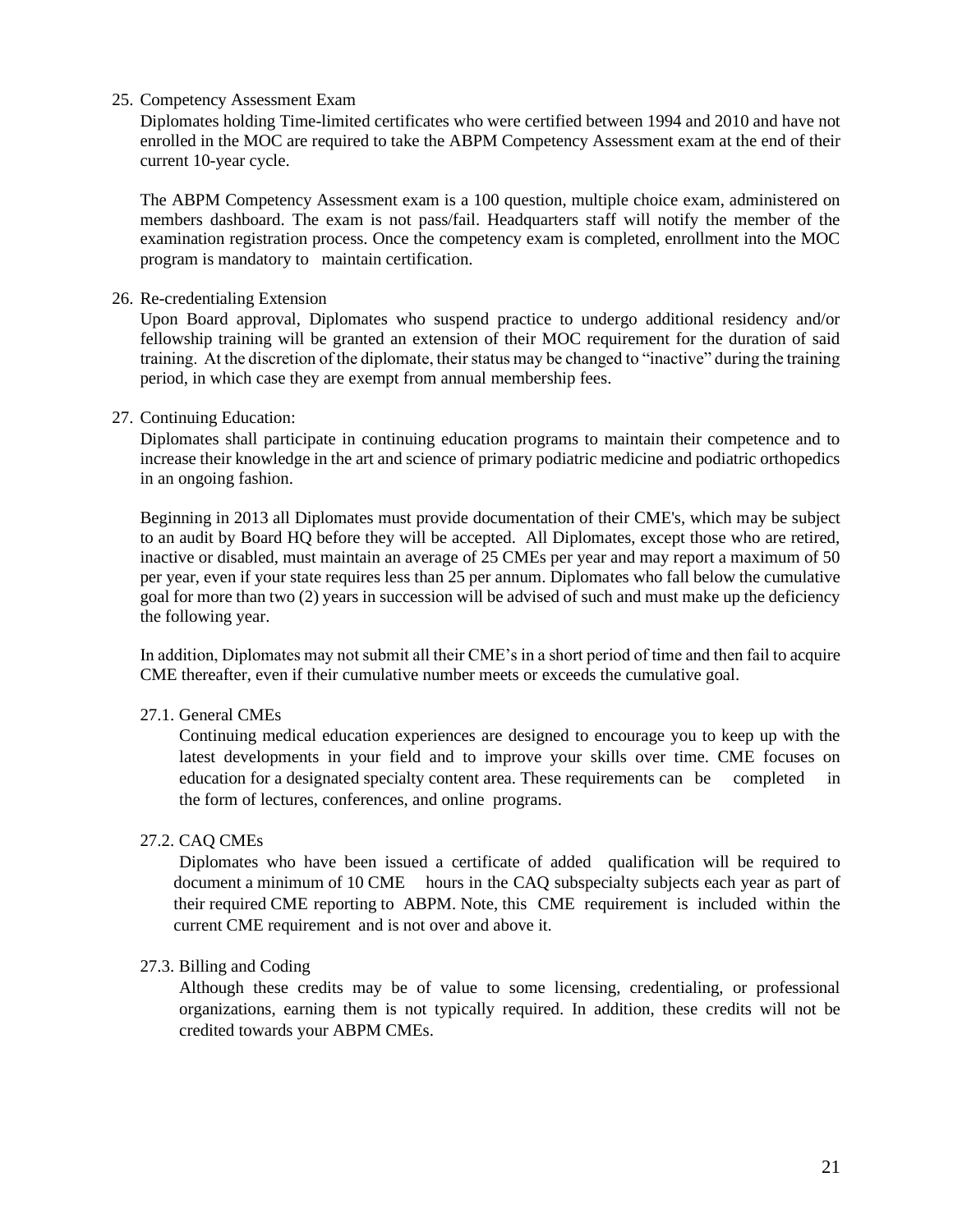28. Diplomate Certificates

A suitable certificate bearing the seal of the ABPM shall be inscribed for each candidate who satisfies the requirements for certification. Such candidates shall be certified as Diplomates of the American Board of Podiatric Medicine. The certificate shall remain the property of the Board and shall be returned to the Board if for any reason the certified classification of the member has been revoked.

- 28.1. Diplomates certificates issued in 2012 and thereafter will bear the name American Board of Podiatric Medicine. All prior certificates, bearing the name American Board of Podiatric Orthopedics and Primary Podiatric Medicine, remain valid certificates, and do not require substitution as a result of the name change, American Board of Podiatric Medicine.
- 28.2. The Certificate of Added Qualification (CAQ) is a special distinction created and issued solely by the ABPM to recognize a CPME-recognized Diplomate who has established additional competency in a specific category.
- 29. Advertising Board Certification A Diplomate of the ABPM must adhere to the following advertising guidelines:
	- 29.1. Promotional Advertising Promotional advertising of eligible or qualified classification is prohibited.

#### 29.2. Member Revocation

The Board of Directors shall have the authority to revoke a member for failure to adhere to the advertising guidelines.

- 29.3. Acceptable Statements Only the following statements are acceptable for this purpose:
	- 29.3.1. Diplomate, American Board of Podiatric Medicine
	- 29.3.2. Board Certified, American Board of Podiatric Medicine
	- 29.3.3. Certified, American Board of Podiatric Medicine
	- 29.3.4. The organization's acronym (ABPM) may be substituted for the full name
	- 29.3.5. The letter "D" may be substituted for the word Diplomate
- 29.4. Diplomates holding Certificate of Added Qualification (CAQ) For Diplomates holding a Certificate of Added Qualification (CAQ), the Certificate may be advertised as:
	- 29.4.1. Diplomate with Certificate of Added Qualification in Amputation Prevention and Wound Care or CAQ in Amputation Prevention and Wound Care
	- 29.4.2. Diplomate with Certificate of Added Qualification in Podiatric Sports Medicine or CAQ in Podiatric Sports Medicine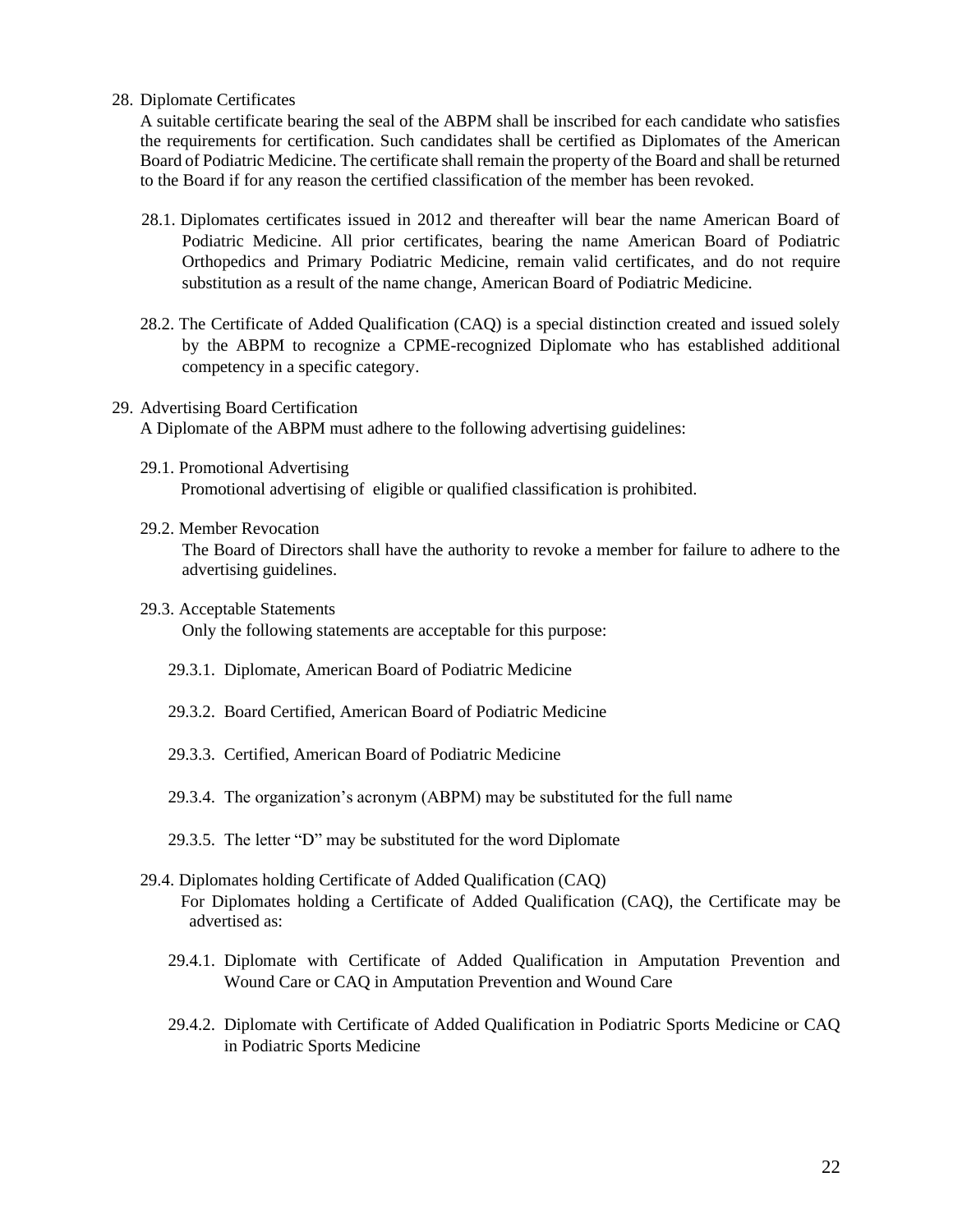# 30. Corporate Seal (Trademark)



#### 31. Logo



32. Use of ABPM Logo

Diplomates wishing to utilize the ABPM logo in advertising their certification with the Board may do so without restriction so long as the advertising is otherwise consistent with Board policy and the APMA code of ethics. Interested Diplomates may obtain a Board approved image of the logo from the "Members Only" section of the Board's website. Only unmodified images of the exact form of the logo obtained from the website may be used in this connection.

33. Use of ABPM Board Certified Logo for Website

Diplomates are encouraged to use the logo on their website as they feel appropriate. The use of the ABPM Board Certified logo is intended to promote your classification as a Diplomate of the Board for patients, colleagues and the health care industry visiting your website.

Only ABPM Diplomates who carry active status are authorized to use the logo. Therefore, where group podiatric practice is concerned only the active Diplomate can have the logo accompany their name on the website, and the placement of the logo must clearly indicate which podiatric physician is an active Diplomate of ABPM.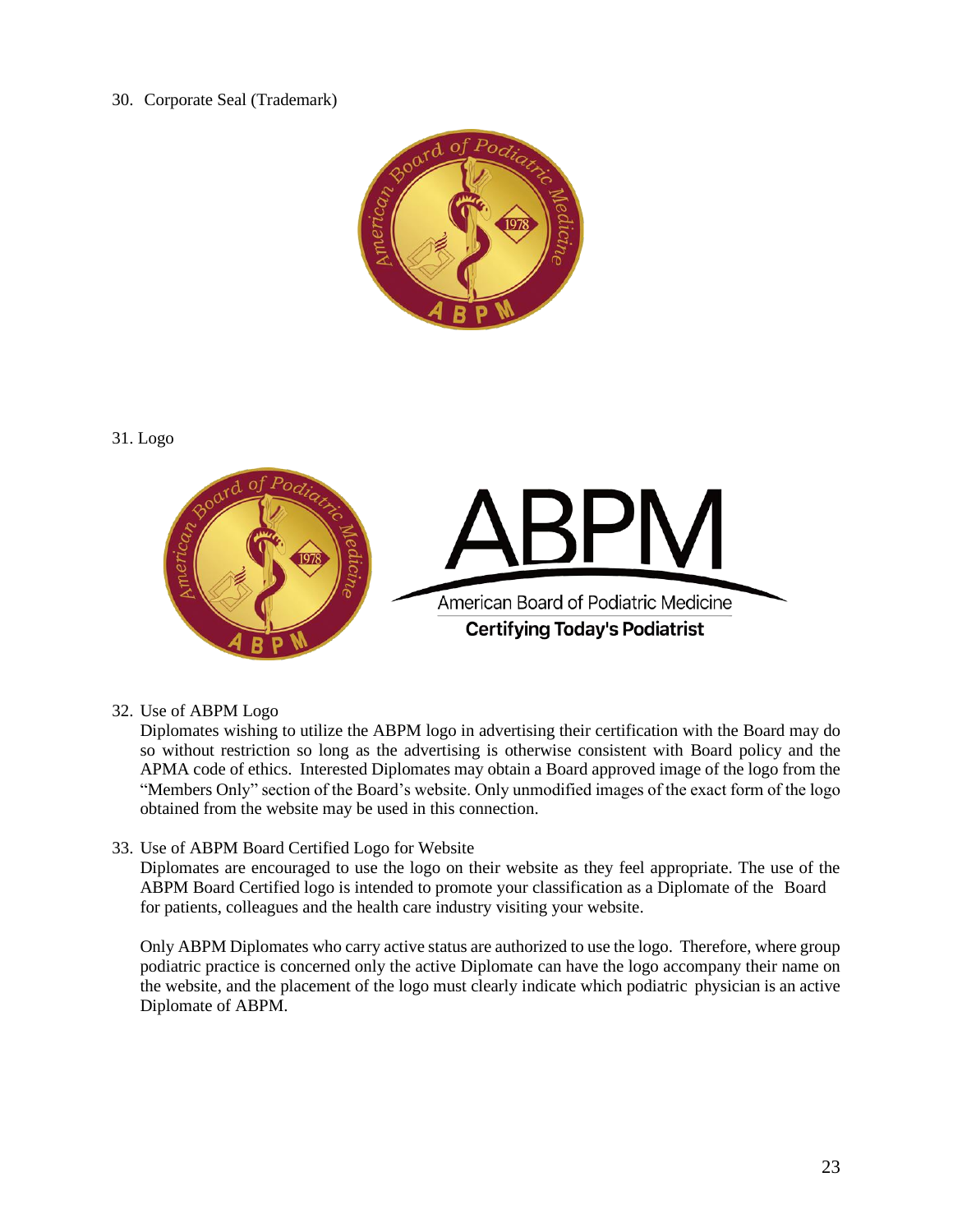#### 34. Hyperlink

Diplomates are encouraged to add a hyperlink [www.PodiatryBoard.org](http://www.abpmed.org/) to the Board-Certified logo. In this way, patients and credentialers may have immediate access to information about the ABPM.

- 35. Appendix Information
	- 35.1. Appeals Appendix
	- 35.2. Code of Ethics Appendix
	- 35.3. Confidentiality Notice Appendix
	- 35.4. Cyber & Written Security Policy Appendix Part 1
	- 35.5. Cyber & Written Security Policy Appendix Part 2
	- 35.6. Emergency Policies and Procedures Appendix
	- 35.7. [Fees Appendix](file:///C:/Users/amanda/AppData/Local/Microsoft/Windows/INetCache/Content.Outlook/C2ETM3PM/Policy%20Manual%20Appendix/7.%20Fees%20Appendix.docx)
	- 35.8. Investment Parameters Appendix
	- 35.9.Pearson VUE Behavior Policy Appendix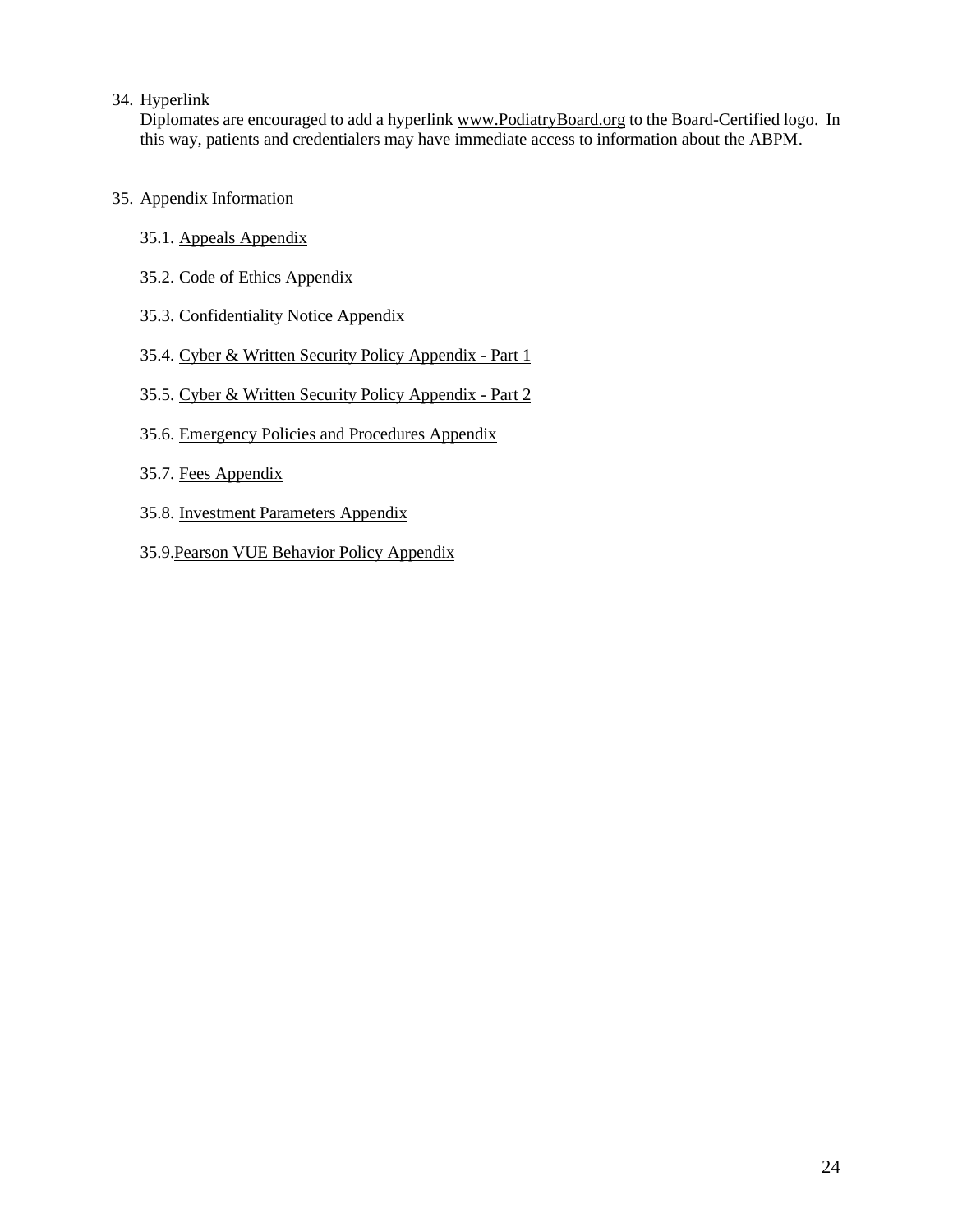INDEX

ABPM, 3, 4, 5, 7, 8, 10, 14, 15, 20, 21 APMA, 4, 5, 12, 14, 20 Appeals, 13 Board, 1, 3, 4, 5, 6, 7, 8, 9, 10, 11, 12, 13, 14, 15, 20, 21 BOD, 3, 4, 5, 6, 8, 9, 10 CAQ, 4, 7 Committee, 3, 5, 6, 7, 8, 9, 13, 15 CPME, 5, 9, 15 Credential, 12, 14, 15 Diplomate, 3, 4, 7, 11, 12, 13, 14, 20 Diplomates, 7, 11, 12, 13, 14, 20, 21 Director, 4, 6, 8, 10, 11 Directors, 3, 4, 5, 6, 8, 9, 12, 13, 15 Board Eligibility, 15 Eligible, 3, 11, 15 Emeritus, 11, 14 Examination, 9, 11, 13, 15, 16 Executive Director, 4, 8 Founder, 11 MOC, 5, 7 Qualification, 4, 12, 14 Qualification, 4, 11, 15 Qualified, 11, 13 Registration, 8, 12, 13, 14

Revoked, 13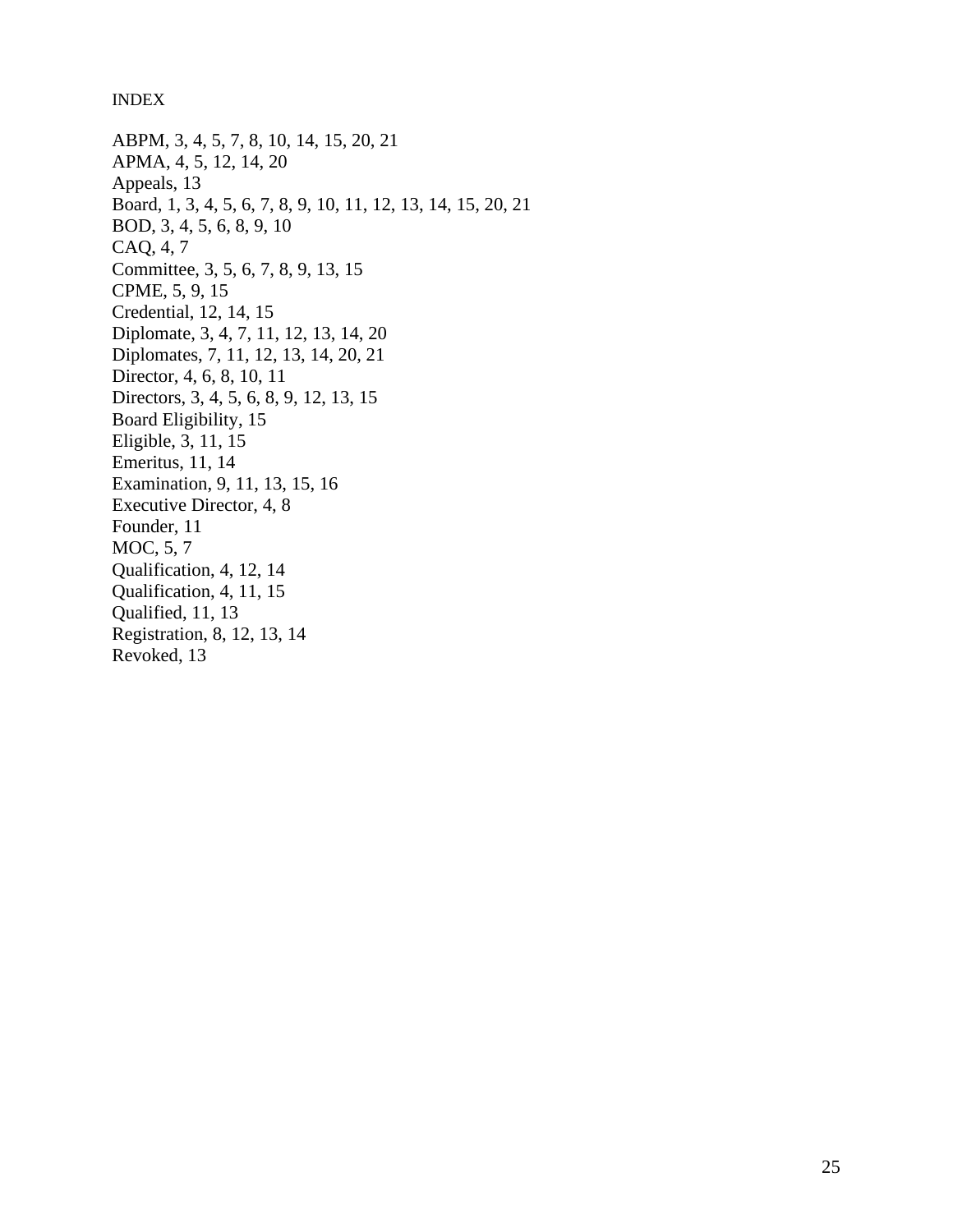#### **Appeals Appendix**

Credentials Committee: Shall consist of three members, one of whom shall be the Vice-President of the Board of Directors who shall serve as Chairperson. The committee shall review issues of ethics, licensure, re-registration and assessments to determine members' compliance with Board policy and procedures and make recommendations to the Board of Directors.

#### 1. **Credentials Committee Policies and Fees**

Upon reinstatement by Credentialing Committee:

- a. Reinstatement fee= \$1600.00(Qualification Examination)/\$1750.00(Qualification /Certification Examination)
- b. MOC enrollment one-time fee =  $$1635.00$
- c. Self-assessment exam fee (if (5) five years or older) =  $$750.00$
- d. Back dues (with or without late fees) =  $$350/year$  (\$100 late fee/year)
- e. Resetting of ten-year cycle
- f. Cursory search of state license in good standing
- g. Show proof of current licensure
- h. Show documented proof 25 CMEs for every year missed while in-active
- i. Revocation  $\geq$  (5) five years = appealer must take Self-Assessment Examination (not high stakes)
	- If failed test, member will be assigned additional reading materials and educational resources in areas of deficiency
- j. Revocation  $\leq$  (10) ten years = appealer will be required to take and pass the Certification Examination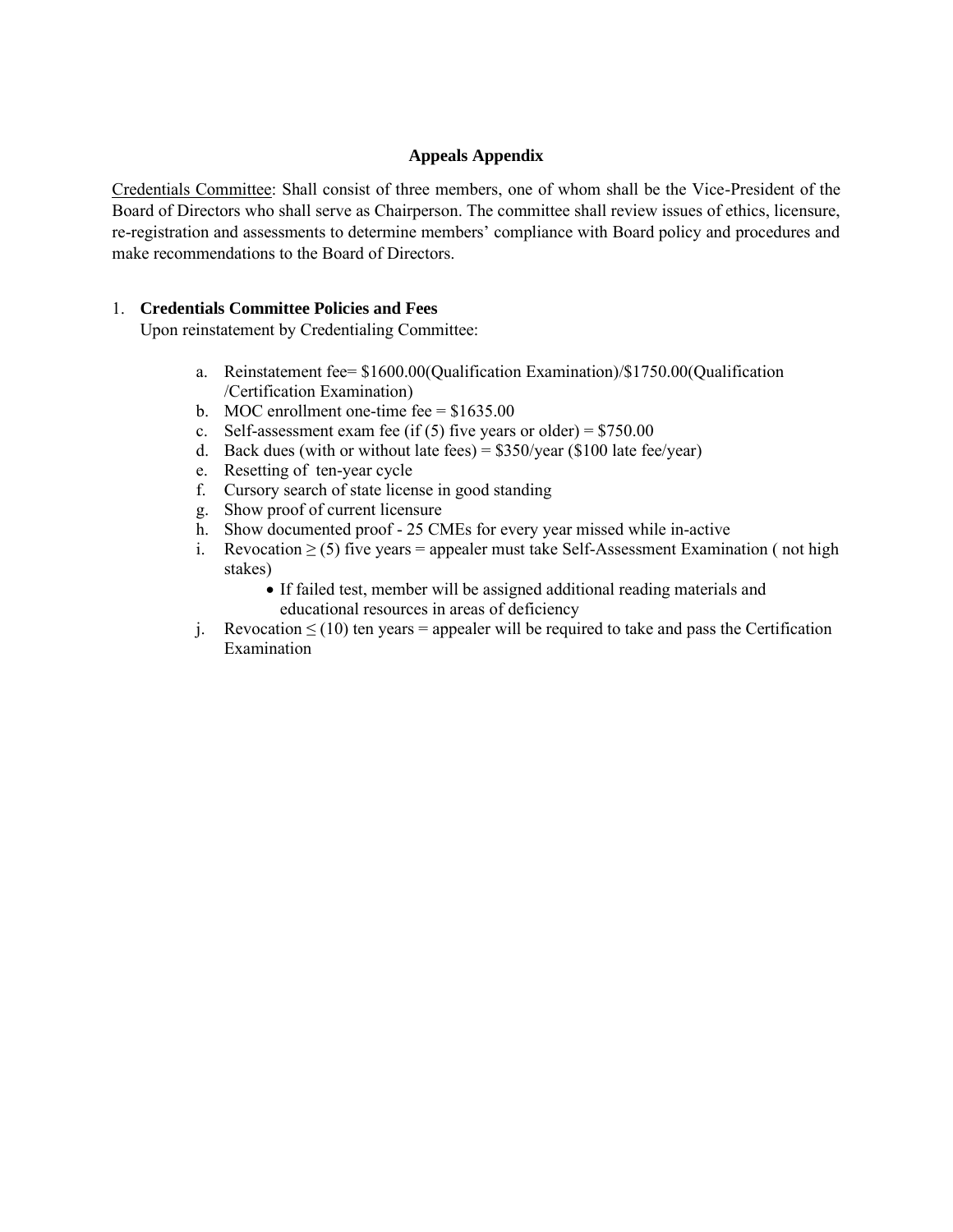# American Podiatric Medical Association, Inc. Code of Ethics

# **PREAMBLE**

All podiatrists have the responsibility of aspiring to the highest possible standards of conduct and ethical behavior, assuring that the best care is provided for the individuals and groups whom they serve. As members of the American Podiatric Medical Association (APMA), podiatrists accept and take seriously the common values and principles established within this code of ethics. This code applies to all aspects of professional life of podiatrists as they go about the implementation of their work within a variety of contexts as health care providers, administrators, educators, researchers, consultants, and employers.

The following statements and precepts are considered to be dynamic and may be interpreted and applied to an ever changing society.

Podiatrists who are members of the American Podiatric Medical Association (APMA) are bound to abide by the APMA Code of Ethics. APMA expects its members to adhere to the provisions in this document, but the document is not meant to be used in legal proceedings to establish a "Standard of Care."

# **MEDICAL ETHICS (ME)**

# **ME1.0 Professional Judgment**

The podiatrist has an obligation to facilitate patient care, placing the welfare and rights of the patient above all other considerations. The competence of a podiatrist extends beyond technical skills alone. Recognizing the extent of one's ability to perform and knowing when it is appropriate to seek consultation or make referrals is imperative.

ME1.1 National Standards (Representing a Model to be Used by Individual States)

- ME1.11 The podiatrist strives to maintain the highest standards of practice in accordance with the responsibilities conferred by the state, profession, and society. *(See interpretive guideline.)*
- ME1.12 The podiatrist recognizes their competencies and strives to practice in an environment that is consistent with those competencies.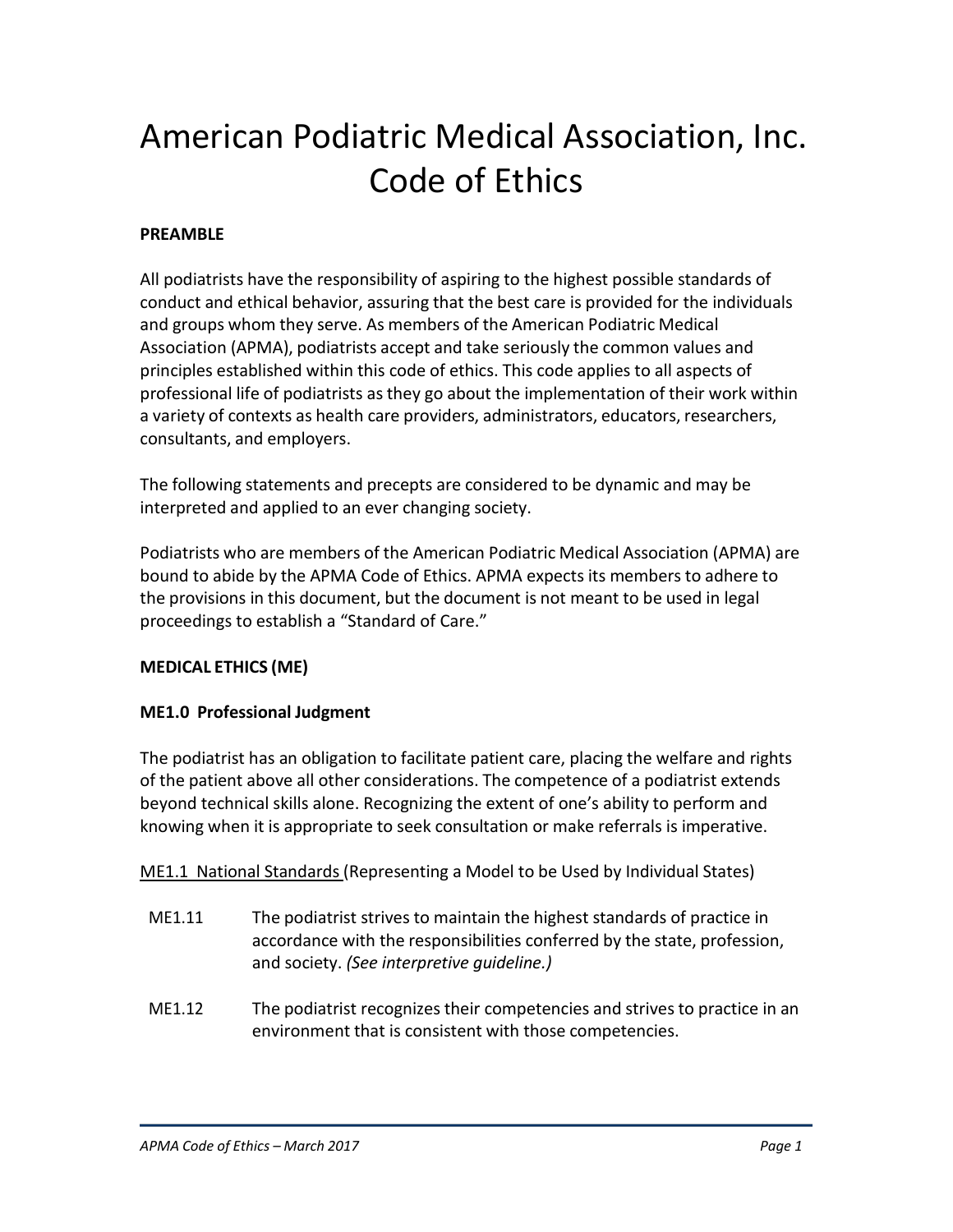- ME1.13 The podiatrist freely utilizes the expertise of other podiatric physicians and professionals of other disciplines to enhance the welfare of the patient.
- ME1.14 The podiatrist maintains continuing competence by participating in professional study and life long learning activities designed to ensure that their skills and knowledge are consistent with ongoing developments in the art and science of podiatric medicine and surgery.
- ME1.15 The podiatrist has the responsibility to accurately and honestly report compliance with any Continuing Medical Education (CME) requirements for licensure, certification, and credentialing.

# ME1.2 Practice Guidelines

ME1.21 The podiatrist strives to provide care consistent with established practice guidelines adopted by recognized podiatric medical organizationsthat utilize the opinions of authoritative experts. *(See interpretive guideline.)*

# ME1.3 Patient Management

- ME1.31 Within the responsibility of a podiatrist is the need to evaluate the patient, initiate care decisions, and decide on the best treatment plan. The plan should encompass the entirety of the patient and utilize appropriate consultation or referral. *(See interpretive guideline.)*
- ME1.32 The podiatrist is responsible for ensuring appropriate follow-up care for their patient when they are not directly available to render such care. *(See interpretive guideline.)*
- ME1.33 The podiatrist should refrain from providing care for any individual with whom he/she has a relationship of a nature that may cause them to provide care with reduced objectivity, interfering with the exercise of sound medical judgment.

# **ME2.0 Informed Consent**

The doctrine of informed consent is premised upon the right of the patient to exercise control over their body by deciding whether or not to undergo a proposed treatment regimen. The duty of the podiatrist is always to disclose relevant information to the patient and obtain the consent of a competent patient or someone legally authorized to give consent on behalf of the patient before initiating treatment. *(See interpretive guideline.)*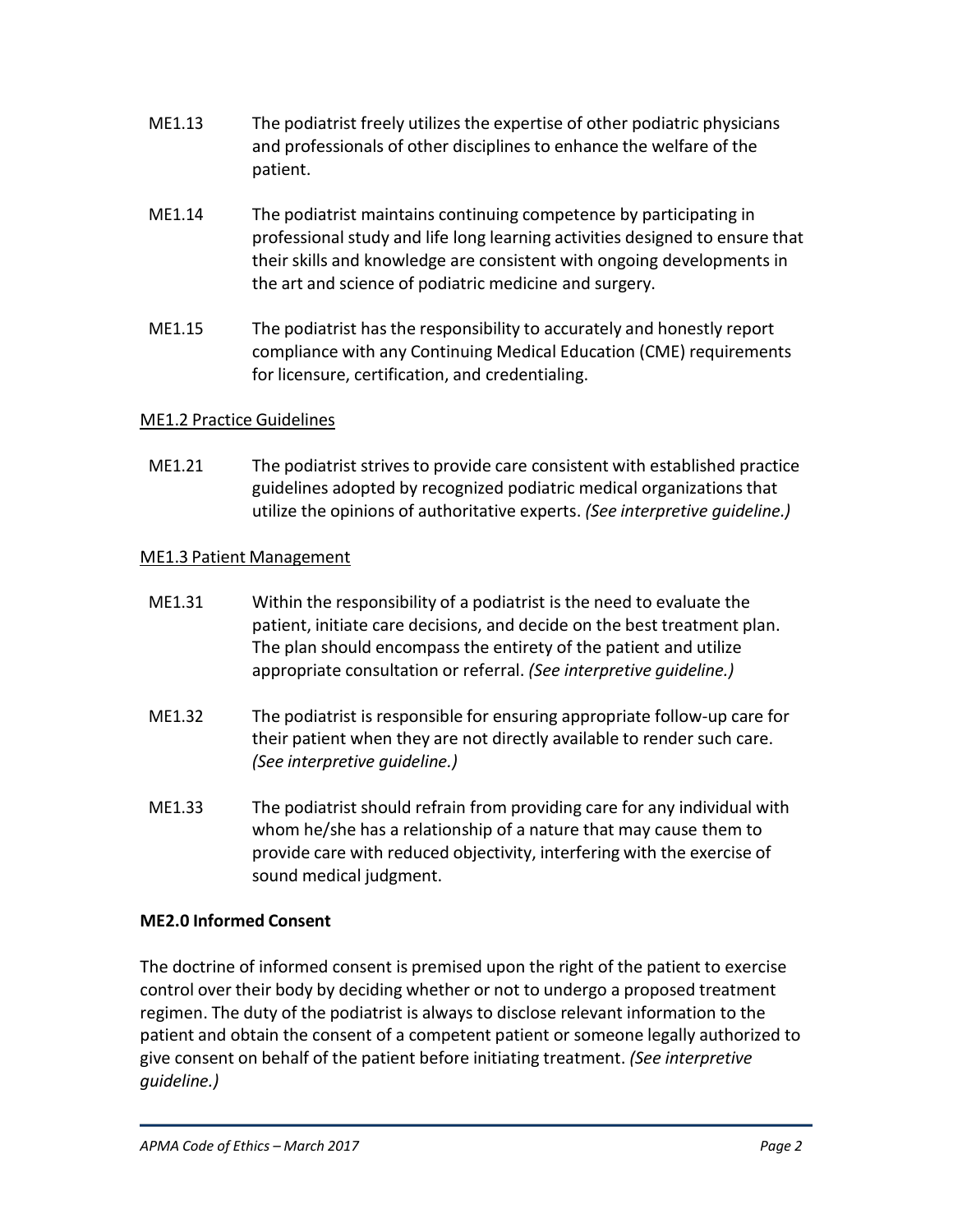# ME2.1 What a Patient Needs to Know About the Proposed Treatment

ME2.11 The podiatrist strives to ensure that the patient is cognizant of the nature of the illness or condition, the treatment proposal or its alternatives with reasonable explanations of expected outcomes, potential complications, and length of recovery.

# ME2.2 Disclosure of Experience and Outcomes

ME2.21 The podiatrist provides truthful representations of their experience and outcomes.

# ME2.3 Economic Interests

ME2.31 The podiatrist strives to ensure that any economic benefit involving services, materials, medications, or facilities shall not interfere with their primary responsibility for the welfare of the patient and shall comply with applicable legal requirements.

# **ME3.0 Confidentiality**

The podiatrist and their staff must maintain strict confidentiality (subject to federal and state laws) as to the condition and treatment of all patients. Release of any information must be premised on the consent of the individual patient, unless otherwise mandated by law. *(See interpretive guideline.)*

# ME3.1 Medical Records

- ME3.11 The podiatrist acts in a manner that protects the confidentiality of the patient and the records of the patient.
- ME3.12 The podiatrist ensures that the staff over which they have responsibility or supervises, have an essential knowledge of the duty to maintain the confidentiality of the patient records.
- ME3.13 The podiatrist will take all reasonable means necessary so that confidentiality of patient medical records and conversations are strictly maintained in the use of any on-line, website, or social networking communication medium.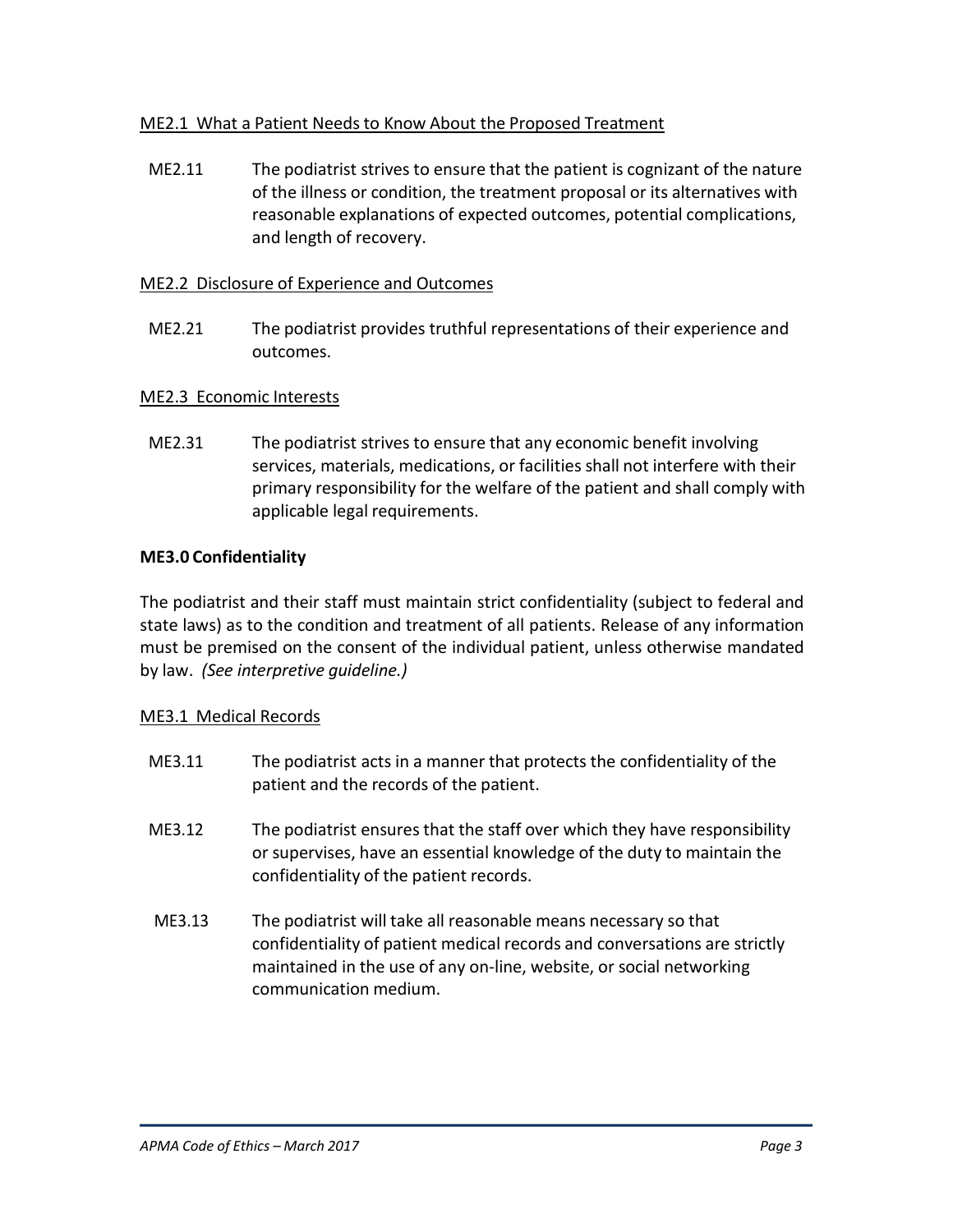# ME3.2 Diagnosis

ME3.21 The podiatrist respects the confidentiality of the patient's diagnosis and does not release the diagnosis without the consent of the patient unless mandated by law.

# ME3.3 Treatment

ME3.31 The podiatrist respects the confidentiality of the patient treatment information and does not release the treatment information without the consent of the patient unless mandated by law.

#### **ME4.0 Patient Respect/Advocacy**

Respect for the patient and advocating for the welfare of the patient should be the supreme concern of the podiatrist. A podiatrist should acknowledge cultural, individual, and ethnic differences of patients and the podiatrist has an obligation to set aside personal biases that could result in potentially discriminatory practices.

# ME4.1 Do No Harm

ME4.11 The podiatrist will evaluate the patient and use appropriate treatments in the care of the patient, taking into consideration any physical, financial, cultural, or emotional limitationsthat may result in harm during the treatment process. *(See interpretive guideline.)*

# ME4.2 Nondiscrimination

ME4.21 The podiatrist shall not discriminate against any patient because of race, religion, ethnicity, gender, sexual orientation, disability, socioeconomic status, or health status.

# ME4.3 Harassment

ME4.31 The podiatrist shall not engage in any deliberate act of emotional abuse, physical abuse, sexual abuse, sexual misconduct, or sexual exploitation related to the podiatrist's position as a health care provider, administrator, educator, researcher, consultant, or employer. *(See interpretive guideline.)*

# ME4.4 Patient Abandonment

ME4.41 The podiatrist shall not cease to provide care or to be available to provide care without giving the patient sufficient notice and/or the opportunity to seek continuing treatment from another health care practitioner.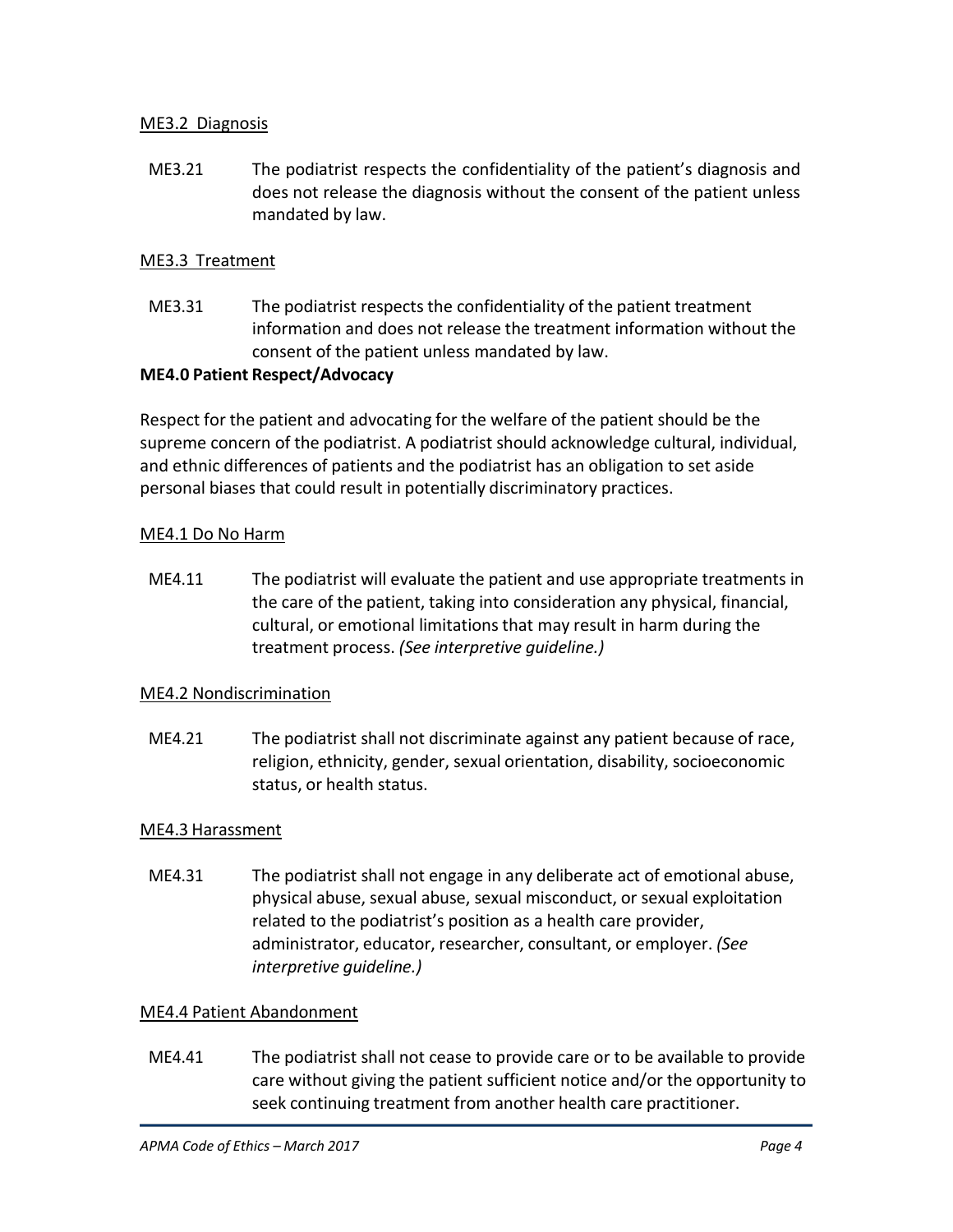# **ME5.0 Professionalism**

The podiatrist should, at all times, act in a professional manner before patients, colleagues, and the general public. This conduct should extend not just to the podiatrist's professional life but should encompass his/her public and private lives as well.

# ME5.1 Compassion, Respect, Honesty, and Integrity

ME5.11 The podiatrist has the responsibility to carry out all aspects of their career with compassion, respect, honesty, and integrity.

# ME5.2 Accountability in Providing Expert Testimony

- ME5.21 The podiatrist providing expert testimony is expected to have relevant experience, training, and knowledge in the area in which the podiatrist has agreed to testify. Testimony must be objective and be limited to the area of expertise held by the podiatrist. Expert testimony should be based upon recognized medical and scientific principles, theories, facts, and standard of care.
- ME5.22 The podiatrist serving as an expert witness shall offer testimony that is honest and truthful. A breach of these ethics would exist if a podiatrist knowingly provides false or misleading testimony.
- ME5.23 The podiatrist may accept compensation for testimony offered but such compensation should not in any way be related to or based upon the outcome of the litigation.

# **ME6.0 Physician Health Responsibilities**

The podiatrist has the obligation to act upon the recognition of impairment(s) and/or health risks in themselves and in other health care providers and to ensure that the treatment and safety of patients is not compromised because of such impairments and/or health risks.

# ME6.1 Physical, Mental, Chemical, or Emotional Impairment

ME6.11 The podiatrist who is physically, mentally, chemically, or emotionally impaired should withdraw from those aspects of practice that could be detrimentally affected by the impairment. If the podiatrist does not withdraw, other podiatrists who know of the impairment have the duty to take action to prevent the impaired podiatrist from harming themselves or others. *(See interpretive guideline.)*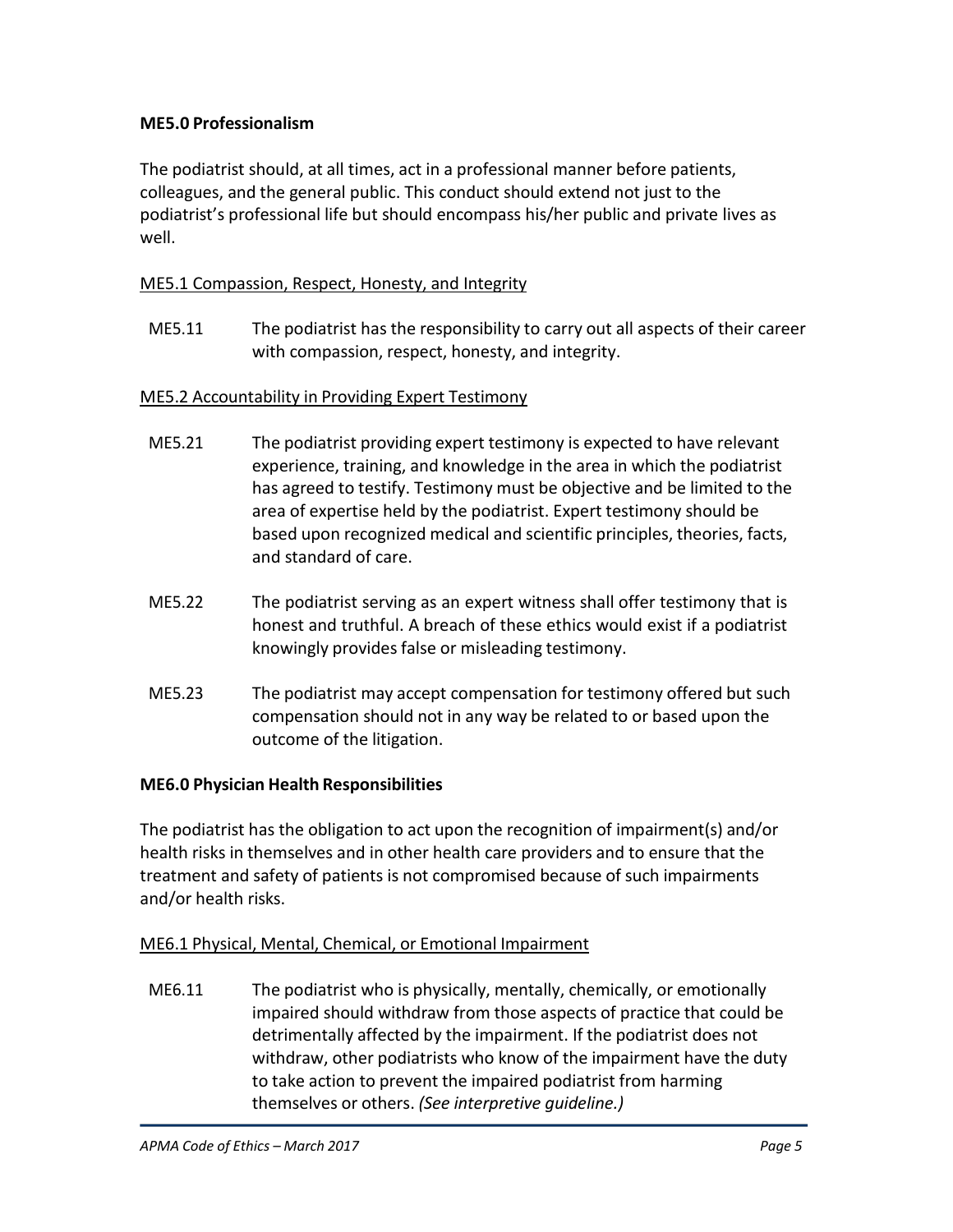# ME6.2 Practice and Blood Borne Pathogens

ME6.12 The podiatrist should exercise in his/her practice all appropriate preventive strategies to preclude the spread of blood borne pathogens.

# **ME7.0 Research Ethics**

Research conducted by podiatrists must be scientifically based with data, results, and outcomes reported in an accurate and truthful manner. Support for research may be obtained from any source but should not influence or bias the outcomes.

# ME7.1 Integrity and Concern for Participants

- ME7.11 The podiatrist shall maintain the integrity of the study to ensure that decisions by participants and subjects are made in an unbiased and fully informed manner.
- ME7.12 The podiatrist shall not subject any patient to an experimental diagnostic modality or treatment method without prior review of the experiment protocol by their peers and with full disclosure to the patient. *(See interpretive guideline.)*
- ME7.13 The podiatrist conducts research competently with due concern for the dignity and welfare of the participants.

# ME7.2 Reporting

- ME7.21 The podiatrist shall report truthfully in scientific and scholarly papers, lectures, accounts, and communications. *(See interpretive guideline.)*
- ME7.22 The podiatrist shall avoid all forms of plagiarism, or otherwise taking credit for the work or ideas of others, by properly acknowledging the source.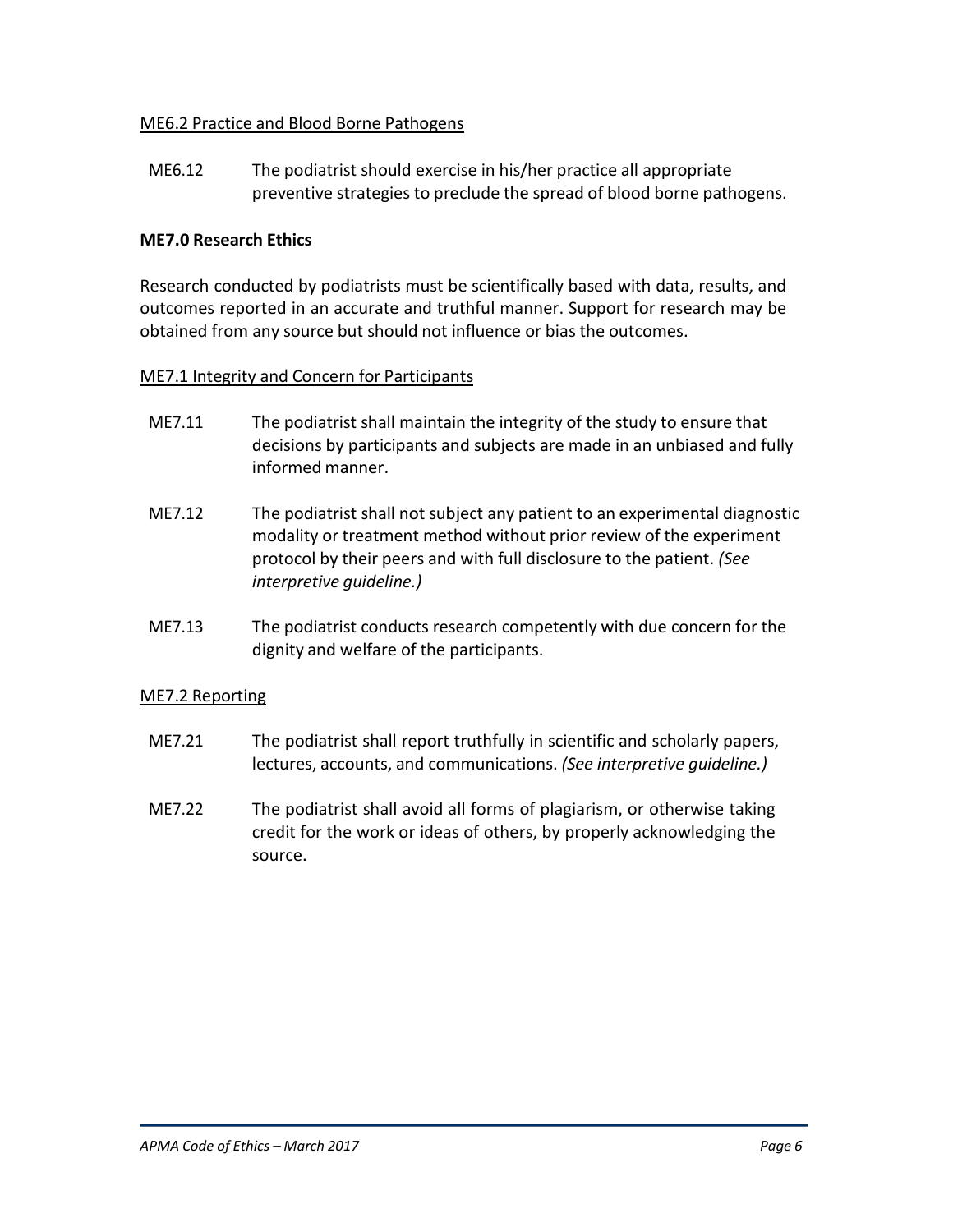# **BUSINESS ETHICS (BE)**

# **BE1.0 Advertising**

The podiatrist has the responsibility to properly represent themselves in advertisements and other forms of communications to the public, including, but not limited to, statements about training, ability, board certification, and scope of practice.

#### BE1.1 Communications with the Public

- BE1.11 The podiatrist shall ensure that communications to the public are accurate and do not convey false, untrue, deceptive, or misleading information. The podiatrist shall provide truthful and accurate representations of his/her credentials, training, experience, or ability. The podiatrist shall not communicate claims of superiority that cannot be substantiated.
- BE1.12 The podiatrist, in connection with their name, must use the title(s), degree(s), or designation(s) authorized by state law. The title "doctor" or any abbreviation cannot be used without the qualification "podiatrist," "podiatric physician," or "Doctor of Podiatric Medicine," or other appropriate designation. The podiatrist who is certified by a specialty board may use the appropriate term in connection with their specialty.

# BE1.2 Direct Solicitation of Referrals

- BE1.21 The podiatrist shall not solicit patients in a manner that impairs their objectivity regarding the selection of diagnostic or therapeutic methods. The podiatrist shall provide realistic expectations as to outcomes, or utilization of diagnostic or therapeutic methods that may be employed in the care of the patient.
- BE1.22 The podiatrist shall not offer gifts as an inducement to secure patient patronage. *(See interpretive guideline.)*

# BE1.3 Free Foot Screenings

BE1.31 The podiatrist, as an inducement to provide additional services for a fee, may advertise and offer free examinations or free podiatric medical services. The podiatrist shall not, however, charge a fee to any patient or any third party payer for any podiatric medical service provided at the time that such free examination or free podiatric medical services are provided. *(See interpretive guideline.)*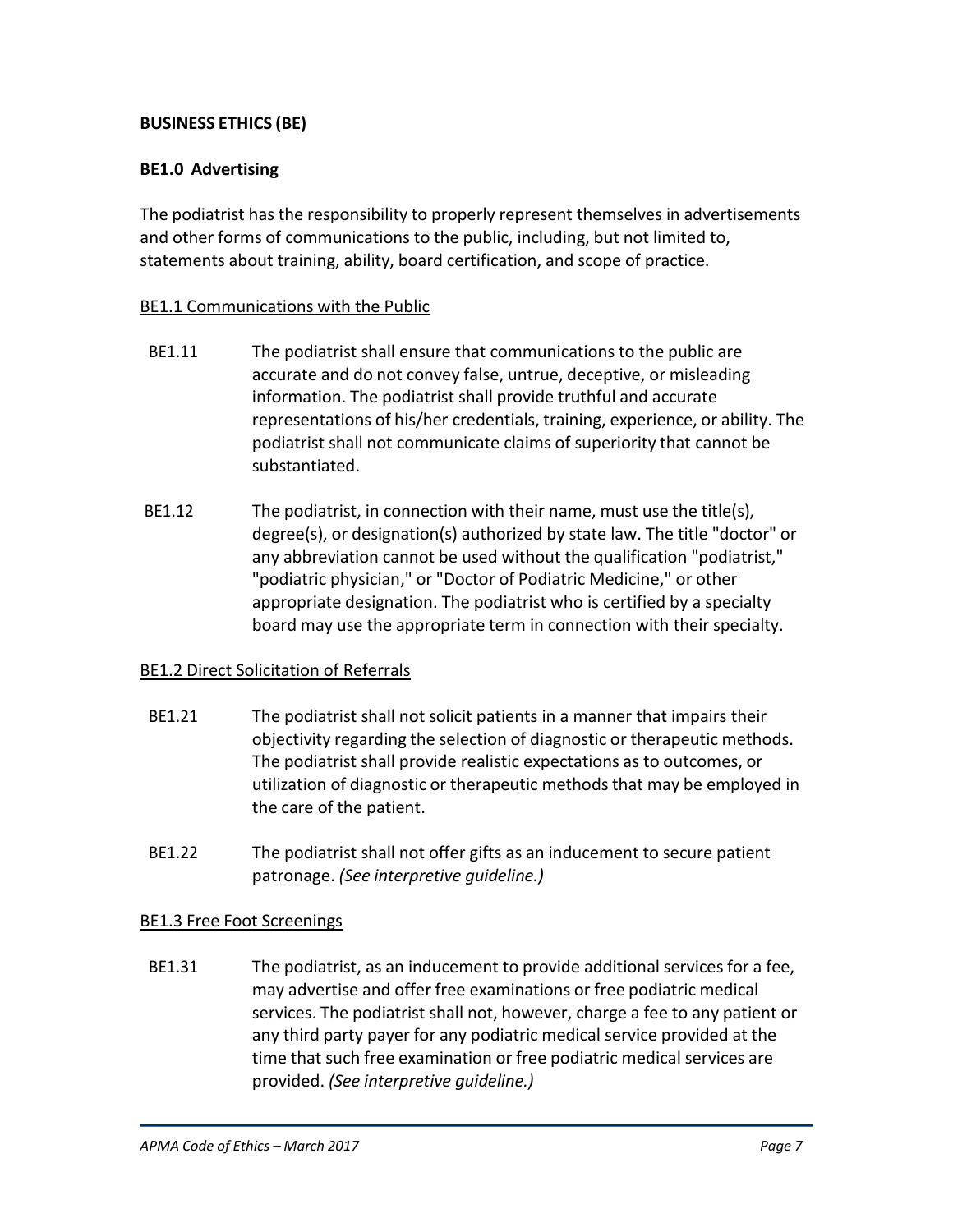# **BE2.0 Business Transactions**

The podiatrist has the responsibility to maintain high moral, ethical, and legal standards in businesstransactions. Claims, bills, statements, and records must accurately reflect the services provided. *(See interpretive guideline.)*

# BE2.1 Fee Splitting

BE2.11 The podiatrist neither accepts nor offers commissions in any form or manner on fees for professional services, referrals, consultations, pathology services, radiology services, prescriptions, or other services or article supplied to patients. Division of professional fees or acceptance of rebates from fees paid by patients to radiological, pathological, laboratory, shoe stores, or other establishments isinappropriate. *(See interpretive guideline.)*

# BE2.2 Medically Unnecessary Procedures

BE2.21 The podiatrist shall perform services of a diagnostic or therapeutic nature that can reasonably be expected to benefit the patient. *(See interpretive guideline.)*

#### BE2.3 Economic Interest

- BE2.31 The podiatrist shall not promote the sale of drugs, devices, appliances or goods to a patient, which are offered in such manner as to exploit the patient for the financial gain of the podiatric physician.
- BE2.32 The podiatrist shall not use their position to exert undo influence on patient treatment choices that are, or may be, physically, psychologically, or economically detrimental to the patient.
- BE2.33 The podiatrist shall not base treatment decisions on managed care incentives/disincentives when such decisions are, or may be, detrimental or when they are not in the best interest of the patient.

# BE2.4 Conflict of Interest

BE2.41 The podiatrist shall provide truthful disclosure of actual and potential conflicts of interest in the recommendation and/or prescription of services, materials, medications, and facilities that may be utilized in the care of a patient.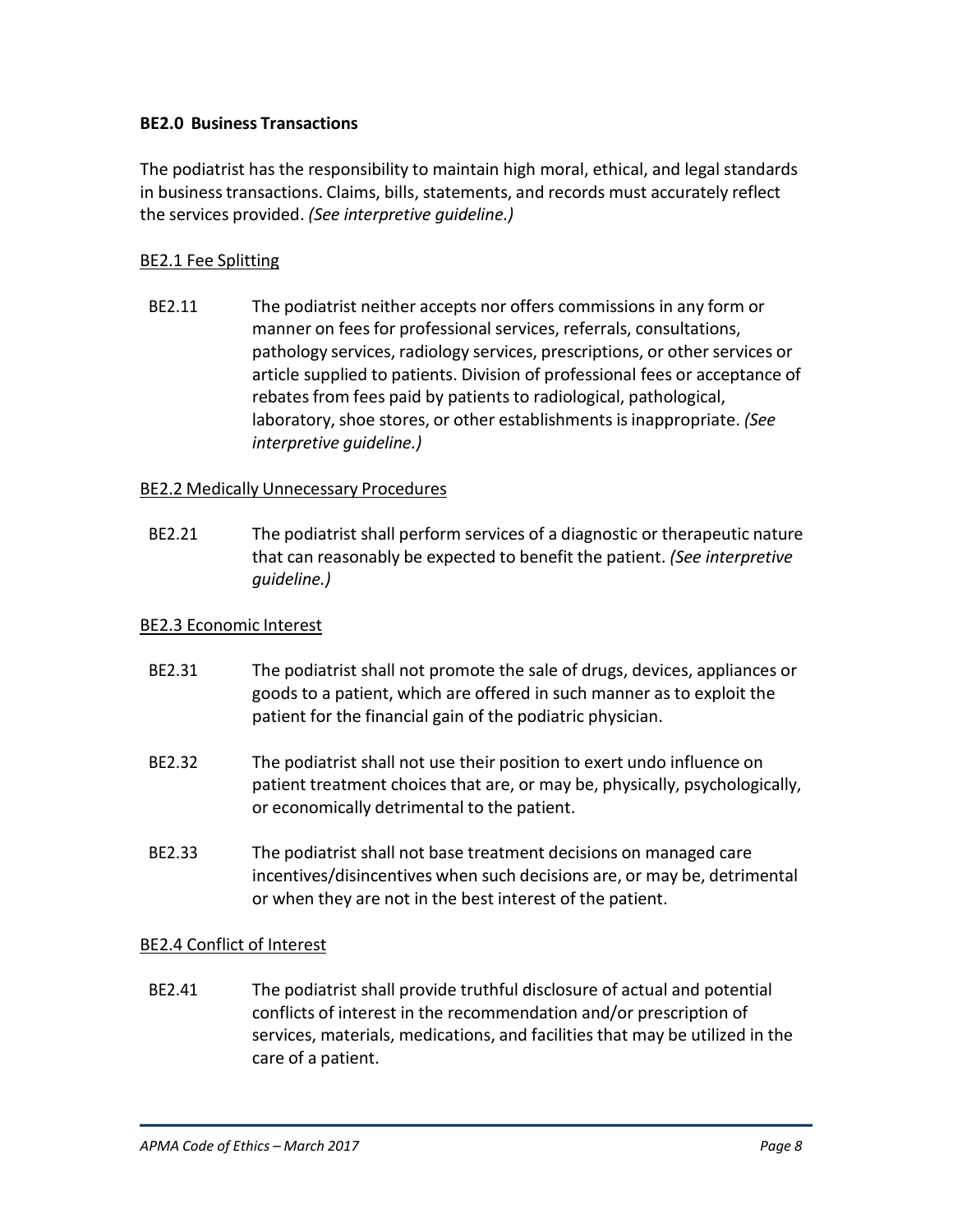- BE2.42 The podiatrist shall provide truthful disclosure of actual or potential conflicts of interest in communication with patients, potential patients, colleagues, and others. Such communication includes, but is not limited to, lectures, published material in peer review and other publications, and advertisements.
- BE2.43 The podiatrist shall provide full public disclosure of financial relationships that constitute a conflict of interest, including any in which remuneration is expected to be awarded on an annual basis or any equity holding in a related company (excluding mutual funds and blind trusts).

# **BE3.0 Inter-professional Referrals**

The podiatrist has the obligation of seeking consultation when the health and welfare of a patient would be advanced by referral to a health care provider with special skills, knowledge, or experience.

# BE3.1 Referrals to Other Podiatrists

- BE3.11 The podiatrist shall refrain from inducing a patient of a fellow practitioner to become their patient either by belittling the ability of the fellow practitioner or by the promise of better service at a lower fee.
- BE3.12 The podiatrist providing a second opinion is obligated to return the patient to the referring practitioner, unless that patient exercises free choice in selecting the use of the second opinion practitioner to provide further care, or unless otherwise prohibited.

# **BE4.0 Employees/Associates**

The podiatrist reasonably delegates aspects of medical care to auxiliary health care personnel. The podiatrist shall ensure that such personnel are qualified and adequately supervised.

# BE4.1 Duty of Supervision

BE4.11 The podiatrist has a duty to supervise their employees and confirm that they are performing in an ethical and appropriate manner. *(See interpretive guideline.)*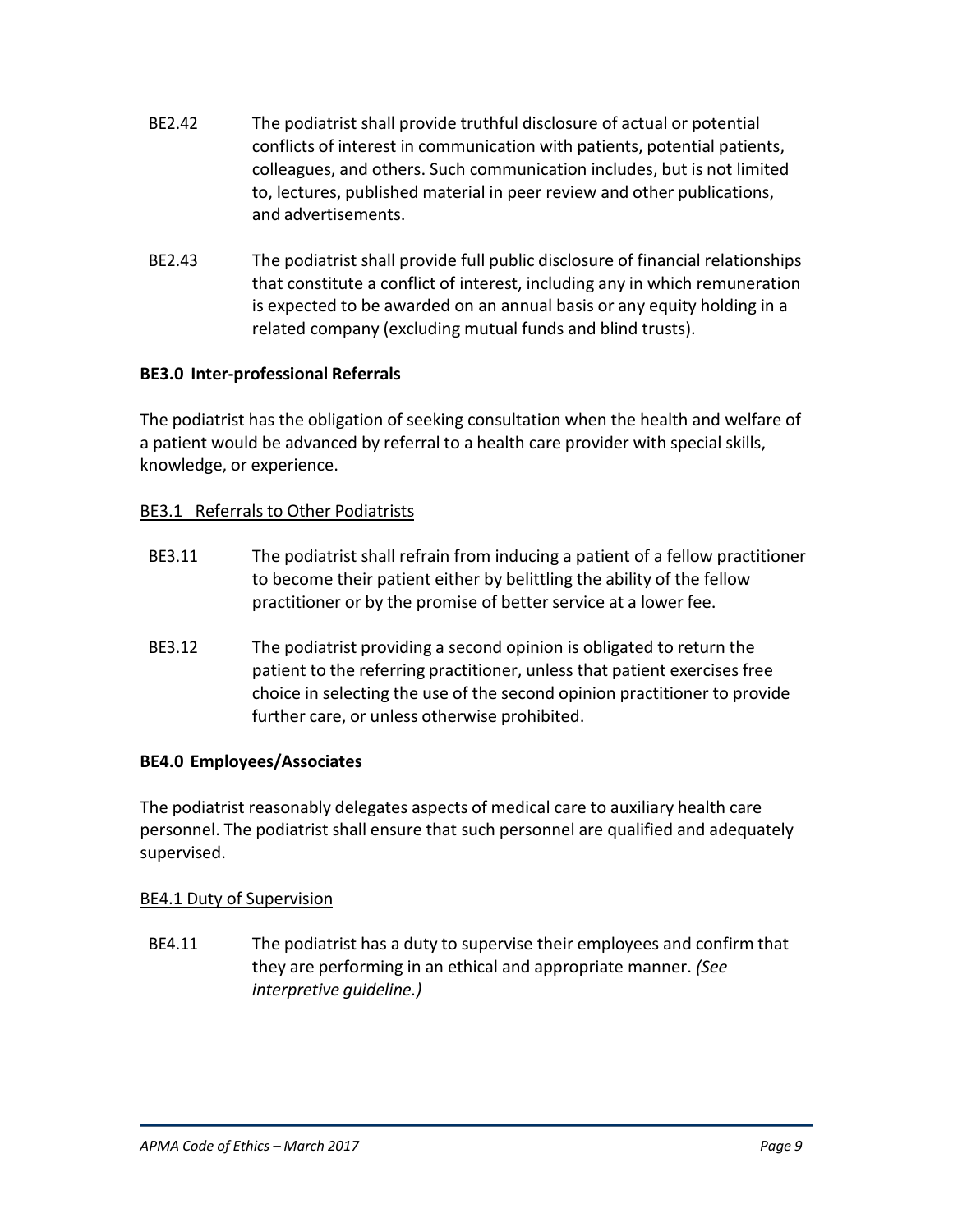# BE4.2 Delegation of Authority

BE4.21 The podiatrist delegating authority to an employee, associate, or to another physician for the care of their patient, shall ensure that the activity complies with professional standards and applicable laws.

# BE4.3 Duty to Comply with Professional Standards

BE4.31 The podiatrist strives to practice podiatric medicine consistent with the standards of care established within their community.

# **BE5.0 Respect for Law**

The podiatrist is obliged to comply with the letter of all applicable laws and regulations. *(See interpretive guideline.)*

# BE5.1 Duty to Report Violation

BE5.11 The podiatrist is obliged to report known violations of conduct by providers to the appropriate authority.

# BE5.2 Medical Records

BE5.21 The podiatrist is obliged to maintain documentation of patient encounters that is legible, complete, accurate, and patient specific. *(See interpretive guideline.)*

# **BE6.0 Staff Respect/Advocacy**

The podiatrist has a duty to avoid interaction that would impair the physical and psychological health of those with whom they interact on a professional basis.

# BE6.1 Harassment

BE6.11 The podiatrist shall not engage in any deliberate act of emotional abuse, physical abuse, sexual misconduct, or sexual exploitation related to the podiatrist's position as an employer, employee, partner, or associate. *(See interpretive guideline.)*

# BE6.2 Nondiscrimination

BE6.21 The podiatrist shall not discriminate against any employee, partner, or associate because of race, religion, ethnicity, gender, sexual orientation, disability, socioeconomic status, or health status.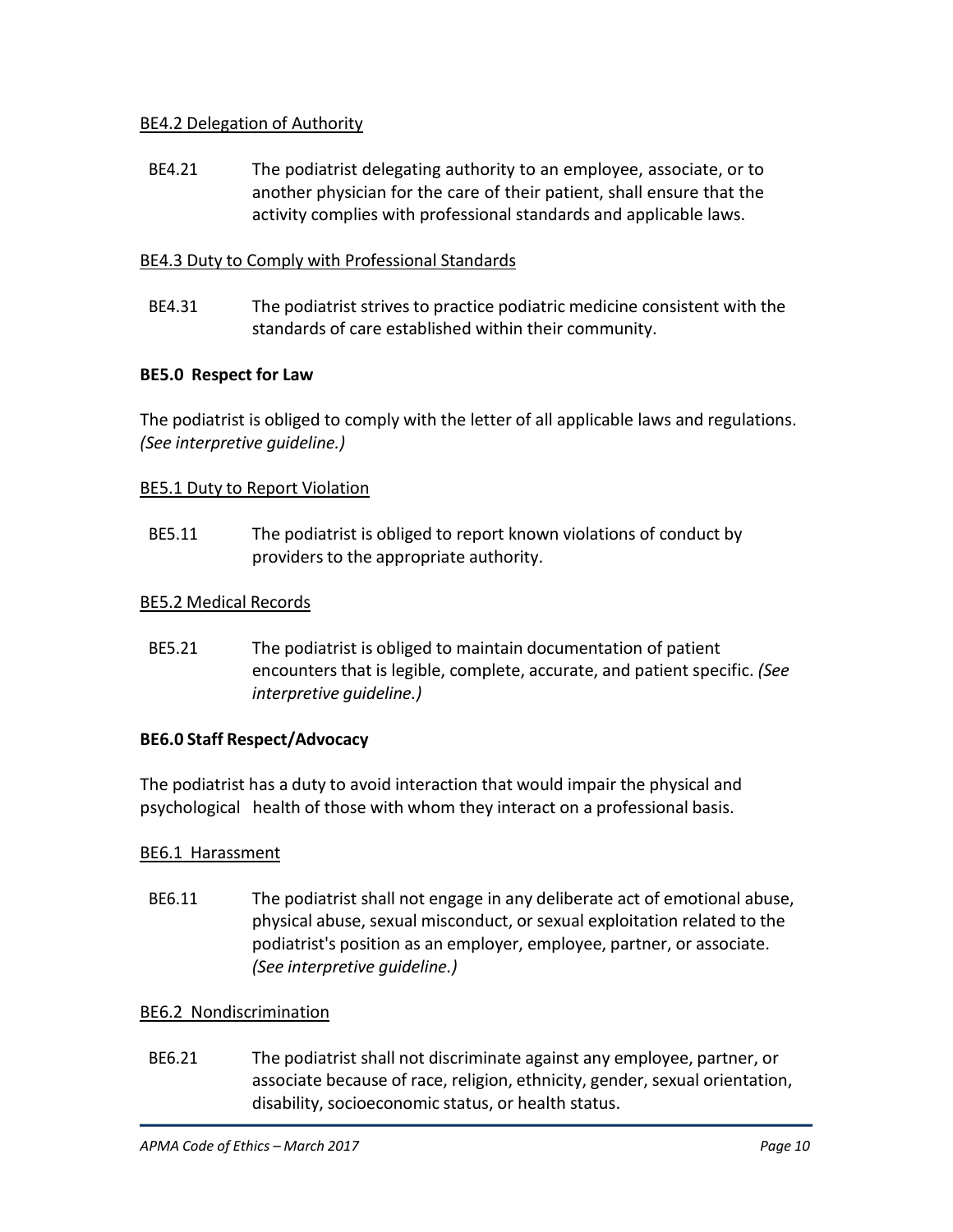# **BE7.0 Managed Care/Insurance Issues**

In the light of reimbursement issues, the podiatrist shall focus on patient care and patient advocacy.

#### BE7.1 Patient Advocacy

BE7.11 The podiatrist has the obligation to advocate for the health of their patients in negotiating with managed care organizations and other third party payers.

#### BE7.2 Financial Incentives/Disincentives

- BE7.21 The podiatrist shall not use insurance coverage/reimbursement levels as the substantive determination of the treatment plan.
- BE7.22 The podiatrist shall not accept financial incentives to withhold care or referrals that are appropriate for the care of the patient.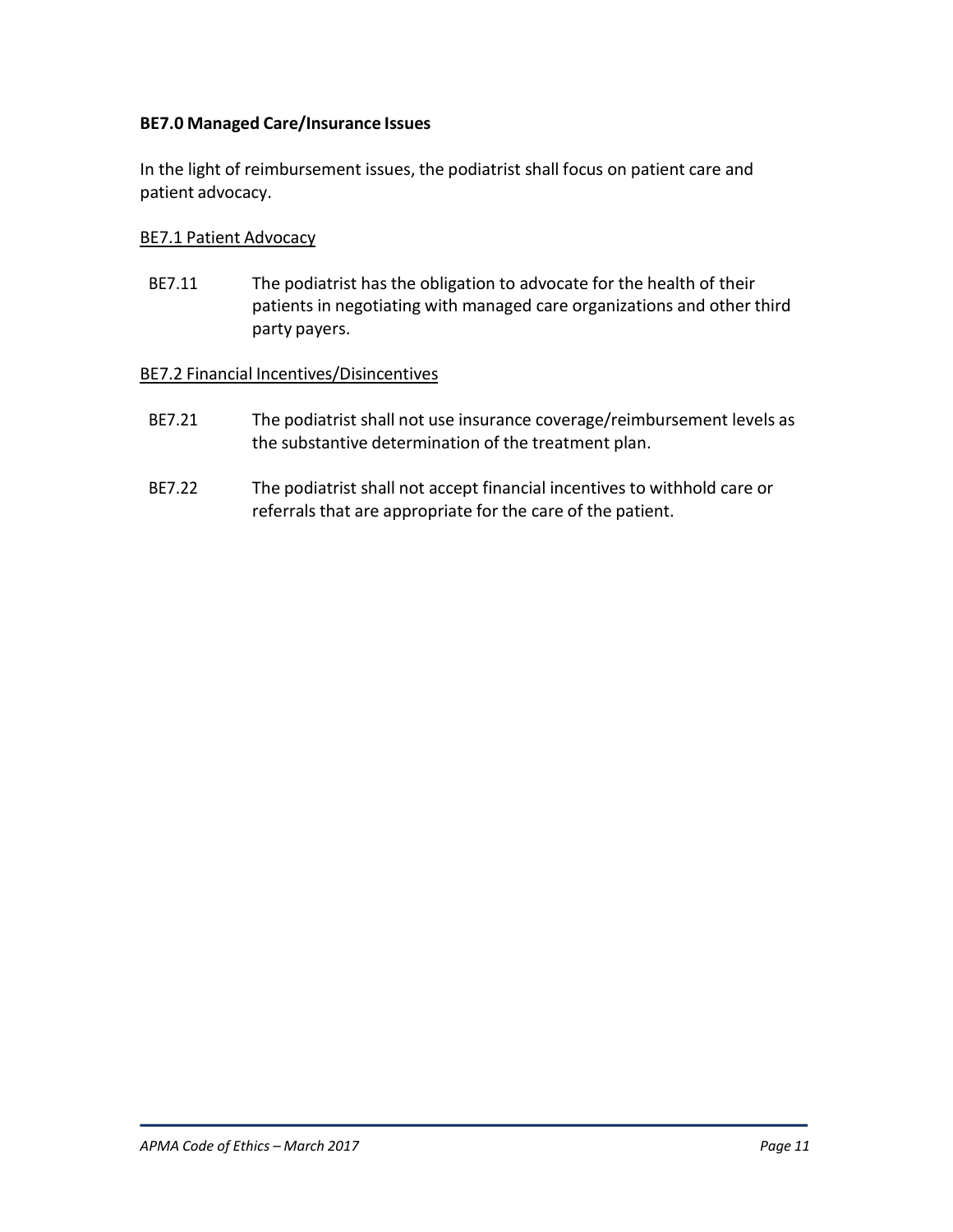# **ASSOCIATIONETHICS(AE)**

# **AE1.0 Conflict of Interest**

The podiatrist rendering volunteer or compensated services to the American Podiatric Medical Association or its component association(s) provides truthful disclosure of actual and potential conflicts of interest and recuses themselves from discussion and action on all issues relevant to the actual or potential conflict. Failure to recuse oneself is considered a violation of the Code of Ethics. *(See interpretive guideline.)*

# **AE2.0 Confidentiality**

The podiatrist rendering volunteer or compensated services to an organization(s) shall adhere to the rules of confidentiality of the organization(s).

# **AE3.0 Commercial Relationships**

The podiatrist rendering volunteer or compensated services to the American Podiatric Medical Association or its component association(s) is obliged to disclose all significant commercial relationships with other organizations, businesses, or entities that have a relationship with podiatric medicine.

# **AE4.0 Association Conduct**

An officer or elected representative of the American Podiatric Medical Association or its component society is obligated to abide by the Constitution and Bylaws of their respective organization(s), when not in conflict with this document.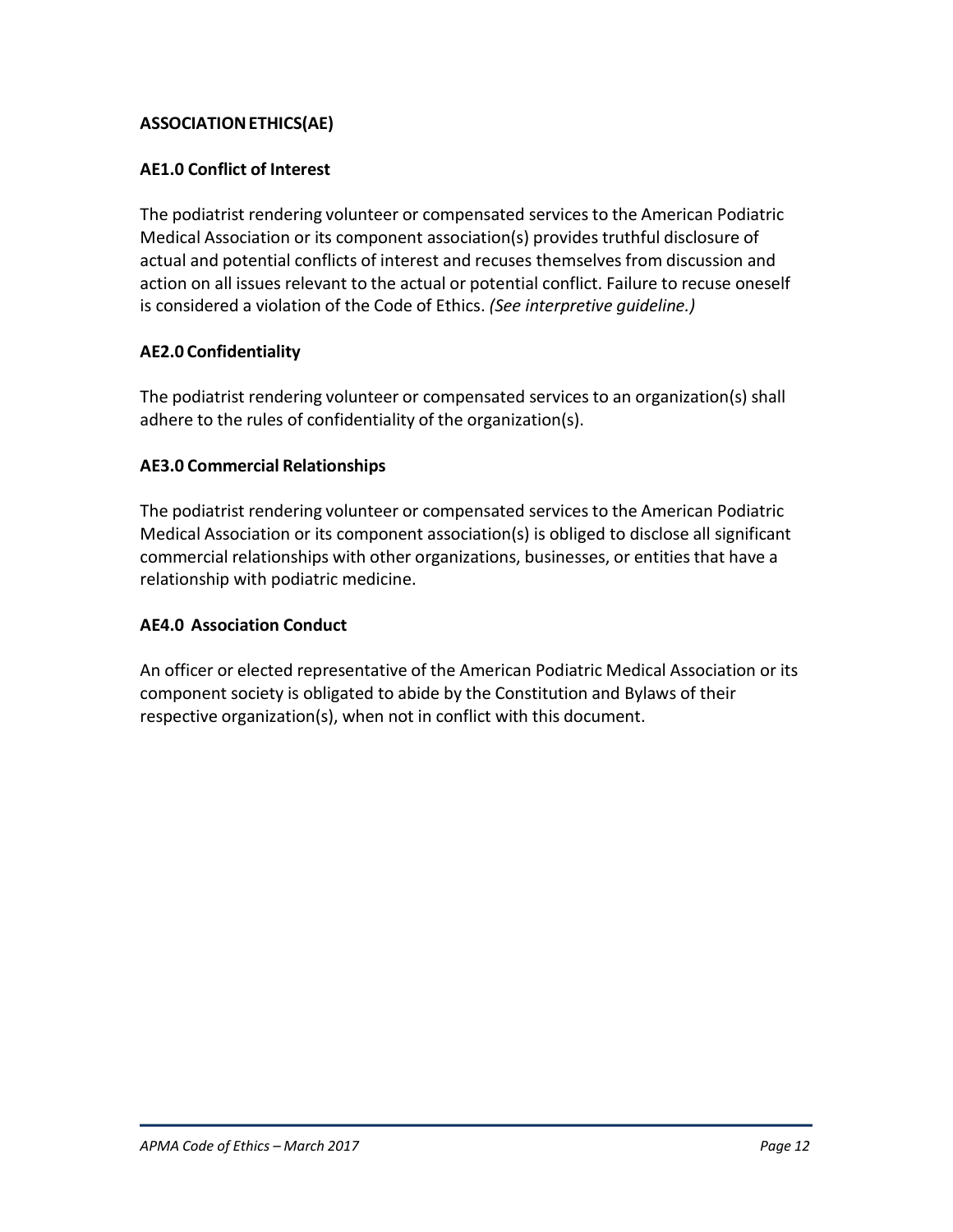# **INTERPRETIVEGUIDELINES**

The following interpretive guidelines are provided to further elaborate upon the Code of Ethics.

- ME1.11 A function of state licensing agencies is to establish standards of competency for members of the profession within their respective jurisdictions.
- ME1.21 Practice guidelines suggest and recommend modalitiesfor patient care as correlated to various diagnosesthat may be encountered. They should not be construed to constitute unalterable treatment strategies. Recognized podiatric medical organizations may include, but are not limited to, specialty colleges and boards and other such agencies that formulate practice guidelines based upon well-grounded scientific and educational precepts. The guidelines recommended by such organizations are often useful but have no legally binding effect on members of the Association.
- ME1.31 Treatment decisions, including surgery, should relate to the consideration of the physical, emotional, social, and occupational needs of the patient. All treatment regimens should include appropriate documentation of the indications for treatment. The performance of any unnecessary treatment is considered a serious ethical violation.

Consultation and referrals should be sought when:

- 1.) the patient can benefit from the care of a provider with different training and/or experience, or
- 2.) when the patient requests a consultation or referral.

No compensation shall be claimed for the referral of patients for care and/or evaluation.

ME1.32 Follow-up care should be provided by a qualified podiatrist or other appropriate health care professional until the patient has fully recovered. If the podiatrist is unable to personally provide the follow-up care, then the podiatrist shall make arrangements with another qualified podiatrist or qualified health care professional to provide continuing care, and properly notify the patient of discontinuation of care and arrangements for follow-up care in accordance with prevailing law.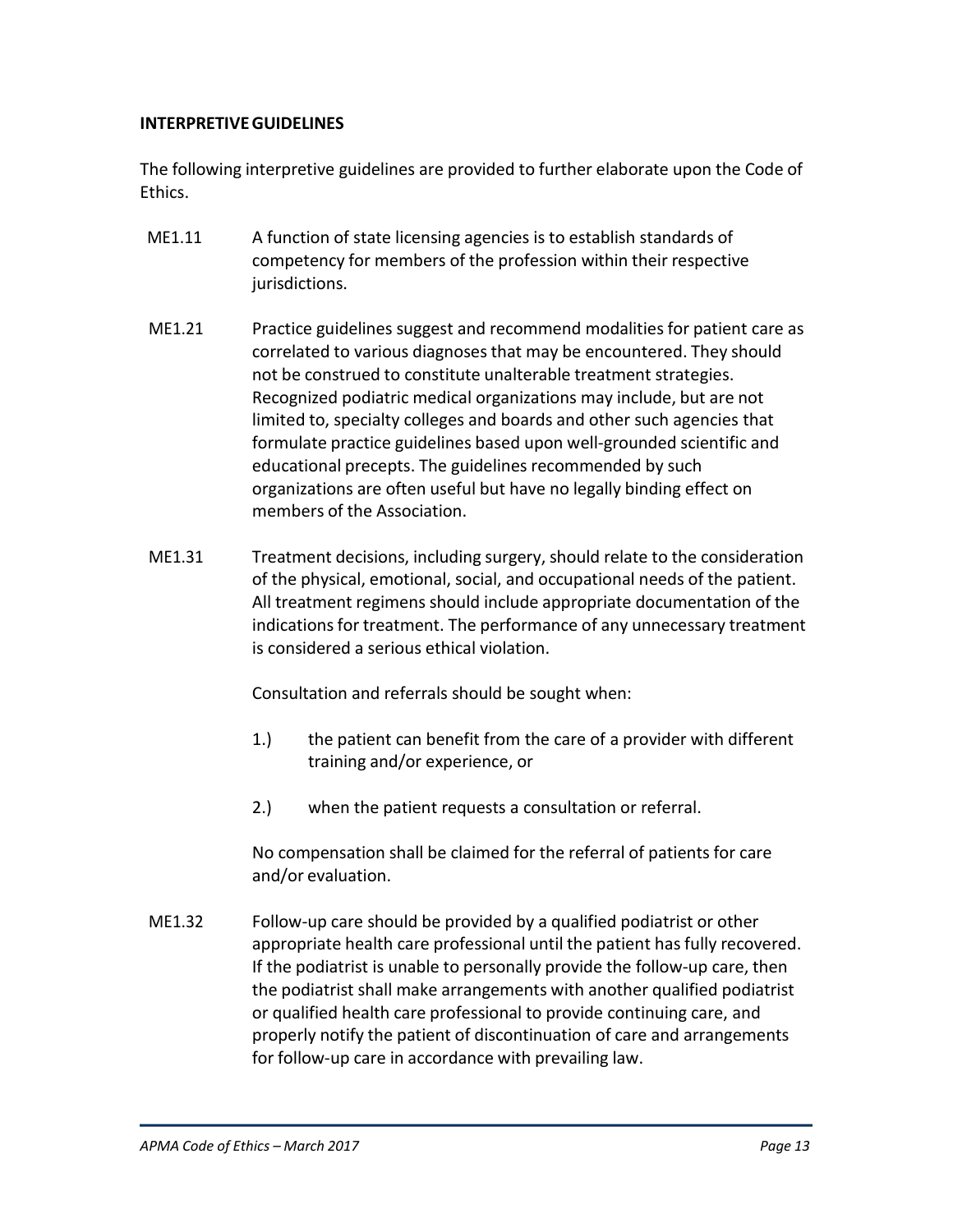- ME2.0 The doctrine of informed consent is usually defined as a duty to warn a patient of
	- 1.) possible complications expected;
	- 2.) sequella of the treatment;
	- 3.) unexpected risks of the proposed treatment;
	- 4.) reasonable alternative to the treatment;
	- 5.) risks and comparative benefits of the alternatives;
	- 6.) in most cases, the effects of non-treatment; and,
	- 7.) economic interests that have the potential to influence judgment.
- ME3.0 A patient has the right to have all identifiable medical and health information treated in strict confidence. This right includes the right to control the dissemination of such information. A patient must be secure in the expectation that medical information disclosed to the podiatrist will remain confidential. Failure to respect the right of privacy may cause patients to withhold important information vital to their care. Unauthorized release of confidential material may result in embarrassment, stigma, discrimination, and possible legal liability.

Common types of disclosure pose a threat to medical data privacy:

- 1.) The purposeful or repeated disclosure of confidential patient information on computer screens or by the inappropriate utilization of on-line communication capability.
- 2.) The routine release of information; Health information is often shared without the specific knowledge of the patient based on blanket consent. The patient may not know that the information is sensitive when they sign the consent. Consent should be obtained knowingly.
- ME4.11 Podiatrists have a duty to do all in their power to avoid actions that would cause harm. Physical harm may be the result of poor professional judgment in the diagnosis and treatment of the patient's medical condition, including treatment beyond the scope of competency, and/or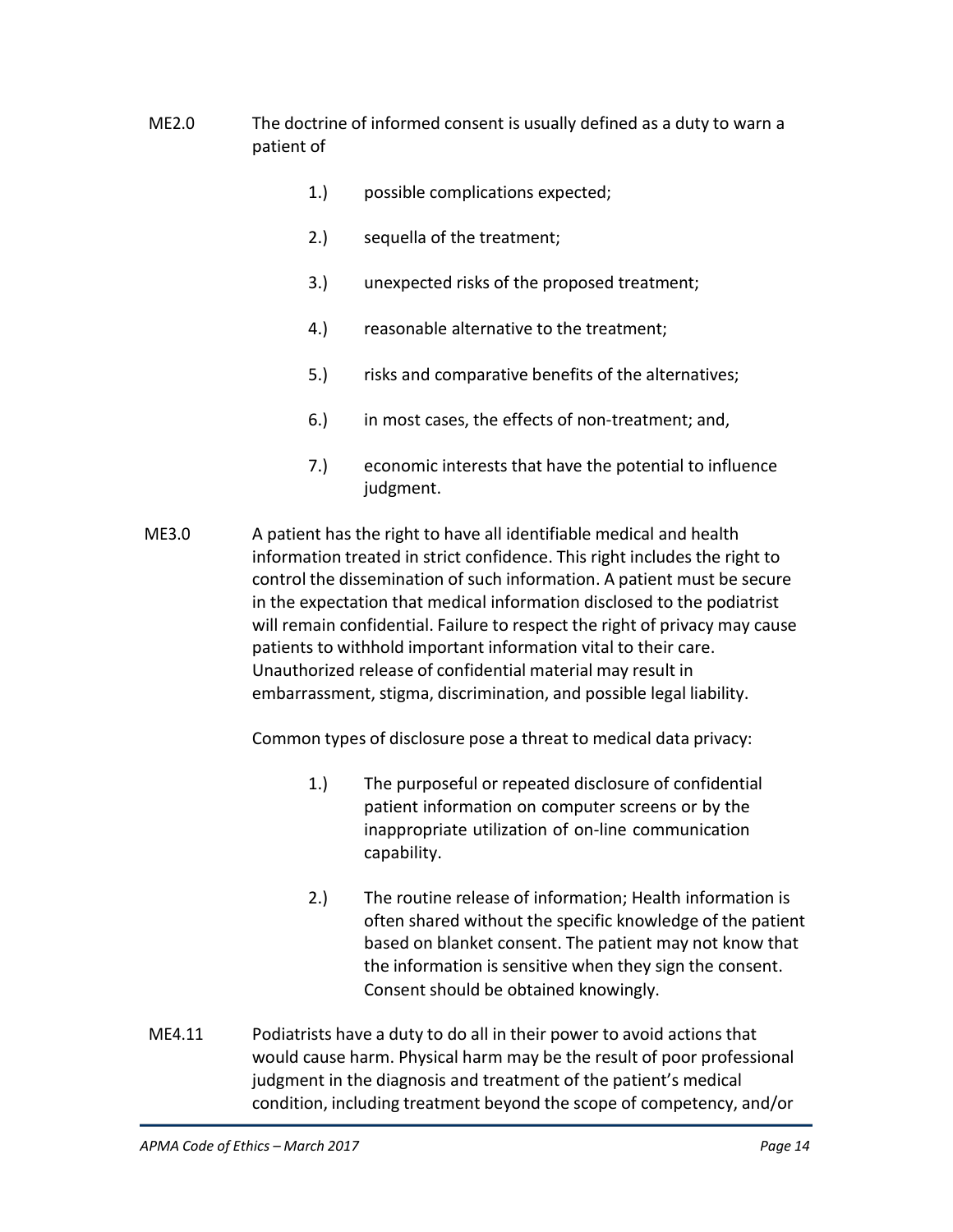experimental procedures without the full consent of the patient. Financial harm may be the result of inappropriate and misleading advertising, unnecessary procedures, and/or inappropriate and/or fraudulent billing procedures. Emotional harm may result from harassment and/or the undertaking of a personal relationship with a patient.

ME4.31 Sexual harassment, whether verbal, physical, or arising out of the patientcare, education, or work environment, is illegal, as it violates Title VII of the Civil Rights Act of 1964 and many state laws. Sexual harassment is unwelcome sexual solicitation, physical advances, or verbal or nonverbal conduct that is sexual in nature that occurs within the podiatrist's role as a health care provider, administrator, educator, researcher, consultant, employee, or employer. Other harassment includes demeaning behavior directed towards others in the patient-care, education, or work environment.

> Podiatrists at no time should abuse the authority figure they present as a means of fostering sexual relations with a patient, student, resident, fellow, or employee. A podiatrist may not employ sexual favors in bartering for professional services.

> Sexual intimacy with patients, students, residents, fellows, or employees is inappropriate unless the personal relationship precedes the professional relationship.

ME6.11 Physical disability includes but is not limited to, deterioration through the aging process, or loss of motor skill that results in the inability to practice the profession with reasonable judgment, skill or safety.

> Mental disability is any psychological condition or habitual or excessive use of alcohol, narcotics, stimulants, or other chemical agents or drugs that results in the inability to practice podiatric medicine with reasonable judgment, skill, or safety.

Addressing the problem of impairment includes several steps:

- 1.) The podiatrist recognizes the problem.
- 2.) The podiatrist seeks help within the profession.
- 3.) The podiatrist seeks active treatment of the impairment.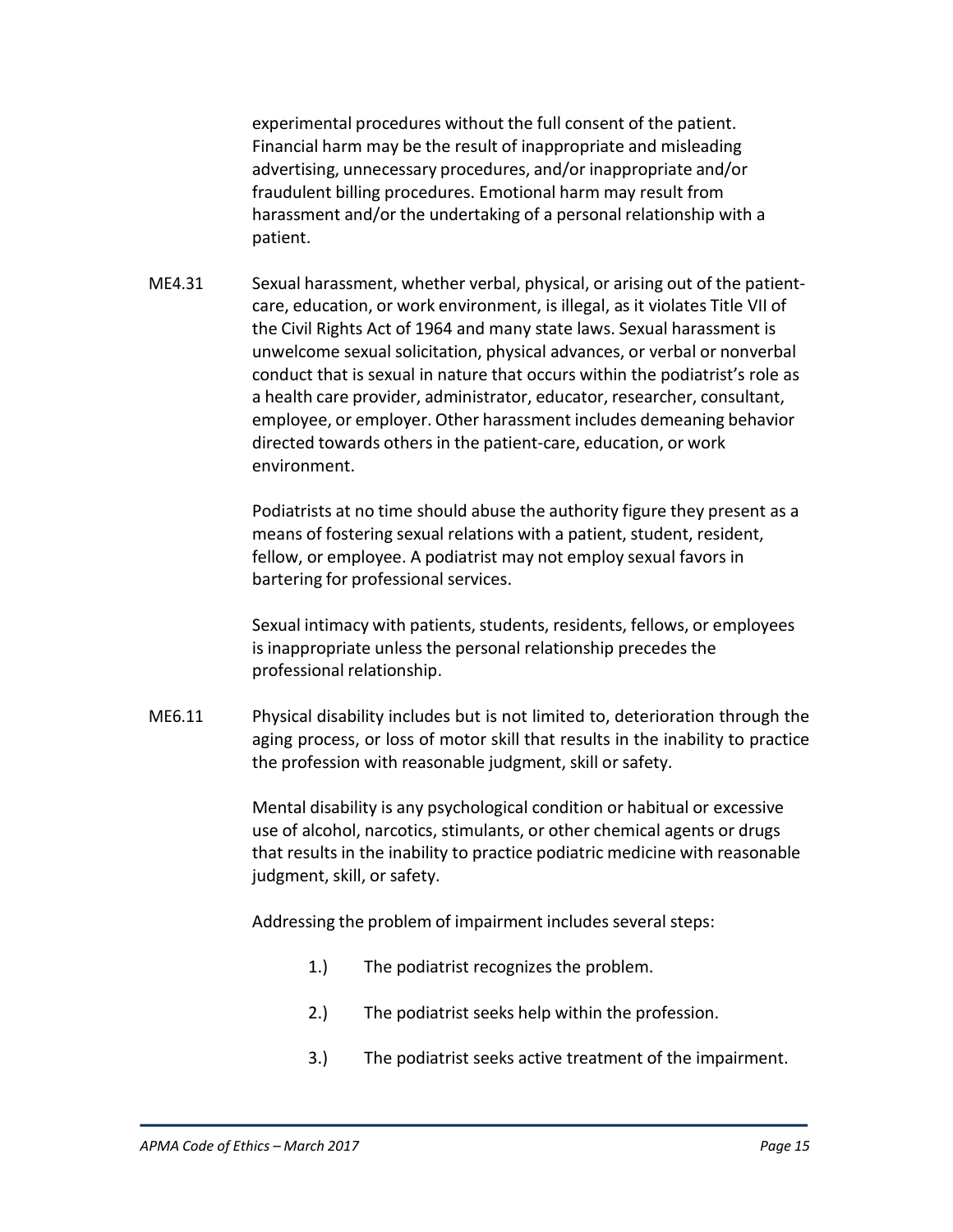- 4.) The podiatrist seeks evaluation of their capacity to provide patient care.
- ME7.12 The podiatrist shall subject all research projects involving human or animal subjects to the scrutiny of an independent body whose function is to review such projects for appropriateness and for protection of the human or animal subjects.
- ME7.21 The podiatrist shall not intentionally mislead professional or lay audiences through scientific and scholarly papers, lectures, accounts, and communications, whether or not personal gain may accrue from such action.
- BE1.22 Promotional gifts of nominal value may be offered.
- BE1.31 In the event that an urgent condition presents at the time of a free examination, reasonable charges for the treatment may be allowed upon written consent from the patient for the services and related charges.
- BE2.0 Fraud includes but is not limited to knowingly presenting (through actual knowledge, deliberate ignorance or reckless disregard) or causing to be presented a false or fraudulent claim.

Fraudulent acts include but are not limited to:

- 1.) Willfully making or filing false records or reports within the scope of practice.
- 2.) Gross, willful, and continued overcharging for professional services including filing false statements for collection of fees for those services, including, but not limited to, filing false statement for collection of monies for services not rendered or not provided as claimed.
- 3.) Routine waiver of deductibles and co-payments that may lead to artificial inflation of the reported charges.
- 4.) Billing for supplies, equipment, or services not reasonable and necessary.
- 5.) Repeat billing (double billing) for the same service that was not provided on repeat visits.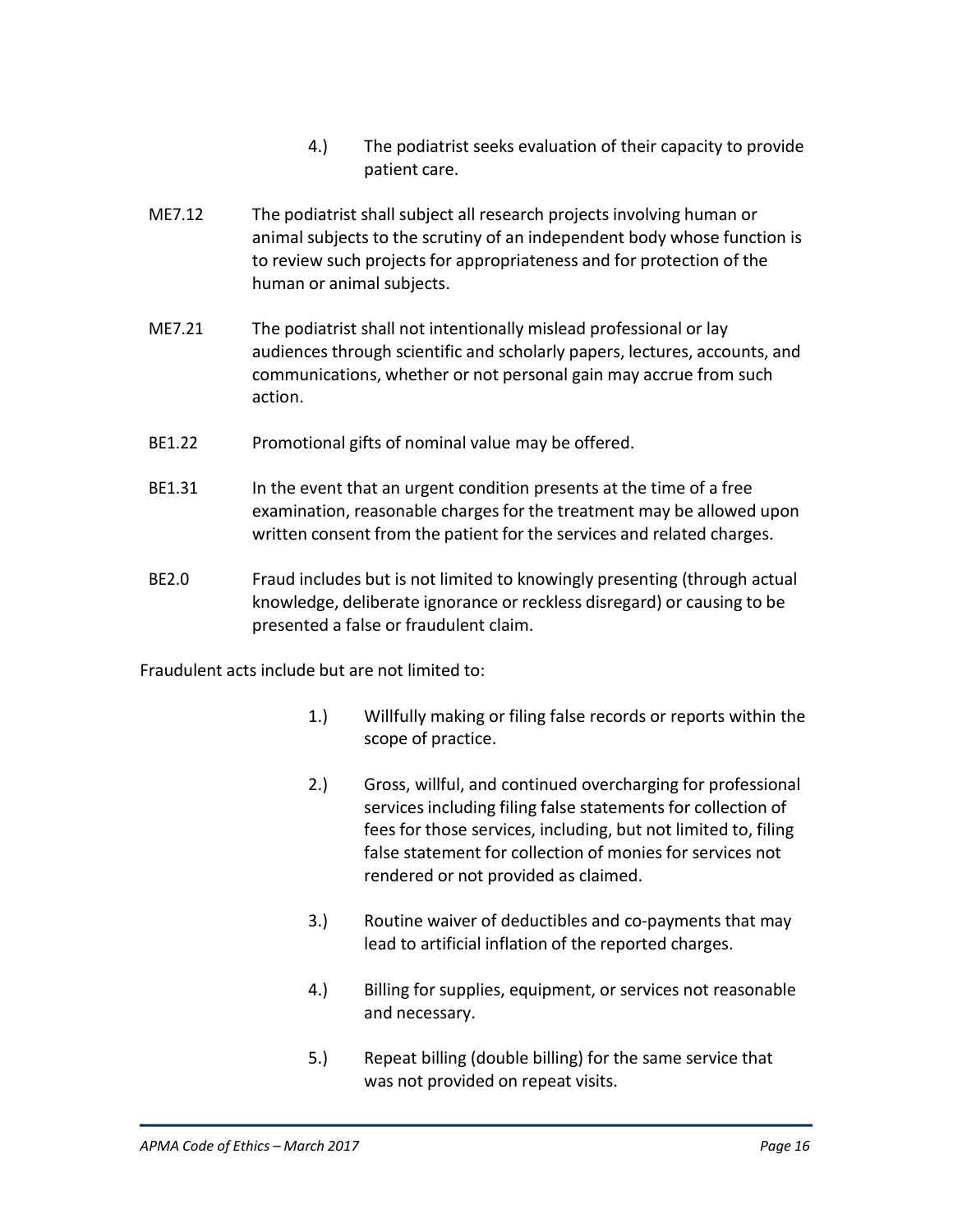- 6.) Billing for non-covered services as covered services.
- 7.) Using an improper modifier to increase or allow inappropriate reimbursement.
- 8.) Billing for component parts of a procedure rather than the inclusive global procedure (i.e., a-la-carte).
- 9.) Billing at a higher more intensive level to increase reimbursement.

In addition, the following conditions and issues must be considered:

- 1.) Services billed should reflect the care provided as deemed medically necessary by the podiatric physician.
- 2.) Reasonable efforts should be made to inform the patient of costs for services or treatments that they will be directly responsible to pay.
- 3.) The podiatrist must be able to provide documentation to support appropriateness of care.
- 4.) Remunerations (e.g., kickbacks, inducements and selfreferrals) for referrals are inappropriate and illegal. Such remunerations include knowingly and willfully giving or receiving anything of value to induce referrals.
- BE2.11 Fee splitting is defined as sharing of fees for the purpose of referrals where one entity provides no service for its portion of the fee. Such sharing of fees is considered unethical and potentially illegal.
- BE2.21 Documentation must be complete and legible, encounter specific, and should state the reason for the encounter. If not specifically documented, the rationale should be readily inferred.

Documentation also should identify any health risk, patient progress, and revisions to the treatment plan. Evaluation and Management (E and M) guidelines should be followed.

The podiatrist should be aware of the following risk areas:

1.) Financial arrangements with entities that may involve referrals.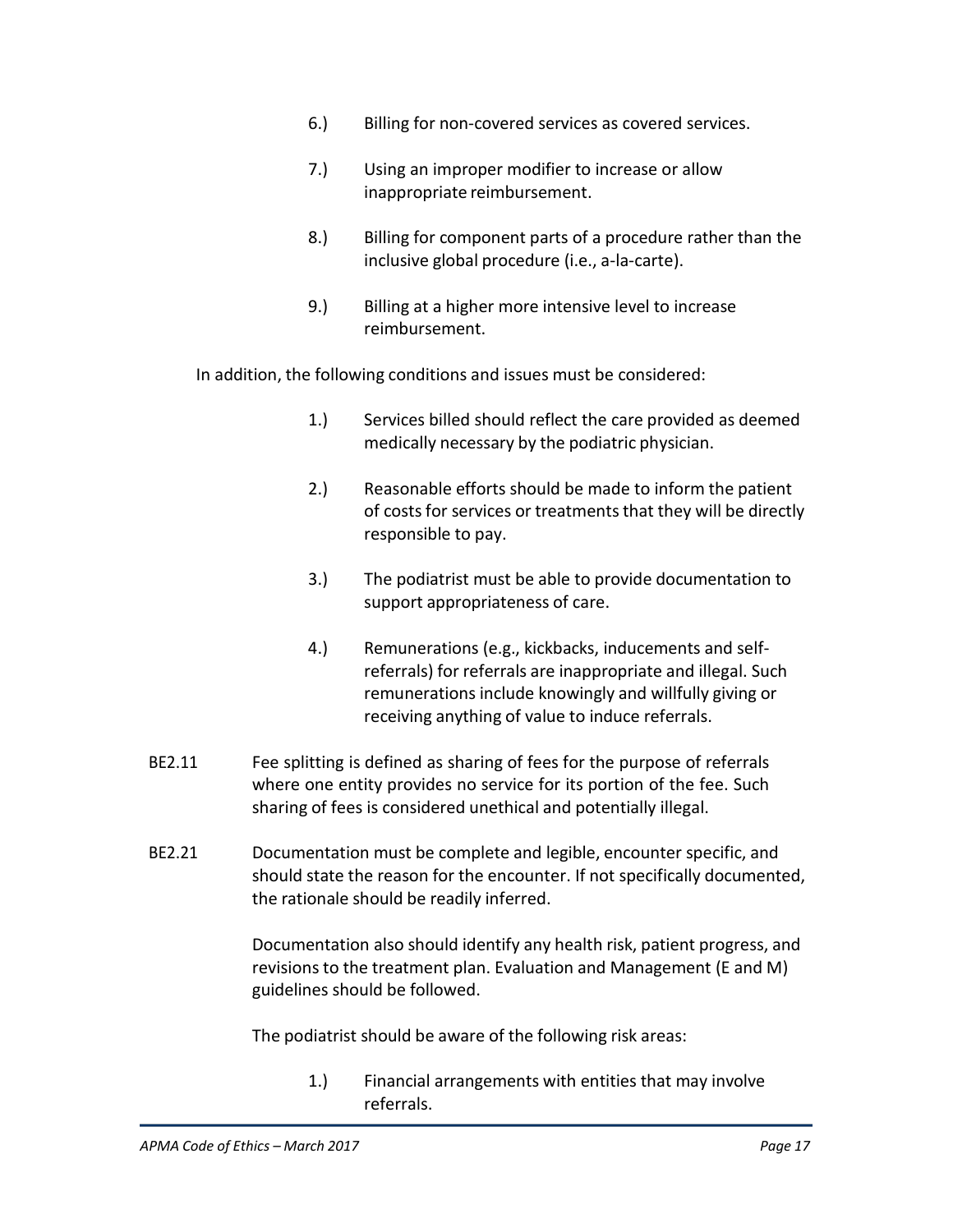- 2.) Joint ventures with entities supplying goods or services to providers or patients.
- 3.) Consulting contracts or medical directorships.
- 4.) Office or equipment leases with entities that could involve referrals.
- 5.) Soliciting, accepting, or offering any gift or gratuity of more than nominal value to or from an entity or person who may benefit from any referral in a federal program.
- BE4.11 The podiatrist shall provide appropriate supervision of the activities of employees in the course of their podiatry-related activities to ensure the safety of the patient, other employees, and visitors to the clinical facility in which podiatric services are rendered.

The podiatrist shall provide appropriate supervision of the activities of employees in the course of their podiatry-related activities to ensure the accuracy of documentation, claims, and other communications made by the employee.

The podiatrist shall provide appropriate supervision of employees and others contracted by the podiatrist, who in the course of their employment or by reason of their contract, have, or reasonably may have, contact with the patients, other employees, or visitors to the clinical facility in which podiatric services are rendered.

- BE5.0 Failure to be informed of applicable laws and regulations may constitute deliberate ignorance or reckless disregard and, therefore, is an ethical violation.
- BE5.21 The podiatrist has a duty to maintain complete and legible medical records to ensure future continuity of care by other professionals, to ensure accountability, to meet the requirements of the health care system, and to meet legal requirements.
- BE6.11 Sexual intimacy with any employee, associate, or business partner is inappropriate unless the personal relationship precedes the business relationship.
- AE1.0 Association decisions and actions must not be based on personal interests or relationships. Relationships, including any ownership interests with suppliers, contractors, or any groups with competing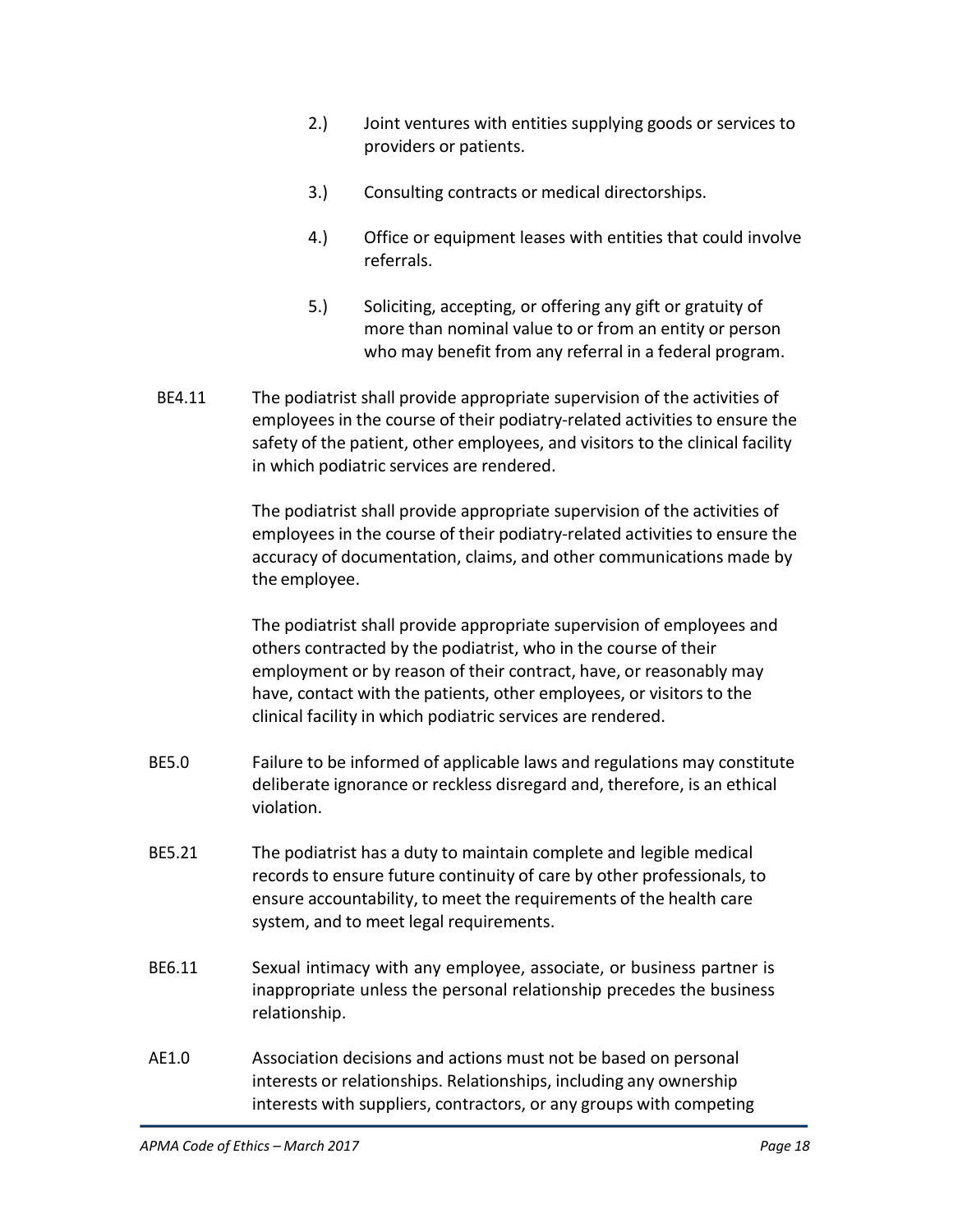interests with the American Podiatric Medical Association must not influence the independent and sound judgment of an individual who serves the APMA or its component associations. Any situation that is or may be a conflict of interest must be avoided. To avoid a conflict of interest one must disclose any relationship(s) that others might misinterpret. An individual who is in a position to actually or potentially influence decisions has a duty of full disclosure. If in doubt about a relationship, it should be disclosed. A conflict of interest may arise through a family relationship. When an extended family member has a relationship or ownership interest with an entity that may conflict with the APMA, it must be disclosed. Extended family member shall mean spouse, domestic partner, parents, child, brother, sister, aunt, uncle, or anyone living with the individual.

Conflicts of interest may be present when one or more of the following situations exist:

- 1.) A podiatrist with an economic interest, a material financial interest or material financial relationship with any business or in an organization that is the subject of consideration. A "material financial interest" includes a financial ownership interest of 5% or more, a financial ownership interest which contributes materially to a member's income, or a position as proprietor, director, managing partner, or key employee. A "material financial relationship" would be present if a member or a member of his or her immediate family receives monetary compensation (including honoraria and grants) in an amount equal to or greater than \$2,000 per year or \$5,000 over three years.
- 2.) A podiatrist with a position of leadership (i.e., a director, trustee, or officer) in an organization, or an employee of an organization that is the subject of consideration.
- 3.) A podiatrist with a family member who is an owner, director, trustee, or employee of an organization that is the subject of consideration.
- 4.) A podiatrist having a business or personal relationship with an individual who is the subject of consideration.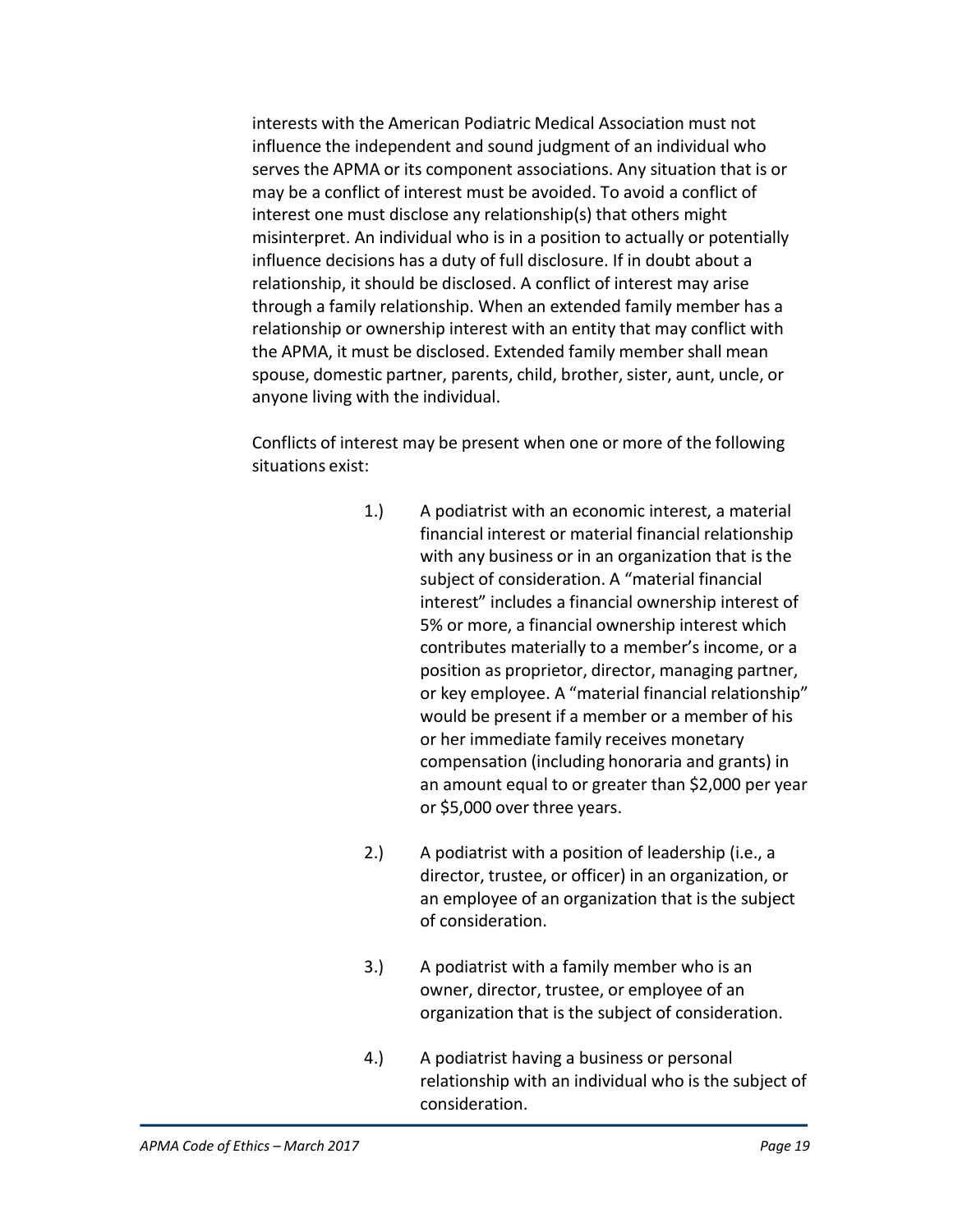- 5.) A podiatrist having an existing or prior relationship with an individual(s) or organization(s), which precludes the rendering of an impartial consideration.
- 6.) A podiatrist having information that was obtained under an agreement or assumption of confidentiality in an activity or relationship external to the consideration, but regarding or bearing on the subject of the consideration.
- 7.) A podiatrist serving on a board of directors of an organization with a competing or conflicting interest to the APMA.
- 8.) Gifts, favors, travel, and entertainment may rise to a level of a conflict of interest. Gifts of nominal value, given in the normal course of business are acceptable. Gifts received on a regular or continual basis, gifts of more than nominal value (\$100), or gifts of money or cash equivalents are indications of a potential conflict and must be disclosed.

Even if a conflict does not exist in fact, the appearance of a conflict to others can be damaging to the reputation of the association. Whether or not an interest is conflicting will depend on the particular circumstances of the conflict, including the nature and relative importance of the interest.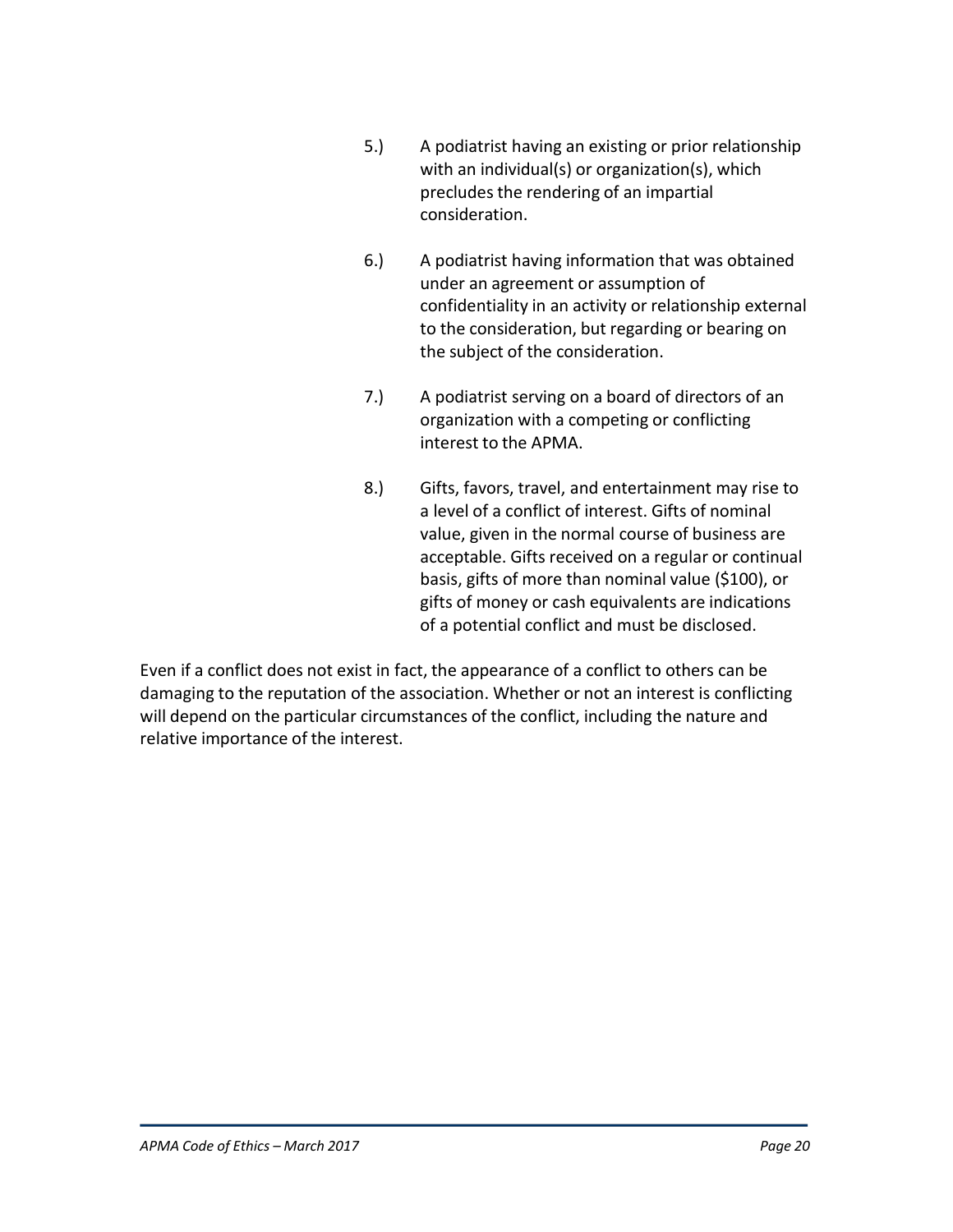# **Confidentiality Notice Appendix**

#### **Confidentiality**

• At all times during the Committee Member's service as a Committee Member and after the conclusion of such service, the undersigned Committee Member agrees to protect, hold in trust, keep confidential, not make use of, and not disclose or reveal to any third party any ABPM Materials, except as necessary to serve as a Committee Member. The obligation of confidentiality applies to all ABPM Materials whether marked as confidential or not. The obligations with regard to ABPM Property shall continue so long as ABPM or a successor to ABPM maintains the ABPM Property as confidential.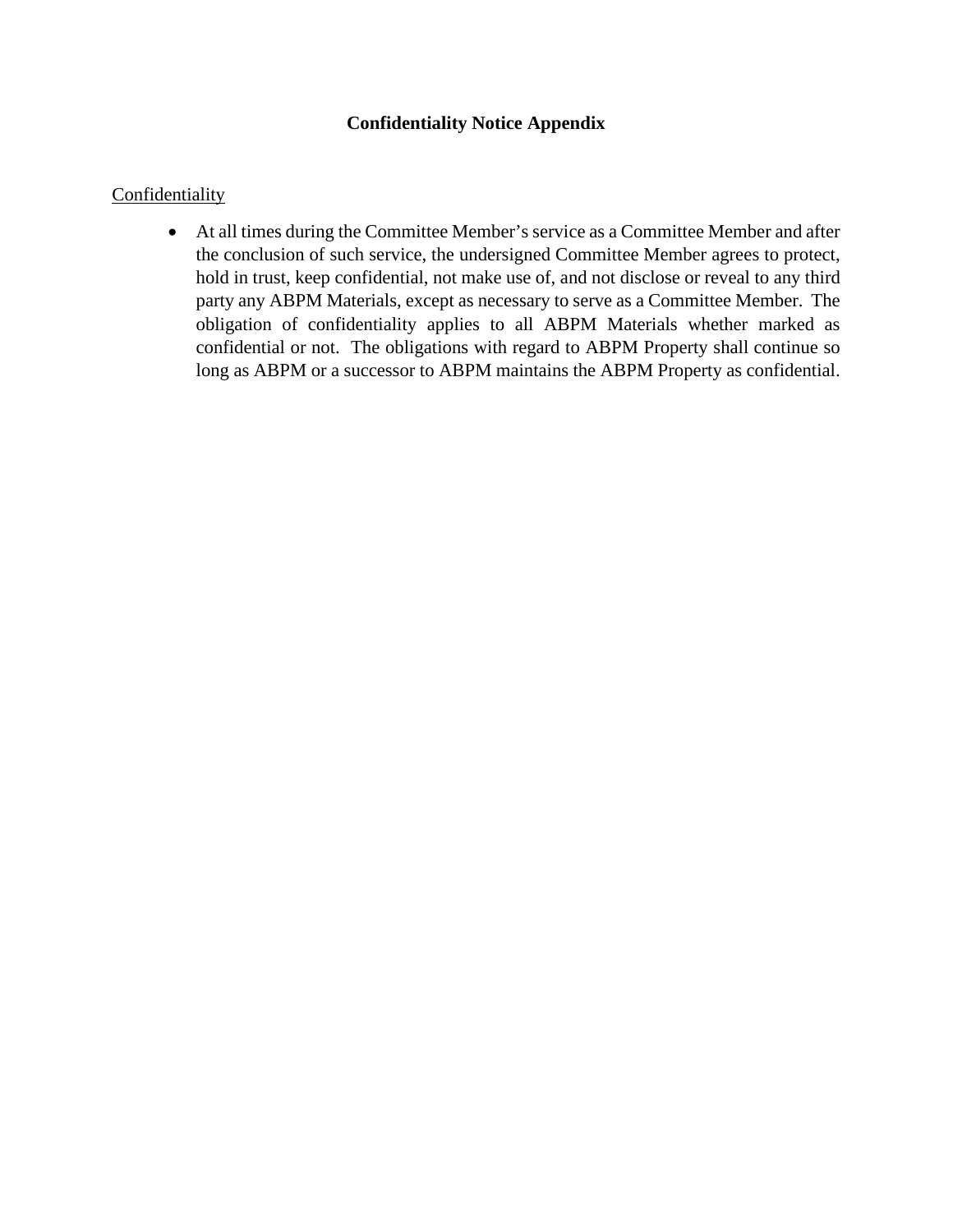# **Cyber & Written Security Policy Appendix**

# **Part I & II**

#### What You Can Do

- To avoid these phishing schemes, please observe the following email best practices:
- Do not click on links or attachments from senders that you do not recognize. Be especially wary of .zip or other compressed or executable file types.
- Do not provide sensitive personal information (like usernames and passwords) over email.
- Watch for email senders that use suspicious or misleading domain names.
- Inspect URLs carefully to make sure they're legitimate and not imposter sites.
- Do not try to open any shared document that you're not expecting to receive.
- If you can't tell if an email is legitimate or not, please email helpdesk $@c3.la$
- Be especially cautious when opening attachments or clicking links if you receive an email containing a warning banner indicating that it originated from an external source.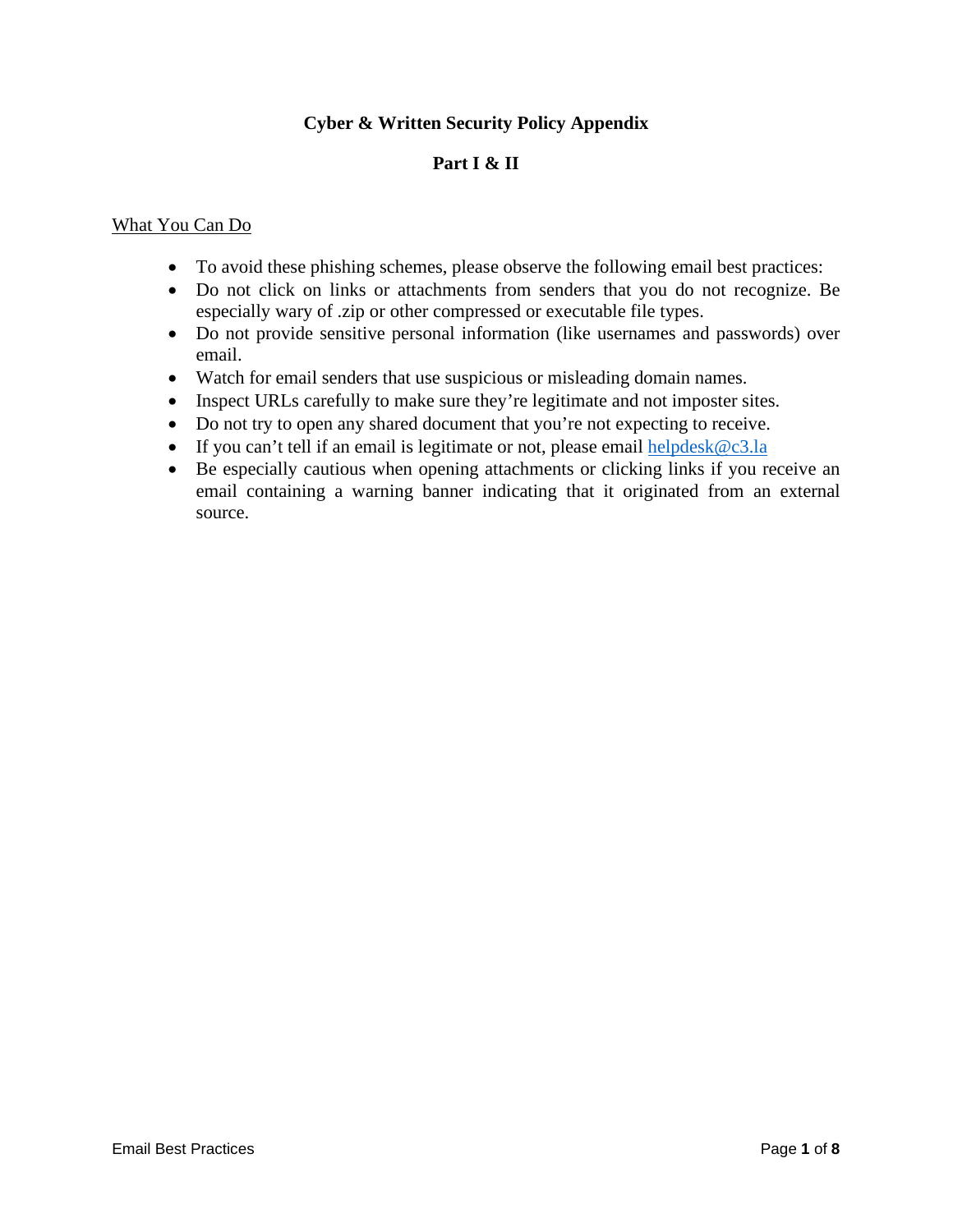# **Security Policy #1**

# Written Information Security Policy (WISP) BY C3

#### **Statement of Policy**

The objective of The Podiatry Company ("The Company") in the development and implementation of this comprehensive written information security policy ("WISP"), is to create effective administrative, technical and physical safeguards for the protection of personally identifiable information (PII) of customers, clients and employees as well as sensitive company information that could be harmful if unauthorized access were to occur. The WISP sets forth a procedure for evaluating and addressing electronic and physical methods of accessing, collecting, storing, using, transmitting, and protecting PII and sensitive company information.

*The use of the term employees will include all of The Company's owners, managers, employees, all independent contractors and temporary employees.* 

#### **Purpose of Policy**

The purpose of the WISP is to better:

- 1) Ensure the security and confidentiality of **personally identifiable information (PII)** of customers, clients, employees or vendors as well as **sensitive company data** which includes emails, confidential company information (i.e. company expansion plans, manufacturing processes, highly secretive information, etc.), employee information and the like.;
- 2) Protect against any reasonably anticipated threats or hazards to the security or integrity of such information; and
- 3) Protect against unauthorized access to or use of such information in a manner that creates a substantial risk of identity theft, fraud or harm to The Company.

#### **Scope of Policy**

In formulating and implementing the WISP, The Company has addressed and incorporated the following protocols: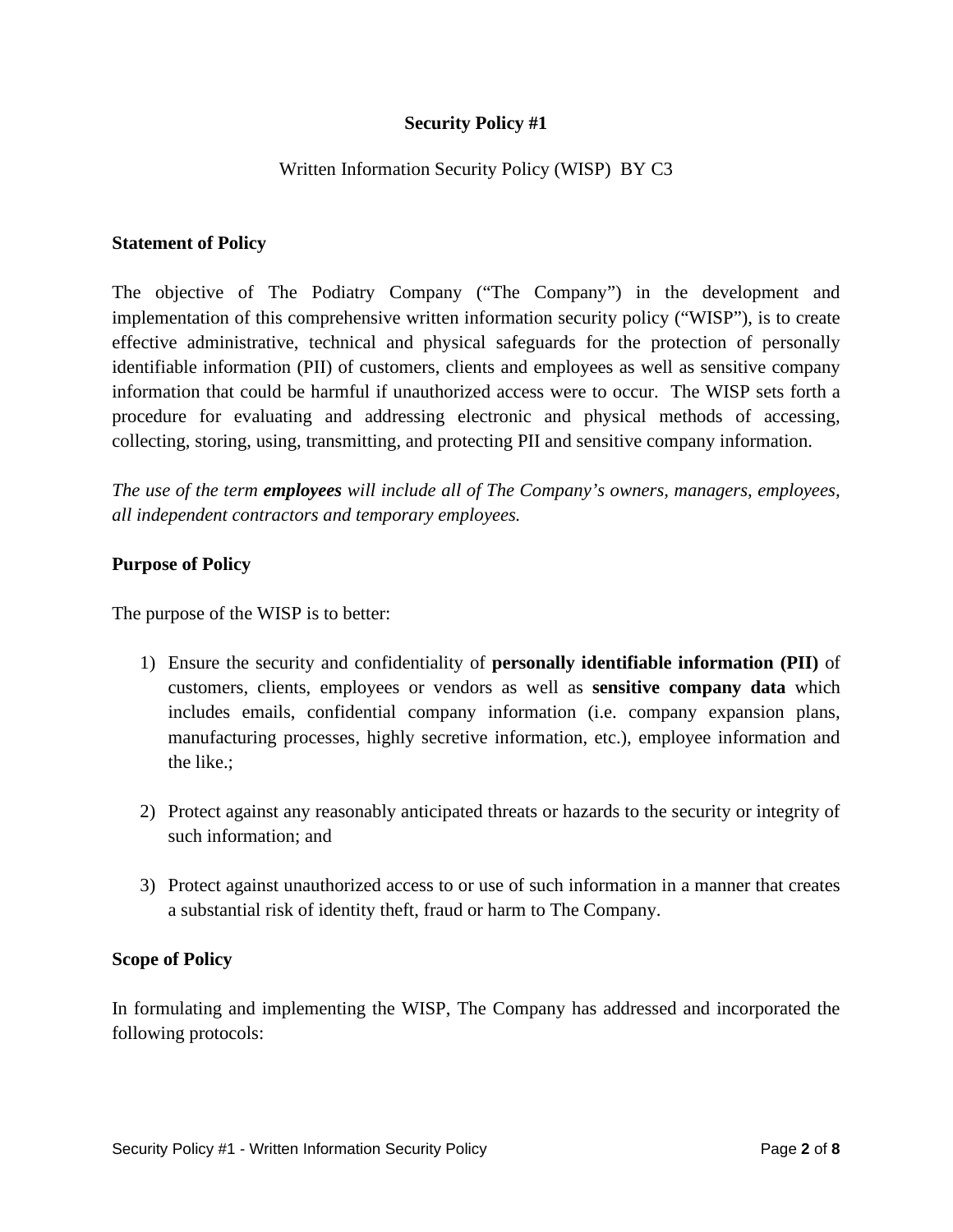- 1) Identified reasonably foreseeable internal and external risks to the security, confidentiality, and/or integrity of any electronic, paper or other records containing PII and sensitive company data.
- 2) Assessed the likelihood and potential damage of these threats, taking into consideration the sensitivity of the PII and sensitive company data.
- 3) Evaluated the sufficiency of existing policies, procedures, customer information systems, and other safeguards in place to control risk.
- 4) Designed and implemented a WISP that puts safeguards in place to minimize identified risks.
- 5) Implemented regular monitoring of the effectiveness of those safeguards.

# **Security Safeguards**

The follow safeguards are effective immediately. The goal of implementing these safeguards is to protect against risks to the security, confidentiality, and/or integrity of any electronic, paper or other records containing PII or sensitive company data.

# **Administrative Safeguards**

- 1) **Security Officer** The Company has designated **[Amanda McDowell]** to implement, supervise and maintain the WISP. This designated employee (the "Security Officer") will be responsible for the following:
	- (a) Implementation of the WISP including all provisions outlined in **Security Safeguards.**
	- (b) Training of all employees that may have access to PII and sensitive company data. Employees should receive annual training and new employees should be trained as part of the new employee hire process.
	- (c) Regular monitoring of the WISP's safeguards and ensuring that employees are complying with the appropriate safeguards.
	- (d) Evaluating the ability of any Third Party Service Providers to implement and maintain appropriate security measures for the PII and sensitive company data to which The Company has permitted access, and requiring Third Party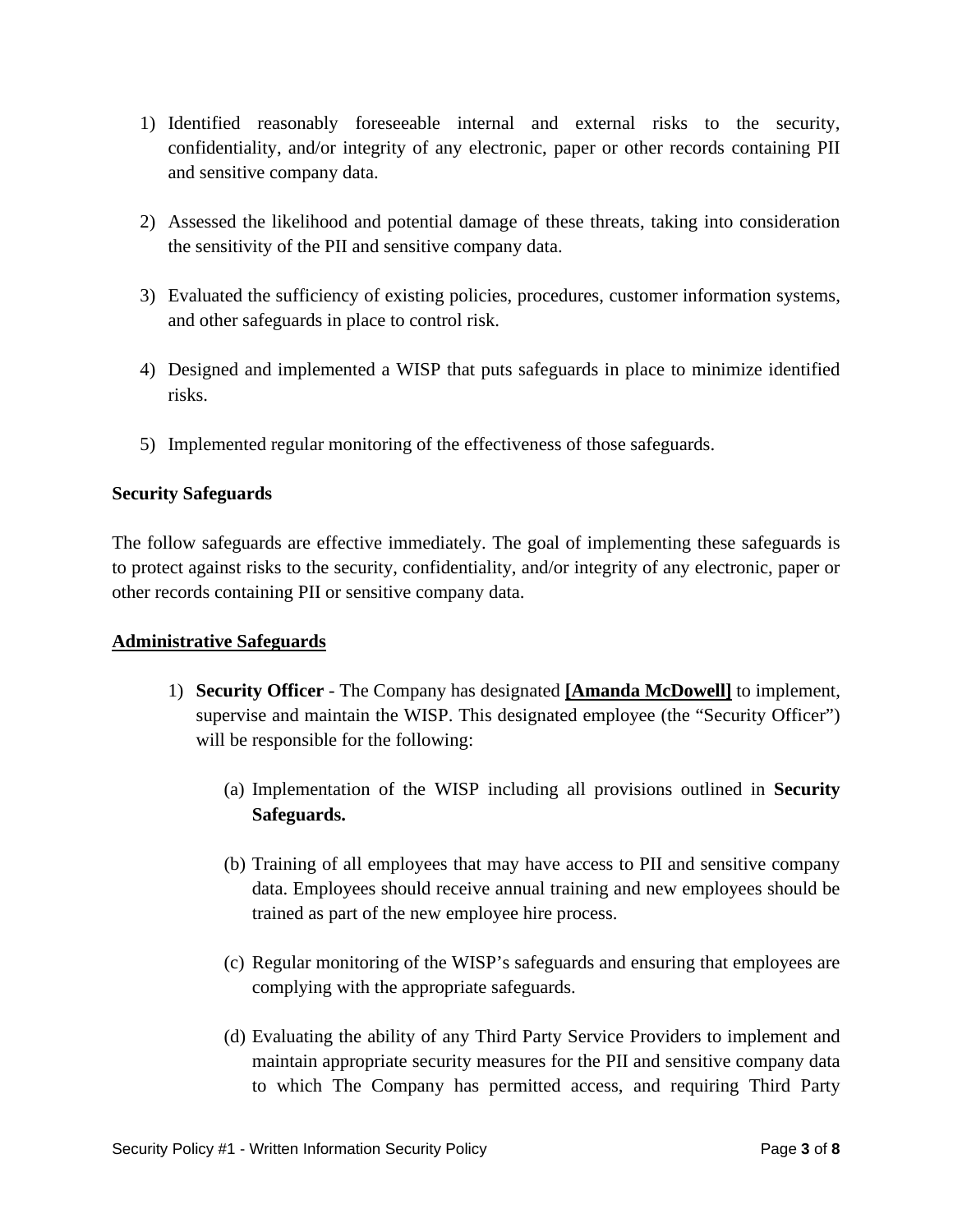Service Providers, by contract, to implement and maintain appropriate security measures.

- (e) Reviewing all security measures at least annually, or whenever there is a material change in The Company's business practices that may put PII and sensitive company data at risk.
- (f) Investigating, reviewing and responding to all security incidents or suspected security incidents.
- 2) **Security Management** All security measures will be reviewed at least annually, or whenever there is a material change in The Company's business practices that may put PII or sensitive company data at risk. This should include performing a security risk assessment, documenting the results and implementing the recommendations of the security risk assessment to better protect PII and sensitive company data. The Security Officer will be responsible for this review and will communicate to management the results of that review and any recommendations for improved security arising out of that review.
- 3) **Minimal Data Collection** The Company will only collect PII of clients, customers or employees that is necessary to accomplish legitimate business transactions or to comply with any and all federal, state or local regulations.
- 4) **Information Access** Access to records containing PII and/or sensitive company data shall be limited to those persons whose job functions require a legitimate need to access the records. Access to the records will only be for a legitimate job-related purpose. In addition, pre-employment screening should take place to protect PII and sensitive company data.
- 5) **Employee Termination** Terminated employees must return all records containing PII and sensitive company data, in any form, that may be in the former employee's possession (including all information stored on laptops or other portable devices or media, and in files, records, work papers, etc.). A terminated employee's physical and electronic access to PII and sensitive company data must be immediately blocked. A terminated employee shall be required to surrender all keys, IDs or access codes or badges, business cards, and the like, that permit access to The Company's premises or information. A terminated employee's remote electronic access to PII and sensitive company data must be disabled; his/her voicemail access, e-mail access, internet access, and passwords must be invalidated. **See Security Policy #2 – Termination Policy.**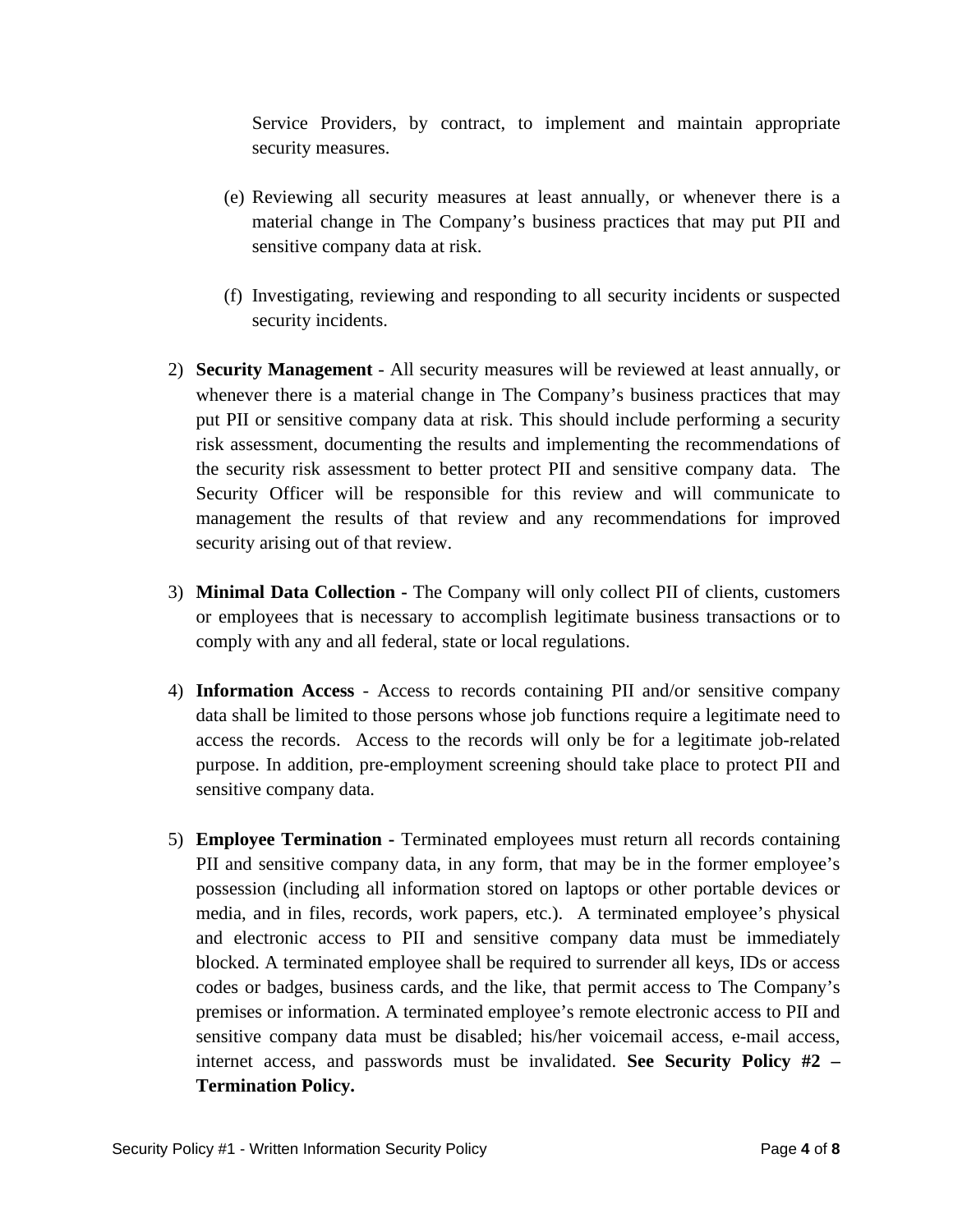- 6) **Security Training**  All employees, which includes all owners, managers, employees, all independent contractors and temporary employees that may have access to PII and sensitive company data, will receive security training. Employees should receive at least annual training and new employees should be trained as part of the new employee hire process. Employees should be required to show their knowledge of the information and be required to pass an exam that demonstrates their knowledge. Documentation of employee training should be kept and reviewed.
- 7) **WISP Distribution** A copy of the WISP is to be distributed to each current employee and to each new employee on the beginning date of their employment. It shall be the employee's responsibility for acknowledging in writing or electronically, that he/she has received a copy of the WISP and will abide by its provisions. **See Security Policy #1 - Written Information Security Policy (WISP) Appendix A – WISP Employee Acknowledgement Form.**
- 8) **Contingency Planning** All systems that store PII and/or sensitive company data should have the data backed up on, at least, a nightly basis. Data should be encrypted and be stored offsite. Disaster Recovery mechanisms and documented procedures should be in place to restore access to PII and sensitive company data as well as any operational systems that The Company relies on. A system criticality assessment should be performed that defines how critical each of The Company's systems are. Systems that are critical to operations should be restored before non-critical systems. On a periodic basis, data backups, data restoration and Disaster Recovery procedures should be tested and validated. **See Disaster Recovery Template.**
- 9) **Security Incident Procedures** Employees are required to report suspicious or unauthorized use of PII and/or sensitive company data to a supervisor or the Security Officer. Whenever there is an incident that requires notification pursuant to any federal or state regulations, the Security Officer will conduct a mandatory postincident review of the events and actions taken in order to determine how to alter security practices to better safeguard PII and sensitive data. **See Security Policy #3- Security Incident Response.**
- 10) **Emergency Operations** Procedures should be in place to define how The Company will respond to emergencies. Procedures should include employee contact information, critical vendor contact information, important vendor account information as well as any emergency operating procedures. **See Emergency Operations Template.**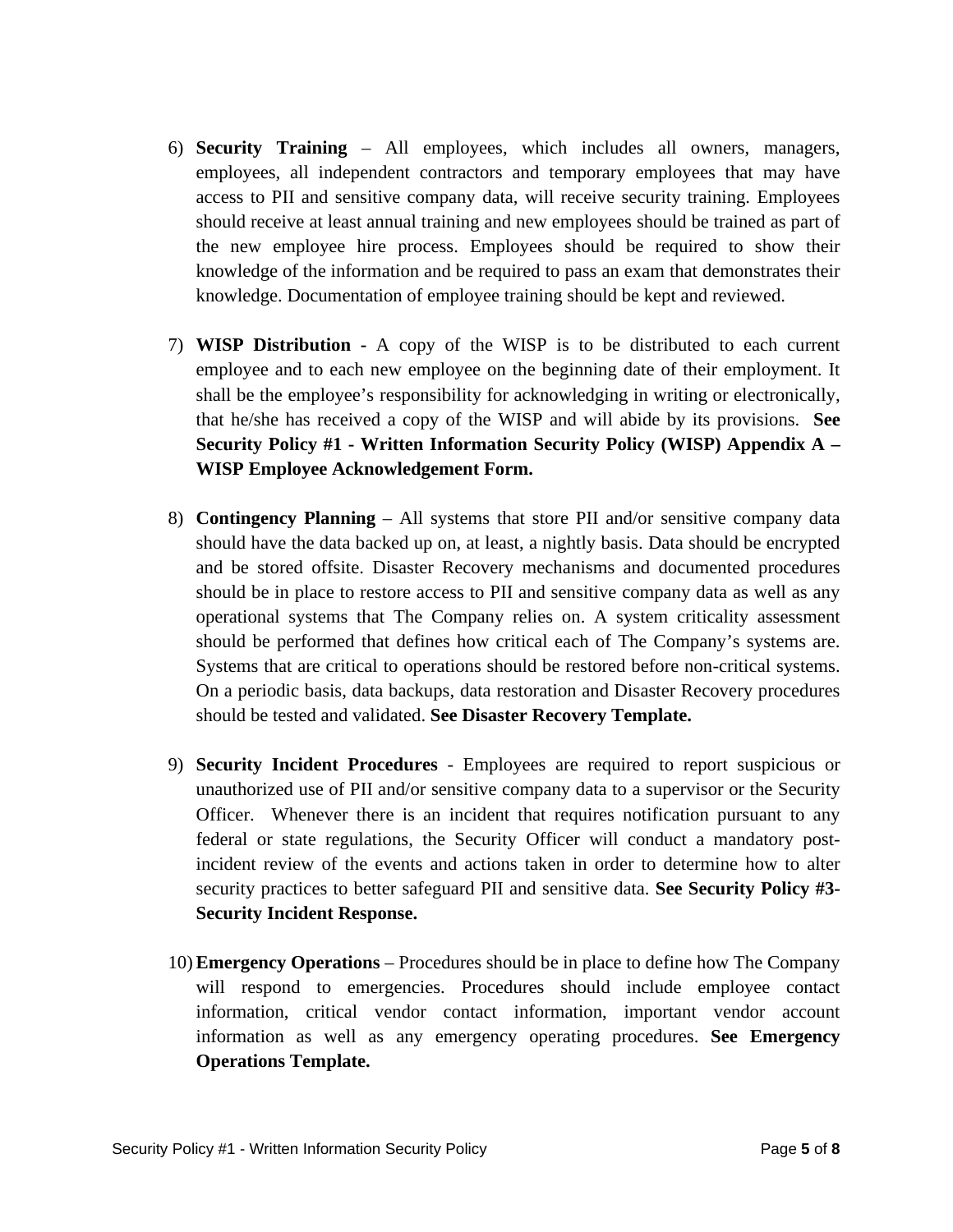- 11) **Data Sensitivity Classification** All data that The Company stores or accesses should be categorized in terms of the sensitive nature of the information. For example, PII and sensitive company data might have a very high sensitivity and should be highly protected. Whereas publicly accessible information might have a low sensitivity and requires minimal protection.
- 12) **Third Party Service Providers** Any service provider or individual ("Third Party Service Provider") that receives, stores, maintains, processes, or otherwise is permitted access to any file containing PII and/or sensitive company data shall be required to protect PII and sensitive company data. The Third Party Service Providers must sign service agreements that contractually hold them responsible for protecting The Company's data. Examples include third parties who provide off-site backup of electronic data; website hosting companies; credit card processing companies; paper record copying or storage providers; data destruction vendors; IT / Technology Support vendors; contractors or vendors working with customers and having authorized access to PII and/or sensitive company data.
- 13) **Sanctions** All employment contracts, where applicable, should be amended to require all employees to comply with the provisions of the WISP and to prohibit any nonconforming use of PII and/or sensitive company data as defined by the WISP. Disciplinary actions will be taken for violations of security provisions of the WISP (The nature of the disciplinary measures may depend on a number of factors including the nature of the violation and the nature of the PII and/or sensitive company data affected by the violation). **See Security Policy #4 – Sanction Policy.**
- 14) **Bring Your Own Device (BYOD) Policy** The Company may allow employees to utilize personally owned devices such as laptops, smartphones and tablets. If allowed, proper safeguards must be implemented to protect PII and sensitive company data that may be accessed or stored on these devices. Employees must understand what the requirements are for using personally owned devices and what safeguards are required. **See Security Policy #9 – BYOD Policy.**

# **Physical Safeguards**

15) **Facility Access Controls** – The Company will implement physical safeguards to protect PII and sensitive company data. There will be physical security on facilities / office buildings to prevent unauthorized access. All systems that access or store PII and/or sensitive company data will be physically locked. Employees will be required to maintain a "clean desk" and ensure that PII and/or sensitive company data is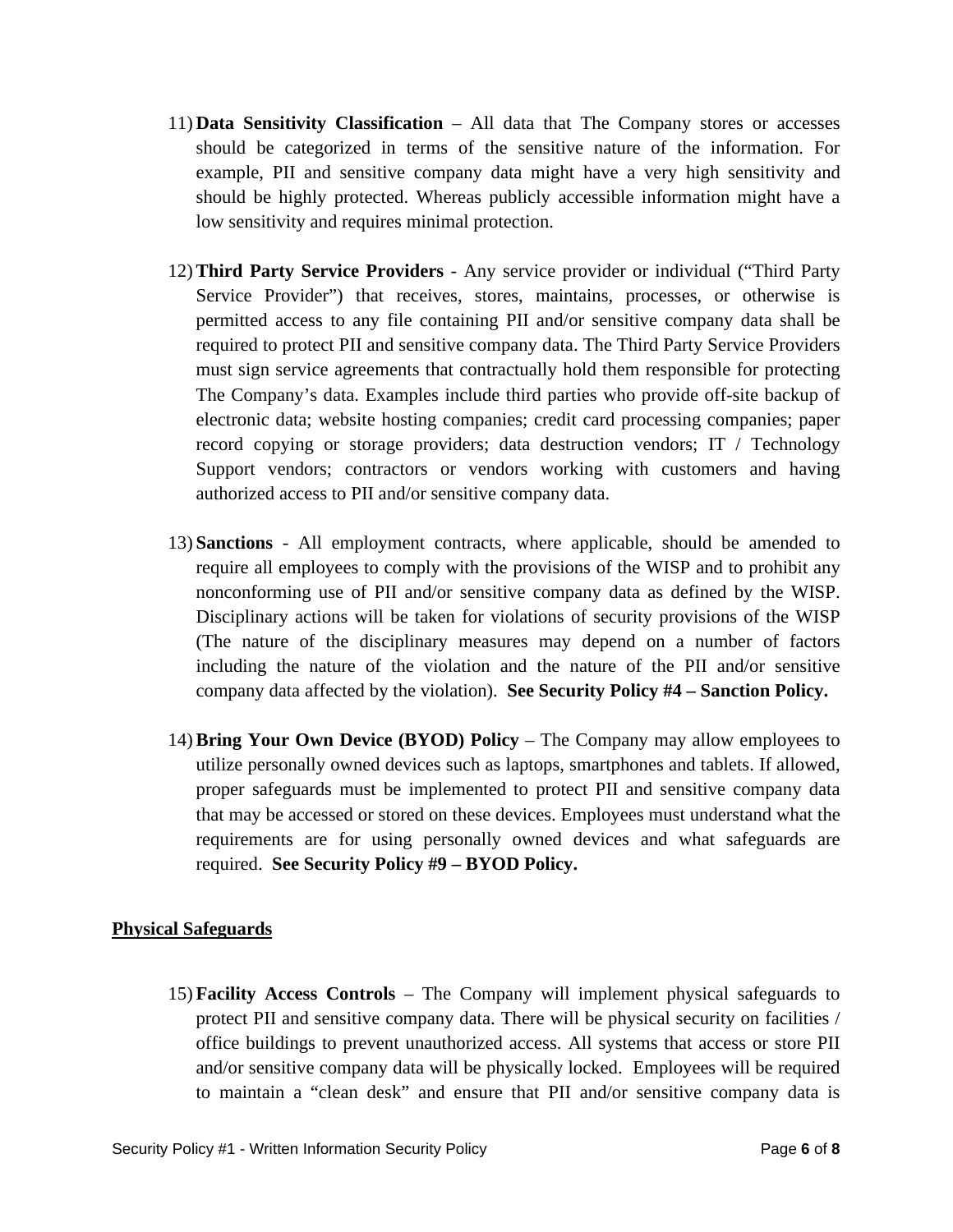properly secured when they are not at their desk. The Security Officer will maintain a list of lock combinations, passcodes, keys, etc. and which employees that have access to the facilities and PII and/or sensitive data. Visitors will be restricted from areas that contain PII and/or sensitive company data. **See Security Policy #10 - Facility Security Plan.**

16) **Network Security** – The Company will implement security safeguards to protect PII and sensitive company data. Safeguards include; isolating systems that access or store PII and/or sensitive company data, the use of encryption on all portable devices, physical protection on portable devices, ensuring that all systems run up-to-date antimalware, implementing network firewalls, performing periodic vulnerability scans, capturing and retaining network log files as well as ensuring that servers and critical network equipment are stored in an environmentally safe location. **See Security Policy #5 – Network Security**

# **Technical Safeguards**

- 17) **Access Control** Access to PII and sensitive company data shall be restricted to approved active users and active user accounts only. Employees will be assigned unique user accounts and passwords. Systems containing PII and sensitive company data should have automatic logoff procedures to prevent unauthorized access. **See Security Policy #6 – Access Control**
- 18) **Computer Use** All employees will be given a Computer Use Policy that defines acceptable and unacceptable use of The Company's computing resources. Employees should be required to sign the Computer Use Policy to acknowledge acceptance of the policy. **See Security Policy #7 – Computer Use**
- 19) **Data Disposal** Written and electronic records containing PII and sensitive company data shall be securely destroyed or deleted at the earliest opportunity consistent with business needs or legal retention requirements. **See Security Policy #8 – Equipment Disposal**
- 20) **System Activity Review** All systems that store or access PII and sensitive company data should utilize a mechanism to log and store system activity. Periodic system activity reviews should occur and identify unauthorized access to PII and sensitive company data. Any unauthorized access should be reported to the Data Security Coordinator. **See Security Policy #3- Security Incident Response**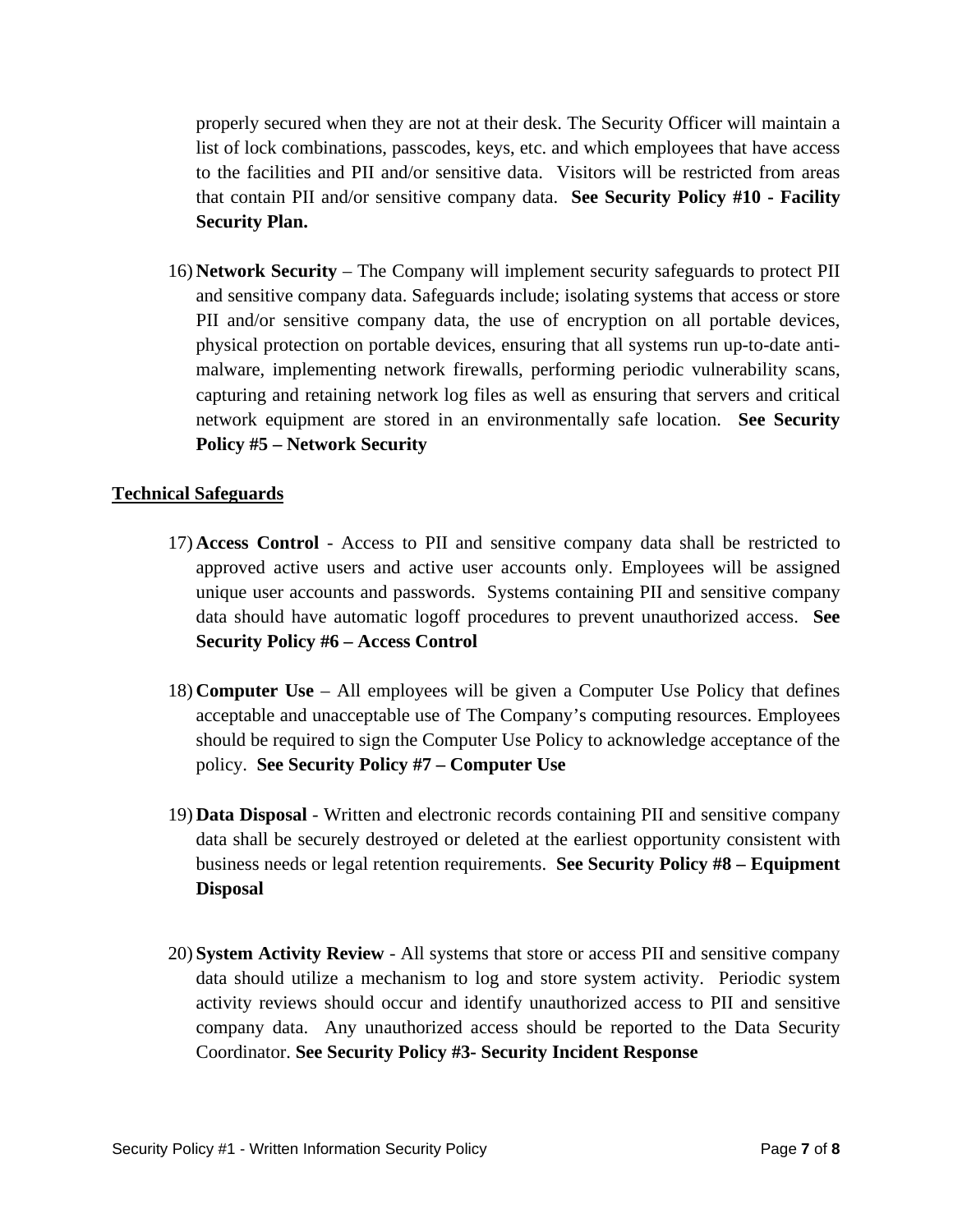21) **Encryption** - To the extent technically feasible all portable devices that contain PII and sensitive company data should be encrypted to protect the contents. In addition, encryption should be used when sending any PII and sensitive company data across public networks and wireless networks. Public networks include email and Internet access.

# **WISP Employee Acknowledgement**

I have read, understand, and agree to comply with the Written Information Security Policy (WISP), rules, and conditions governing the security of PII and sensitive company data. I am aware that violations of the WISP may subject me to disciplinary action and may include termination of my employment.

By signing this Agreement, I agree to comply with its terms and conditions. Failure to read this Agreement is not an excuse for violating it.

\_\_\_\_\_\_\_\_\_\_\_\_\_\_\_\_\_\_\_\_\_\_\_\_\_\_\_\_\_\_\_\_\_\_\_\_ \_\_\_\_\_\_\_\_\_\_\_\_\_\_\_\_\_\_\_\_\_\_\_\_\_\_\_

\_\_\_\_\_\_\_\_\_\_\_\_\_\_\_\_\_\_\_\_\_\_\_\_\_\_\_\_\_\_\_\_\_\_\_\_ \_\_\_\_\_\_\_\_\_\_\_\_\_\_\_\_\_\_\_\_\_\_\_\_\_\_\_

Signature Date

Employee's Supervisor Signature Date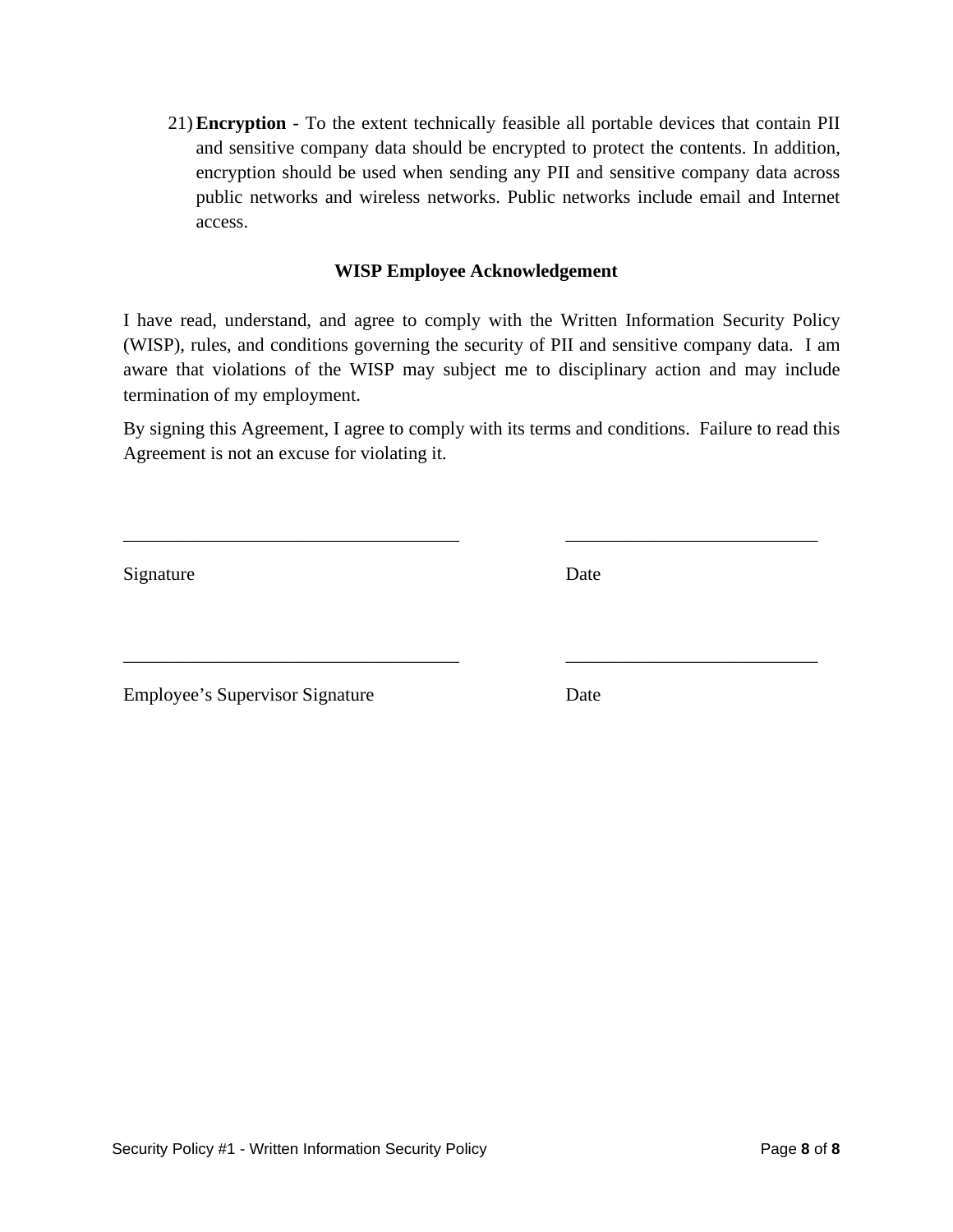# **Emergency Policies and Procedures Appendix**

# 41. CLOSE OF BUSINESS DUE TO EMERGENCY OR DISASTER

THE PODIATRY COMPANY may close early or may not be open at all due

to earthquake, tsunami, fire, gas leak, chemical contamination, tornado, hurricane, locusts, flood, famine,

or other emergency or disaster. In the event of such an emergency or disaster, employees may call the Executive Director for closing announcements.

• Employees will not be paid for any period that the office is closed due to an emergency or disaster.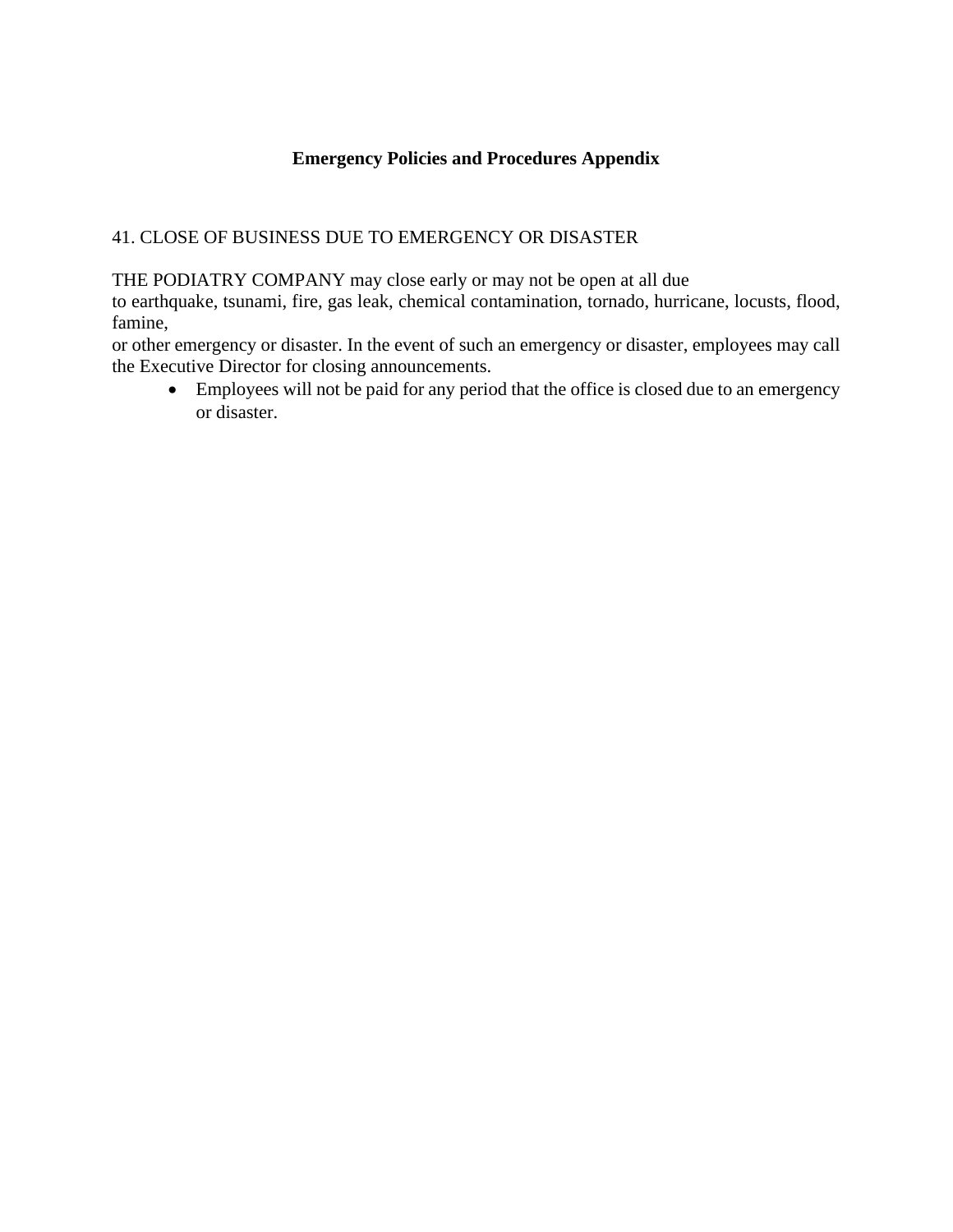# **Fees Appendix**

| <b>Examination Fees</b>                                            |              |
|--------------------------------------------------------------------|--------------|
| Part 2 Board Certification Exam only:                              | \$1,600.00   |
| <b>Certification Exam</b>                                          | \$1,750.00   |
| <b>Didactic Section Retake</b>                                     | \$875.00     |
| <b>Case Section Retake</b>                                         | \$875.00     |
| CAQ<br>$\bullet$                                                   | \$295.00     |
| CAQ w/case review:                                                 | \$495.00     |
| <b>Recredentialling Fees</b>                                       |              |
| Reinstatement fee:                                                 | \$1600.00    |
| Self-Assessment Exam fee (if 5 years or older):                    | \$725.00     |
| <b>Dues Fees:</b>                                                  |              |
| Board Qualified:                                                   | \$200.00     |
| <b>Board Certified:</b>                                            | \$350.00     |
| Emeritus (Diplomates with $25+$ years of membership):<br>$\bullet$ | \$175.00     |
| Late Fee:                                                          | \$100.00     |
| <b>MOC</b> (Maintenance of Certification) Fees:                    |              |
| MOC Enrollment Fee (10-year payment)<br>$\bullet$                  | \$1635.00    |
| <b>MOC</b> Payment Plan                                            | \$200.00     |
| <b>Competency Assessment Exam</b>                                  | \$725.00     |
| MOC Enrollment Fee (If cases submitted w. exam)<br>$\bullet$       | \$1135.00    |
| <b>Verification Fees:</b>                                          |              |
| Unlimited annual verifications:<br>$\bullet$                       | \$350.00     |
| 5 or fewer verifications:                                          | \$35.00 each |
| 6 -10 verifications:                                               | \$30.00 each |
| More than 10 verifications:<br>$\bullet$                           | \$27.00 each |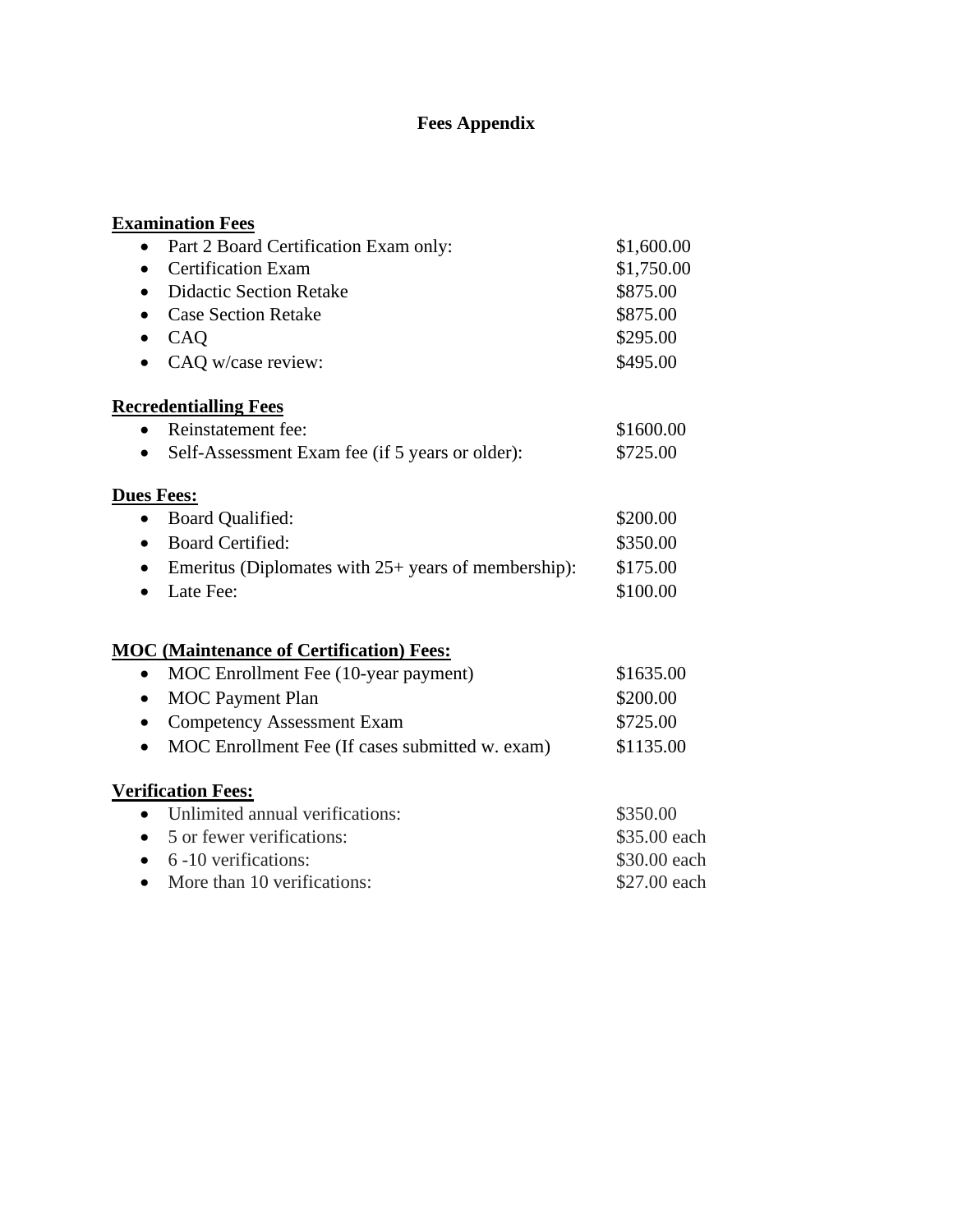**Investment Appendix**

# The American Board of Podiatric Medicine

STATEMENT OF INVESTMENT POLICY GOALS AND GUIDELINES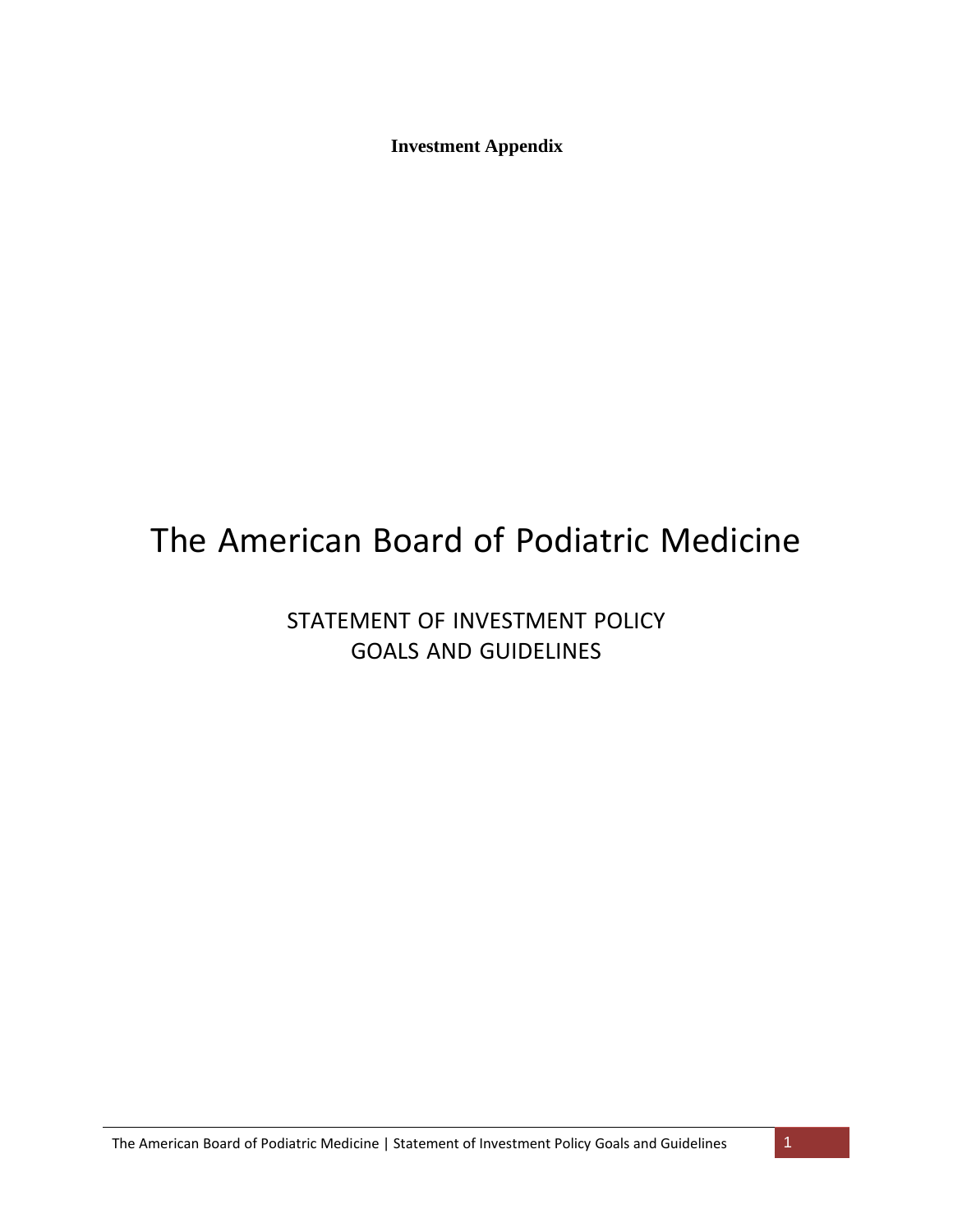# I. Introduction

The American Board of Podiatric Medicine (ABPM) offers a comprehensive board qualification and certification process in podiatric medicine and orthopedics. Increasingly hospitals, surgical centers, managed care organizations and insurance carriers require board certification. ABPM is the only board recognized by the Joint Committee on the Recognition of Specialty Boards, under the authority of the American Podiatric Medical Association to certify in podiatric orthopedics and primary podiatric medicine.

The purpose of this document is to communicate, in writing, the investment objectives and guidelines established by the Board of Directors of ABPM. It is intended to provide a clear and accurate understanding of all investment objectives and investment guidelines. The investment policies set forth in this document were established after a thorough review by the Board of Directors of the unique needs and circumstances of ABPM, and a careful evaluation of the risk and potential returns expected from various mixes of equity, fixed income and cash equivalent securities. It is recognized that from time to time the Board of Director's expectations and objectives may change. Therefore, this investment policy statement is intended to be used as a guideline rather than a rigid statement of policy from which there can be no deviation.

# II. General Objectives

The general investment objective of ABPM is to achieve a long-term rate of return that will allow it to satisfy any distribution requirements, meet current expenses and offset the impact of inflation. In general, assets shall be invested in accordance with sound investment practices that emphasize longterm investment fundamentals. In establishing the investment objectives of ABPM, the Board of Directors has taken into account the time horizon available for investment and the nature of ABPM's financial commitments (both current and future).

To achieve these objectives, the Board of Directors seeks to create a well-diversified and balanced portfolio of high quality equity, fixed income and cash equivalent securities. To better assure that all investments are managed in both a prudent and professional manner and in compliance with these guidelines, the Board of Directors has determined that they may secure an investment advisor to assist them with the process. In turn, the investment advisor may provide guidance to the Board of Directors regarding asset allocation, withdrawal guidelines and may recommend investment managers who will direct the investment of all or a portion of ABPM's assets.

# III. Investment Advisor Responsibilities

Within the guidelines and restrictions set forth herein, an investment advisor retained by the Board of Directors may manage funds on either a discretionary or non-discretionary basis, and may be compensated on a commission, fee or other basis, as determined by whatever contract is entered into with said manager. An investment advisor may, but will not necessarily be, considered a fiduciary, with the ultimate determination dependent upon whatever contract governs the relationship with the advisor. An investment advisor is expected to provide any reasonable information requested by the ABPM Finance Committee or the Board of Directors, and will meet with the Board of Directors or the ABPM Finance Committee no less than annually to review investment performance and strategy relative to this investment policy statement. The investment advisor may recommend the use of various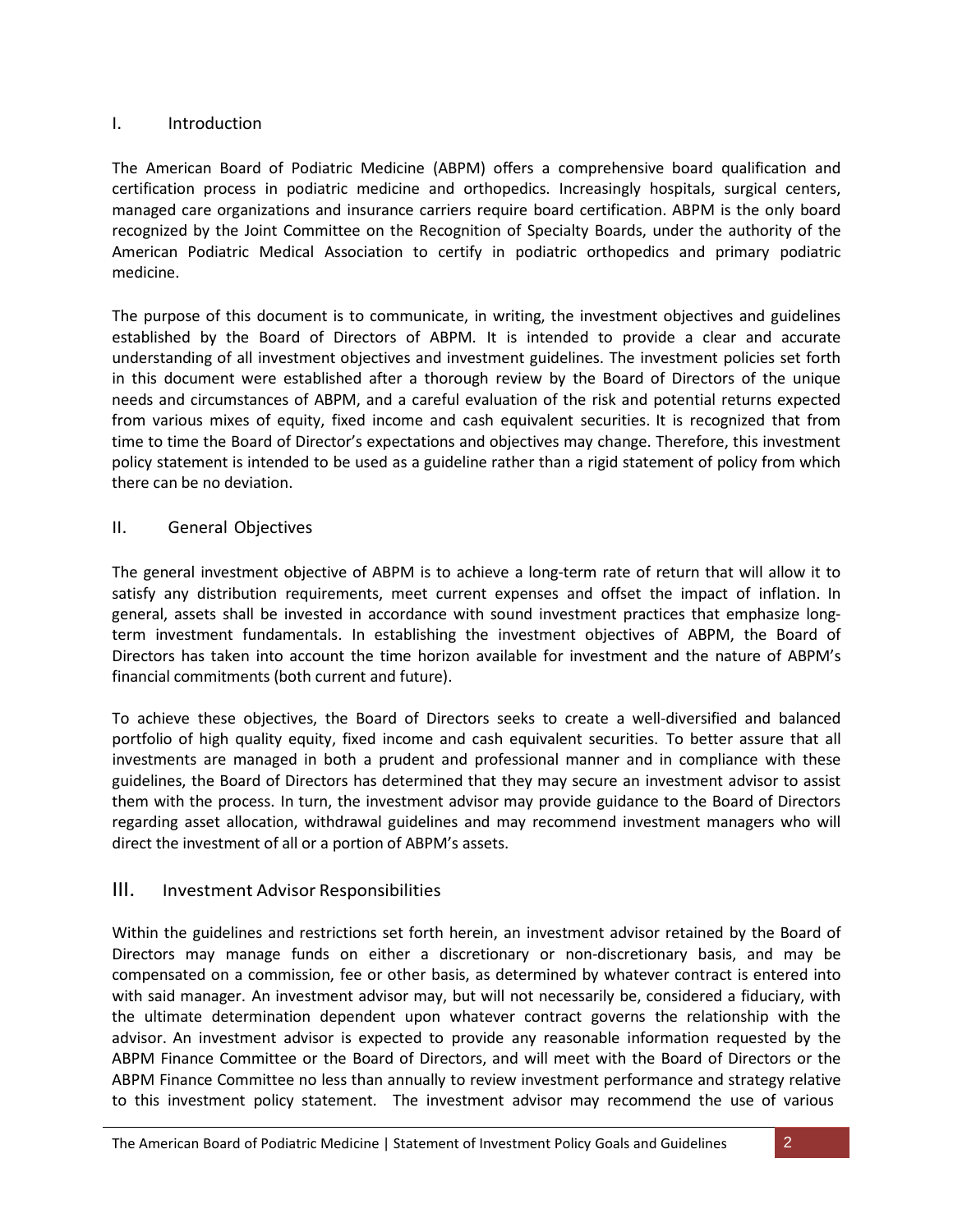investment managers to oversee different parts of the investment portfolio (e.g., international equities, U.S. equities, fixed income, etc.).

#### IV. Investment Guidelines

#### *Asset Allocation Guidelines*

The Board of Directors recognizes the necessity of a long-term vision when formulating the overall investment policy and strategy. However, shorter-term investment goals may from time to time be established, as necessitated by financial commitments and obligations of ABPM. With that said, portfolio assets will, under normal circumstances, be allocated across broad asset and sub-asset classes in accordance with the following guidelines, with each category having its own specific guidelines.

# Operating Fund

The purpose of the Operating Fund is to provide sufficient cash to meet the day-to-day financial obligations of ABPM in a timely manner. It is expected that the Operating Fund will contain a minimum of 90 days of expenses at all times. 90 days of total expenses is defined as the greatest of: 1) the total expenses over the trailing 12 months divided by four, 2) the total expenses over the trailing 36 months divided by 12, or 3) the forecasted annual expenses for the current fiscal year divided by four. Because ABPM has considerable ongoing revenue, if the annual revenues become irregular, or are anticipated to possibly decline, the Operating Fund should be increased accordingly. Additionally, if projected expenses are expected to increase materially relative to historical expenses, the Operating Fund should be increased accordingly.

The investment objectives of the Operating Fund are:

- Preservation of Capital;
- Liquidity; and
- The optimization of investment returns within the constraints above.

The allowable investments for the Unrestricted Fund are:

- Interest bearing savings account;
- Certificates of Deposit at insured commercial banking organizations;
- Money market funds;
- Interest bearing checking accounts;
- Direct obligations of the U.S. Government, its agencies and instrumentalities; and/or
- Mutual funds and money market funds that invest in the above listed securities.

*Note: For convenience, the Operating Fund may be comprised of multiple accounts which are aggregated to meet the specific minimum amount described above.*

# Short-Term Reserve Fund ("Short-Term Reserve")

The purpose of the Short-Term Reserve Fund is to meet the expenses occurring as a result of unanticipated activities. The Short-Term Reserve Fund should maintain no less than 90 days of expenses at all times, with a target range of 90-180 days of expenses. While the investment objectives and allowable investments are the same as the Operating Fund, the Short-Term Reserve Fund should be segregated from assets maintained for regular and ongoing expenditures. Because ABPM has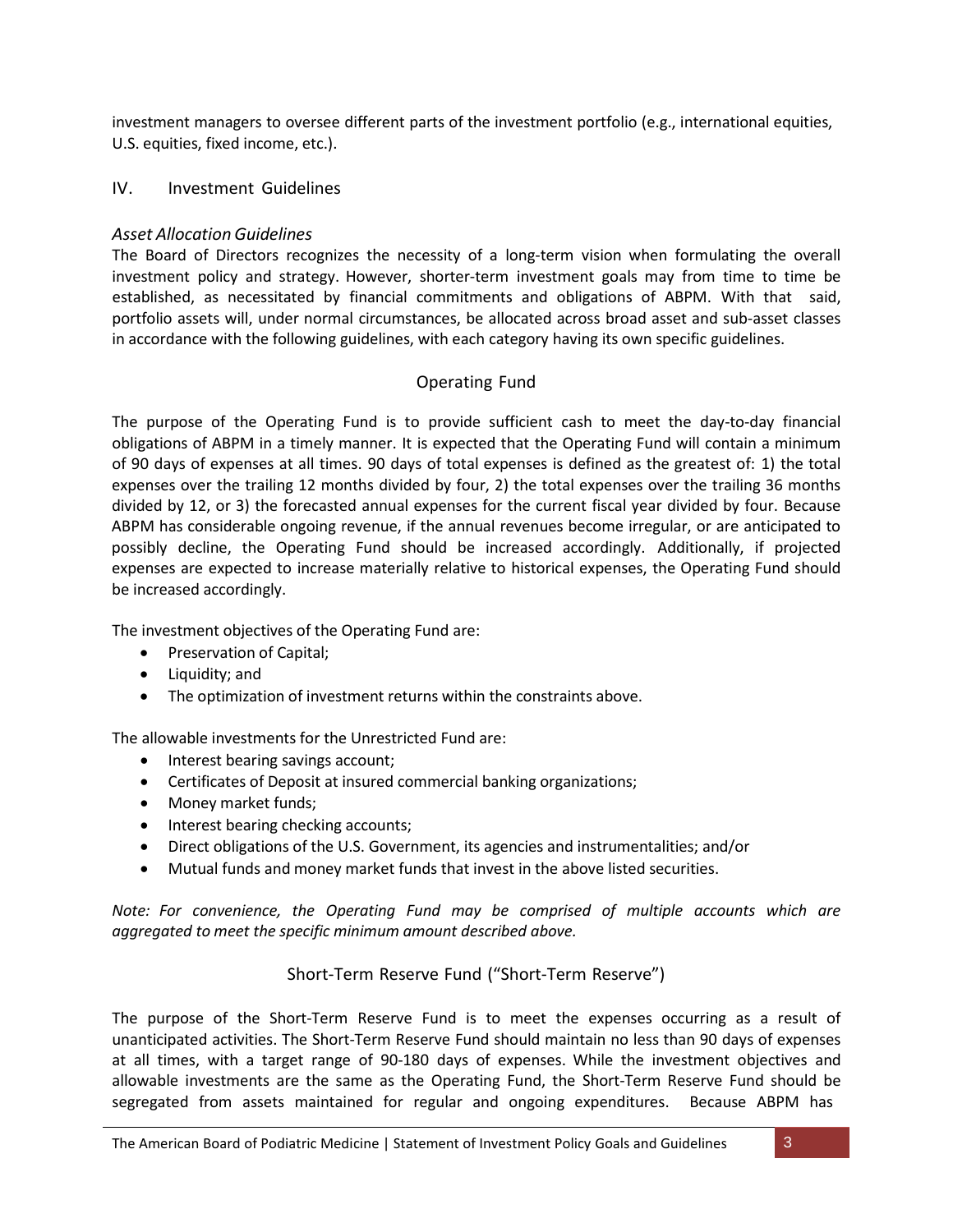considerable ongoing revenue, if the annual revenues become irregular, or are anticipated to possibly decline, the Short-Term Reserve Fund should be increased accordingly.

#### Long-Term Reserve Fund

The purpose of the Long-Term Reserve Fund is to provide secure long-term funding for the mission of ABPM. The assets of the Long-Term Reserve Fund shall be managed in such a way as to facilitate the organization's goals and objectives as outlined by the Board of Directors. Because ABPM is currently supported by operating revenue, it is not expected that withdrawals from the Long-Term Reserve Fund will be necessary for ongoing operations at this time. If that is to change, this investment policy needs to be adjusted accordingly. Expenditures of principal from the Long-Term Reserve Fund are only allowed following approval of the Board of Directors.

In order to meet its needs, the investment strategy of the Long-Term Reserve Fund is to emphasize total return; that is, the aggregate return from capital appreciation and dividend and interest income. Specifically, the primary objective in the management of the Long-Term Reserve Fund shall be:

- Long-term growth of capital To emphasize the long-term growth of principal while avoiding excessive risk. Short-term volatility consistent with the volatility of a comparable market index is anticipated, though management should strive to contain it.
- Preservation of purchasing power To achieve returns in excess of the rate of inflation plus spending over the investment time horizon in order to preserve purchasing power. Risk control is an important element in the investment of funds.

# Investment Guidelines

#### *General Principles*

Investments shall be made solely in the interest of ABPM. The assets shall be invested with care, skill, prudence, and diligence under the circumstances then prevailing that a prudent investor acting in like capacity and familiar with such matters would use in the investment of a like fund. Investment of these funds shall be so diversified as to minimize the risk of large losses, unless under the circumstances it is clearly prudent not to do so. As described previously, ABPM, with the assistance of their investment advisor, may employ one or more investment managers of varying styles and philosophies to attain the Long-Term Reserve Fund's objectives. Cash is to be employed productively at all times by investment in short-term cash equivalents to provide safety, liquidity and return.

#### Specific Investment Goals

#### *Diversification*

Management of the Long-Term Reserve Fund shall be in accordance with the following asset allocation ranges, while maintaining a minimum fixed income and cash allocation of 5-7 years of anticipated withdrawals.

| Broad Asset Class     | Minimum | Maximum | <b>Current Target</b> |
|-----------------------|---------|---------|-----------------------|
| <b>Equities</b>       | 25%     | 75%     | 50%                   |
| Fixed Income and Cash | 25%     | 75%     | 50%                   |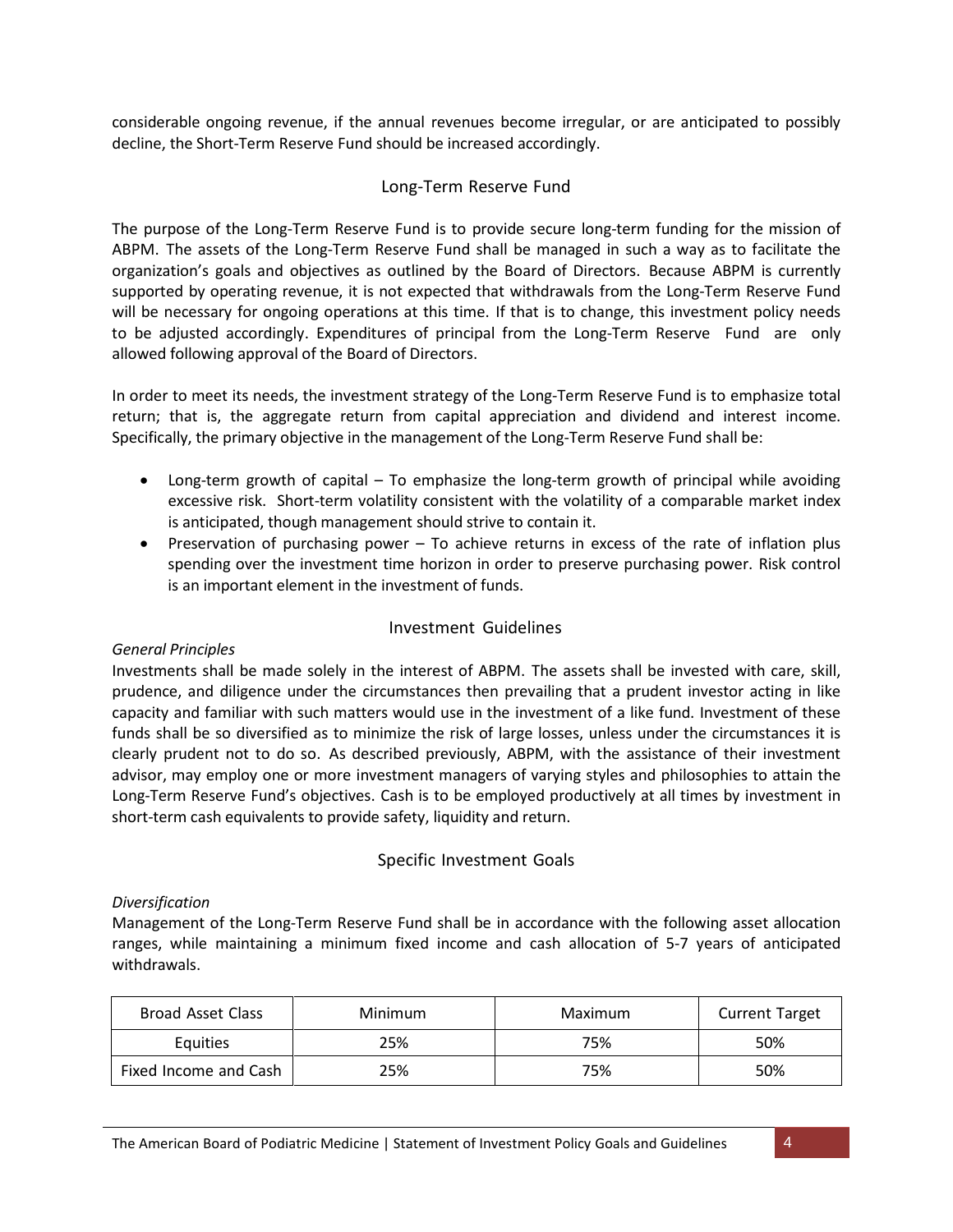| Sub-Asset Class            | <b>Minimum</b> | Maximum |
|----------------------------|----------------|---------|
| Large Cap Growth           | 5%             | 25%     |
| Large Cap Value            | 5%             | 25%     |
| Mid Cap Growth             | 0%             | 20%     |
| Mid Cap Value              | 0%             | 20%     |
| Small Cap Growth           | 0%             | 5%      |
| Small Cap Value            | 0%             | 5%      |
| Developed International    | 15%            | 35%     |
| <b>Emerging Markets</b>    | 0%             | 10%     |
| Alternatives               | 0%             | 20%     |
| U.S. Fixed Income          | 15%            | 75%     |
| International Fixed Income | 0%             | 10%     |
| Cash                       | 0%             | 10%     |

*Note: For the purpose of determining allocation percentages, large core, mid core and small core investment styles will be divided evenly between the corresponding growth and value styles.*

Further, it is understood that the target allocation will need to be adjusted from time to time, as necessitated by changes in economic and market conditions and the goals of ABPM. Finally, the target allocation is to be revisited by the Board of Directors with their investment advisor regularly, but no less than annually, to determine if modifications are warranted, and/or rebalancing to the target allocation is required.

# *Additional Diversification Guidelines*

Diversification across and within asset classes is the primary means by which the Board of Directors expect the portfolio to avoid undue risk of large losses over long time periods. To protect the portfolio against unfavorable outcomes within an asset class due to the assumption of large risks, the Board of Directors will take reasonable precautions to avoid excessive investment concentrations.

With the exception of fixed income investments guaranteed by the U.S. government, and except as allowed for elsewhere in this document, no single investment security shall represent more than 10% of total portfolio assets. With the exception of passively managed investment vehicles seeking to match the returns on a broadly diversified market index, no single investment pool or investment company (mutual fund) shall comprise more than 20% of total portfolio assets. With respect to fixed income investments, while a portion of the portfolio may be comprised of speculative grade issues, the minimum average credit quality shall be investment grade (Standard & Poor's BBB or Moody's Baa or higher).

#### *Other Guidelines*

Unless expressly permitted and directed by the Board of Directors, the portfolio and its investment advisor are prohibited from: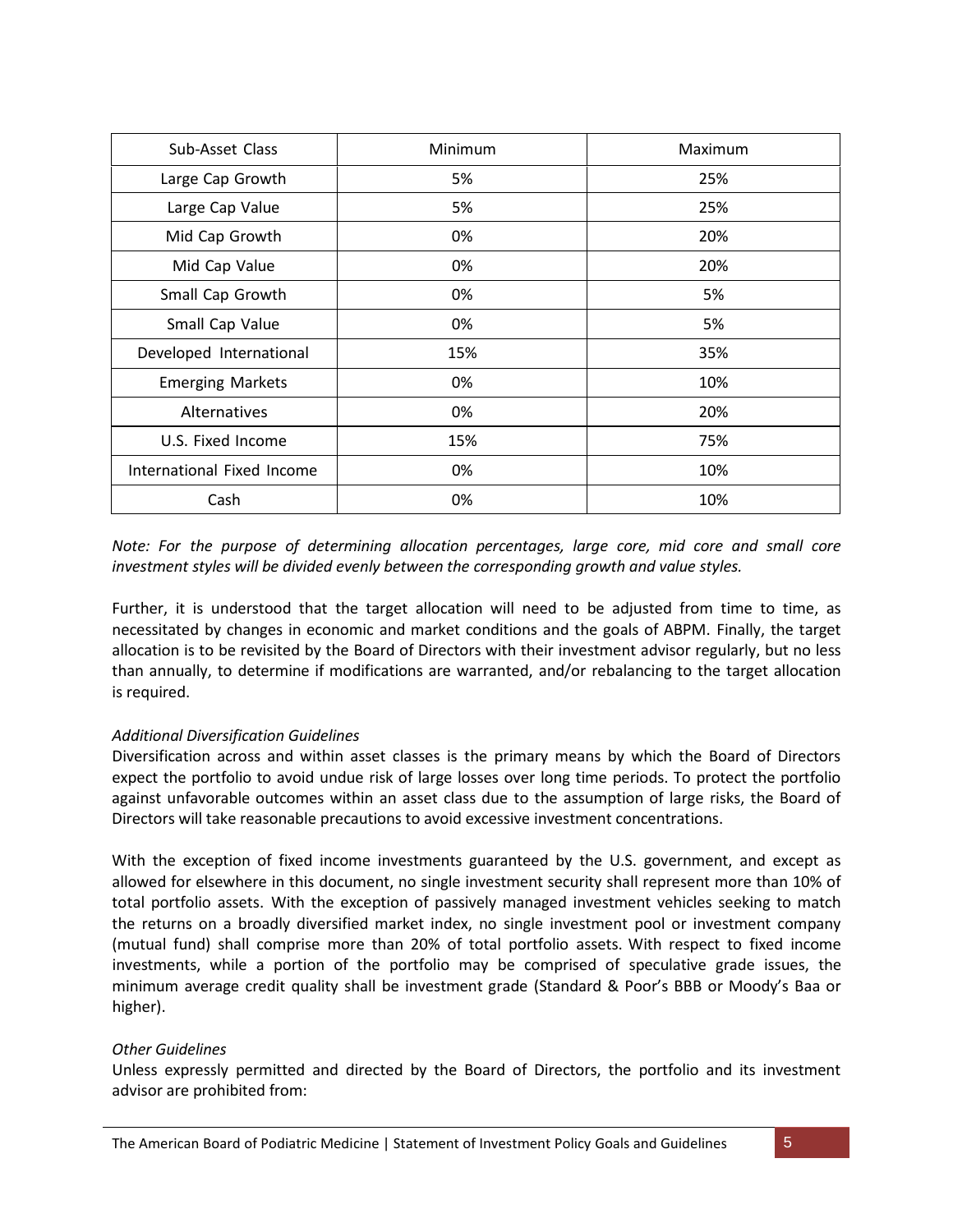- 1. Trading securities on margin or executing short sales;
- 2. Pledging or hypothecating securities;
- 3. Purchasing or selling derivative securities for speculation or leverage;
- 4. Purchasing or selling commodity futures;
- 5. Trading warrants (except for liquidating transactions of warrants received);
- 6. Engaging in any investments that could jeopardize the charitable purpose of the organization;
- 7. Maintaining excess business holdings; and
- 8. Engaging in any transaction that could negate, impair or revoke the organization's taxfavored status, including, but not limited to, self-dealing.

#### *Performance Evaluation*

The Board of Directors or its designee will review, with their investment advisor, investment performance and compliance with stated investment policies on an annual basis.

#### V. PolicyReview

The Board of Directors will review this Statement of Investment Policy and any addenda periodically and amend it to reflect any changes in philosophy or objectives.

Adopted this day of 30 and 320

**Signatory** 

Signatory

Signatory

**Signatory** 

**Signatory**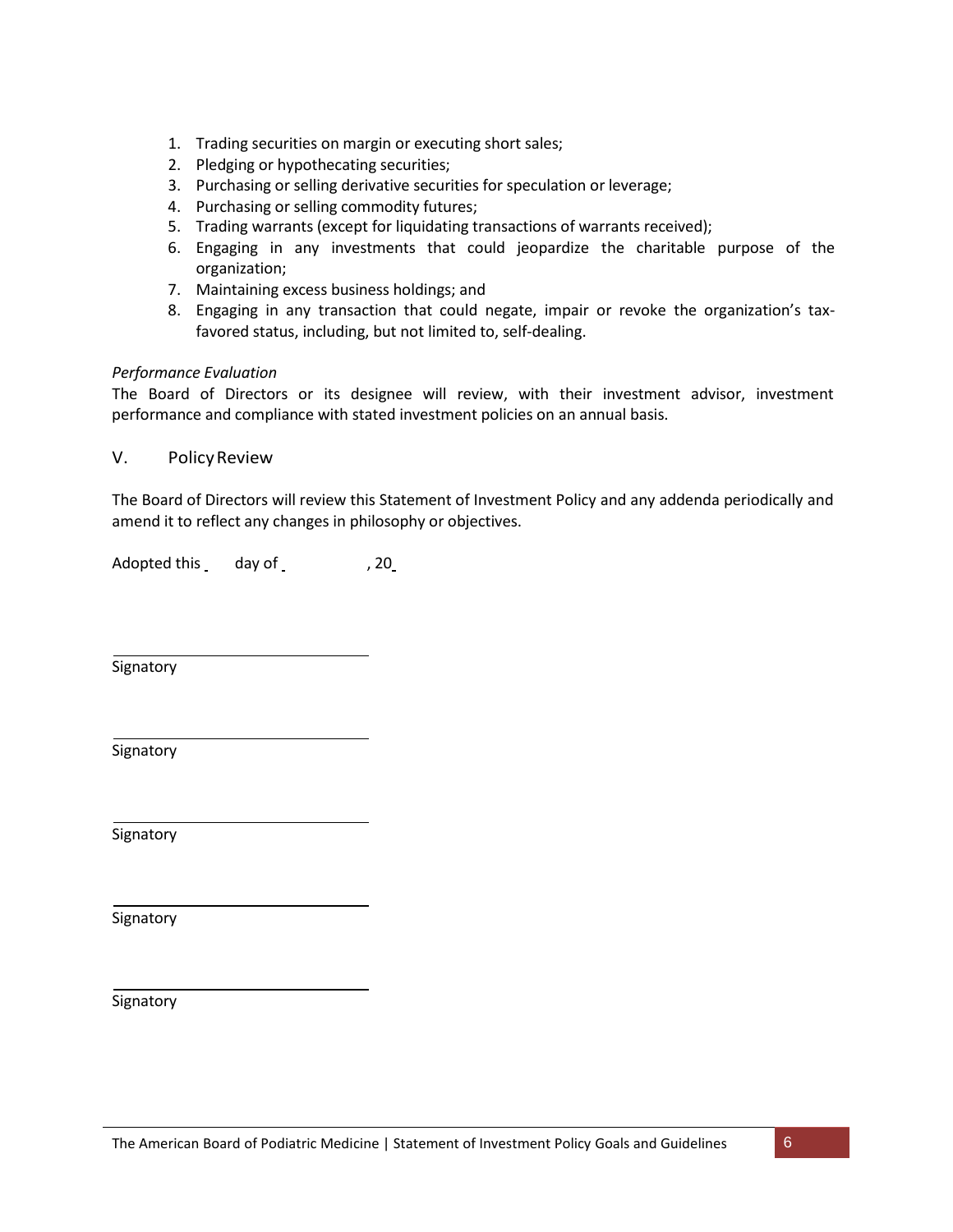

# **Pearson VUE Candidate Rules Agreement**

Please review and sign the following test rules agreement. Contact the TA if you have any questions. The term TA will be used in this document to mean test administrator, invigilator, and proctor.

- **1. No** personal items, including but not limited to mobile phones, hand-held computers/personal digital assistants (PDAs) or other electronic devices, pagers, watches, wallets, purses, firearms or other weapons, hats (and other non-religious head coverings), bags, coats, jackets, eyeglass cases, pens, or pencils, are allowed in the testing room. **No** barrettes or hair clips that are larger than 1/4 inch (1/2 centimeter) wide and headbands or hairbands that are larger than 1/2 inch (1 centimeter) wide are allowed in the testing room. **No** jewelry that is removable and larger than 1/4 inch (1/2 centimeter) wide is allowed in the testing room. **No** books and/or notes are allowed in the testing room unless authorized by the test program sponsor for your use during the test. You must store all personal items in a secure area as indicated by the TA or return them to your vehicle. If you refuse to store your personal items, you will be unable to test, and you will lose your test fee. All electronic devices must be turned off before storing them in the designated secure area.
- **2.** You will be asked to empty your pockets for the purpose of allowing the TA to verify that nothing is in them. If you have hair that covers your ears, you may be asked to show them for the purpose of allowing the TA to verify that no Bluetooth devices are present. The TA may also ask you to roll up your sleeves to verify that you have no writing on your arms. Before you enter the testing room, you will be asked to pat yourself down (for example: arms, legs, and waistline) to show there is nothing hidden on your body. The test center is not responsible for lost, stolen, or misplaced personal items. **Studying IS NOT allowed in the test center.**
- **3.** Some test program sponsors require TAs to collect a digital photograph and/or digital signature and may digitally authenticate your ID. This is done to verify each candidate's identity and to protect the security and integrity of the test. If required, the TA will obtain this information from you before you enter the testing room. You understand that if there are discrepancies during the check-in process you may be prohibited from entering the testing room, you may not be allowed to reschedule your test appointment, and you may forfeit your test application fee.

The identification requirements used during the check-in process are defined by the test sponsor, and the TA has no flexibility to add, delete, or alter this process. Upon entering and being seated in the testing room, the TA will provide you with those materials authorized by the test program sponsor for your use during the test to make notes or calculations on, and you will be provided any other material as specified by the test program sponsor. **You may not** remove any of these materials from the testing room or begin writing on your noteboard until your test has **been started.** If you need new or additional materials during the test, you must raise your hand. You must return all items and materials to the TA immediately following the test.

- **4.** The TA will log you into your assigned workstation. You will verify that you are taking the intended test that you registered to take. Unless otherwise instructed, you must remain in your assigned seat until escorted out of the testing room by a TA.
- **5.** Once you have entered the testing room, you may not communicate with other candidates. Any disruptive, threatening, or fraudulent behavior in the testing room may be grounds for terminating your test, invalidating your test results, or disqualifying you from taking the test at a future date.
- **6.** You understand that eating, drinking, chewing gum, smoking, and/or making noise that creates a disturbance for other candidates is prohibited during the test.
- **7.** To ensure a high level of security throughout the testing experience, you will be monitored at all times. Both audio and video may be recorded.
- **8.** A Non-Disclosure Agreement or other security statement may be presented to you before the test begins. If so presented, you must read, acknowledge, and agree to the terms and conditions of such document within the specified time limit, if applicable, in order to begin your test. Should you not agree, you will not be permitted to proceed with taking the test and you may forfeit your test fee. If you select "DECLINE," your test session will immediately end.